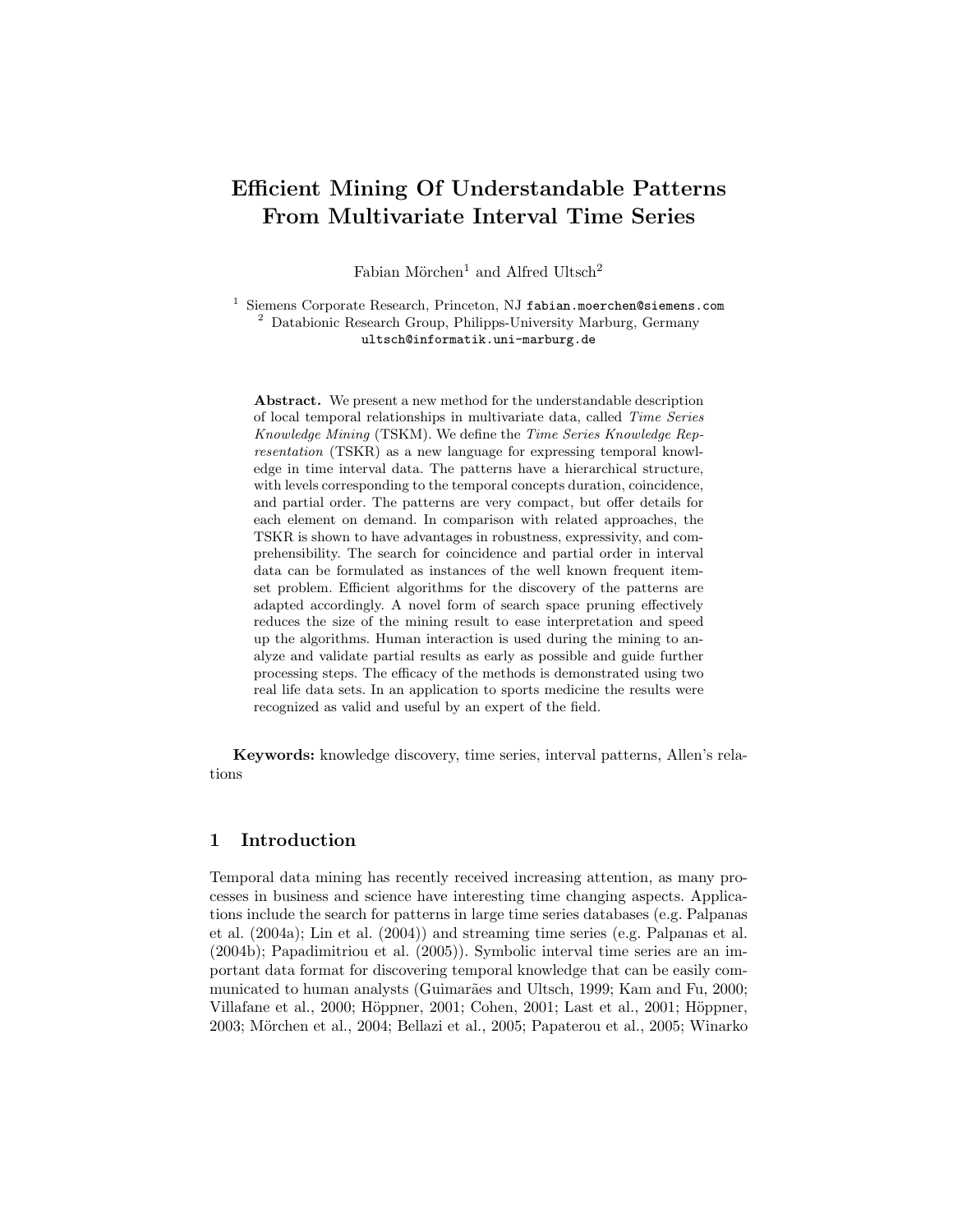and Roddick, 2007). Numerical time series are often converted to symbolic interval time series by segmentation (Last et al.,  $2001$ ; Höppner,  $2003$ ), discretization (Villafane et al., 2000; Mörchen et al., 2004; Bellazi et al., 2005) or clustering (Guimarães and Ultsch, 1999; Mörchen et al., 2004). Alternatively, interval data can be obtained directly from other temporal data, e.g., video (Fern, 2004) or association rules over time (Rainsford and Roddick, 1999). Patterns mined from symbolic interval data can provide explanation for the underlying temporal processes or anomalous behavior.

Unsupervised pattern discovery in interval time series has largely been performed based on Allen's interval relations (Allen, 1983), e.g., Kam and Fu (2000); Cohen (2001); Höppner (2001); Bellazi et al. (2005); Papaterou et al. (2005); Winarko and Roddick (2007). The relations were originally developed in the context of temporal reasoning where inference about past, present, and future supports applications in planning, understanding, and diagnosis. The input usually consists of exact but incomplete data and temporal constraints, often expressed by Allen's relations. Typical problems include determining the consistency of the data and answering queries about scenarios satisfying all constraints (e.g. Schwalb and Vila (1997)). But these problems do not occur in the data mining context: almost the complete interval data is given and meaningful and understandable patterns are searched (Höppner, 2003). One may have to cope with some missing data, but more importantly with possibly noisy and incorrect data.

We think that Allen's relations have severe disadvantages when used for pattern discovery from interval time series, in particular for noisy data and when interval boundaries can only be assumed to approximately describe the underlying temporal phenomena. The patterns are not robust, in the sense that small disturbances of interval boundaries lead to different patterns for similar situations. The representation is ambiguous since the same pattern can have quantitatively widely varying appearances. For all but very simple cases the patterns are not understandable because the textual descriptions are lengthy and unstructured whereas graphical representations do not abstract over the original data.

We propose the Time Series Knowledge Representation (TSKR), a new hierarchical language for the formulation of temporal knowledge based on interval times series that extends the Unification-based Temporal Grammar (UTG) (Ultsch, 1996, 2004). The representation is formally defined and efficient algorithms for mining the patterns are described in detail. A novel pruning technique leads to a manageable amount of patterns while preserving a variety of general and frequent as well as specific and rare patterns.

The TSKR provides a conceptually different alternative to patterns using Allen's relations that are omnipresent in data mining. Both representations are thoroughly compared and many advantages of the TSKR in robustness, expressivity, and comprehensibility are pointed out. These practical aspects of using Allen's relations in data mining have been largely neglected in previous studies. Only Cohen  $(2001)$ ; Höppner  $(2003)$ ; Bellazi et al.  $(2005)$  actually show some patterns from real life data while Kam and Fu (2000); Papaterou et al.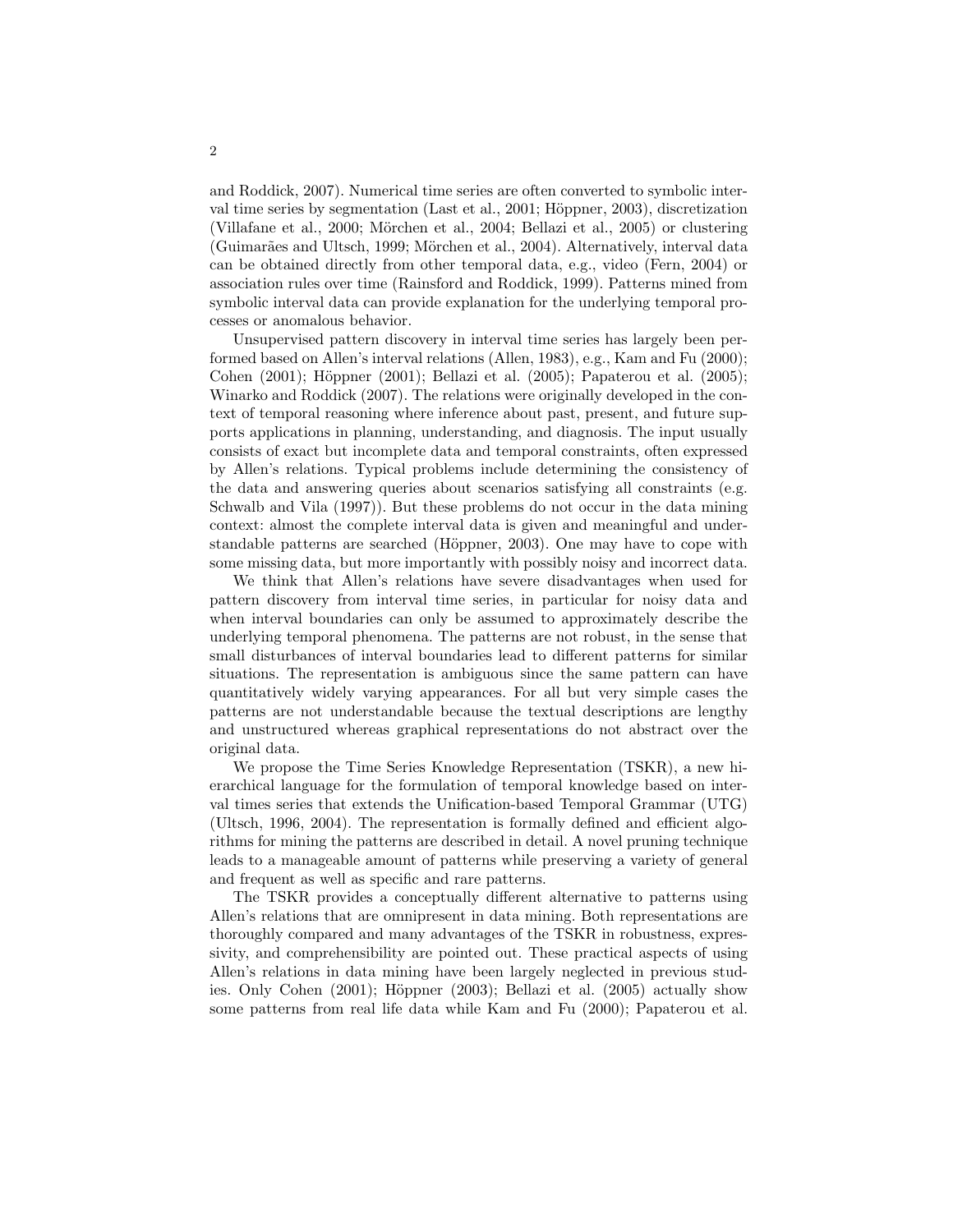(2005); Winarko and Roddick (2007) only discuss performance, completely ignoring whether the mined patterns are actually useful. We use two real life datasets to compare the quality of patterns expressed with TSKR and Allen's relations. In both cases the TSKR creates much fewer patterns that better explain the underlying temporal phenomena.

In Section 2 we discuss existing methods for mining interval time series. Our new knowledge representation is presented in Section 3. In Section 4 we compare the TSKR to a pattern language using Allen's relations w.r.t. expressivity, robustness, and interpretability. In Section 5 we show how important steps of mining TSKR patterns can be formulated as existing itemset and sequential pattern mining problems. Efficient algorithms are adapted accordingly. The experimental results in Section 6 show that the proposal works well in practice and demonstrate the problems of using Allen's relations for mining patterns based on interval data with approximate boundaries. We conclude with a discussion and a short summary in Sections 7 and 8.

# 2 Related work and motivation

There are two qualitatively different approaches that can express many temporal concepts in interval data: patterns based on Allen's relations and rules expressed with the UTG. Other existing methods are not as powerful. In Villafane et al. (2000) only containments of intervals and in Last et al. (2001) only successive intervals are searched.

#### 2.1 Allen's interval relations

The 13 interval relations of Allen (1983) are: before, meets, overlaps, starts, during, finishes, the corresponding inverses and equals. They can describe any relative positioning of two intervals. They are commonly used for the formulation of temporal rules involving two or more intervals (Kam and Fu, 2000; Siskind, 2001; Cohen, 2001; H¨oppner, 2003; Mooney and Roddick, 2004; Roddick and Mooney, 2005).

Three methods use Allen's relations for unsupervised rule mining from symbolic interval data with variants of the Apriori algorithm. In Kam and Fu (2000) interval patterns are restricted to right concatenations of intervals to existing patterns, using one of Allen's relations to describe the relative positioning of the new interval to the interval of the complete pattern. The support is determined by counting the interval sequences from a set of sequences in which the pattern appears. In Cohen (2001) the patterns are restricted to composites of two already significant patterns or single intervals and support is determined by counting occurrences in sliding windows over a single interval sequence. Both approaches thus use at most  $k-1$  relations for k intervals. In contrast, the patterns of Höppner (2003) list all  $\frac{k(k-1)}{2}$  pairwise relations of the intervals within a pattern. Support is determined based on the lifetime of a pattern within a sliding window. In Papaterou et al. (2005) the problem of mining patterns from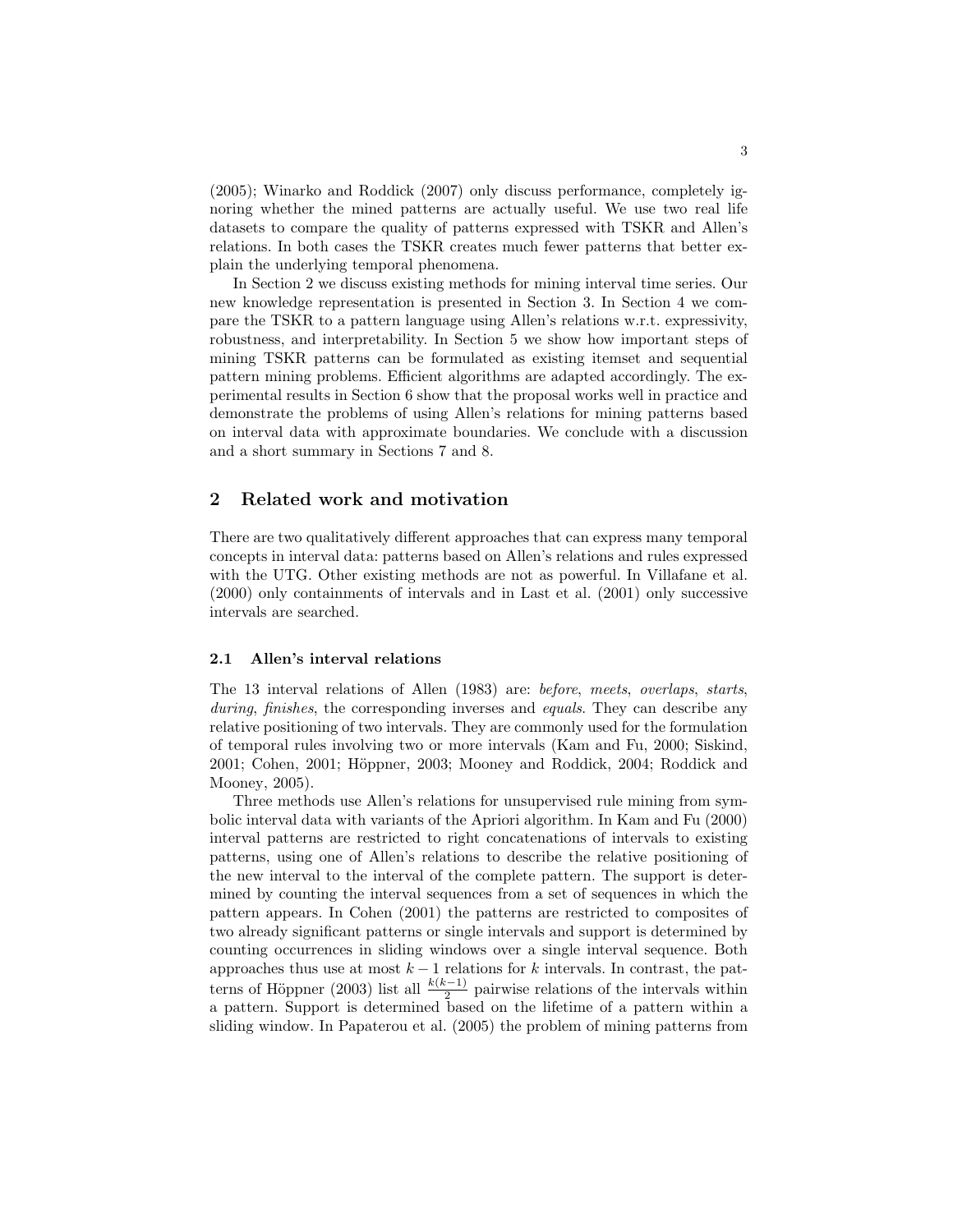interval data was rediscovered. The pattern format of Höppner  $(2003)$  is used with a subset of Allen's relations. The patterns are mined with a tree-based enumeration algorithm adapted from (Bayardo, 1998). In Winarko and Roddick  $(2007)$  the patterns of Höppner  $(2003)$  are mined with a modified sequential pattern algorithm (Lin and Lee, 2002).

Allen's relations have severe disadvantages when used for pattern discovery from interval time series, as demonstrated with the following examples. A more detailed analysis is given in Section 4.

(1) Patterns from noisy interval data expressed with Allen's interval relations are not robust: Several of Allen's relations require the equality of two or more interval boundaries. Small disturbances in interval boundaries can create patterns where a very similar relationship between intervals is fragmented into different relations as defined by Allen's relations. Figure 1 shows several examples of almost equal intervals.



Fig. 1. Examples for different patterns according to Allen that are fragments of the same approximate relation *almost equals.* 

(2) Patterns expressed with Allen's interval relations are ambiguous: The same relation of Allen can quantitatively and intuitively represent very different situations. In Figure 2 three very different versions of the overlaps relation are shown as an example. Even more ambiguous is the compact representation of patterns from Kam and Fu (2000) or Cohen (2001), several different descriptions are valid for the exact same pattern (see Figure 3). An extension of Allen's relations using the relative placement of the intervals' mid points (Roddick and Mooney, 2005) can distinguish the different variants of overlaps. Many of the additional conditions require equality of time points, however, increasing fragmentation effects similar to Figure 1.



Fig. 2. Three instances of Allen's *overlaps* relation with large quantitative differences.

(3) Patterns expressed with Allen's interval relations are not easily comprehensible: The representation of patterns with Allen's relations does not follow the Gricean maxims (Grice, 1989) suggested for the representation of knowledge discovery results to humans (Sripada et al., 2003). For example, the maxim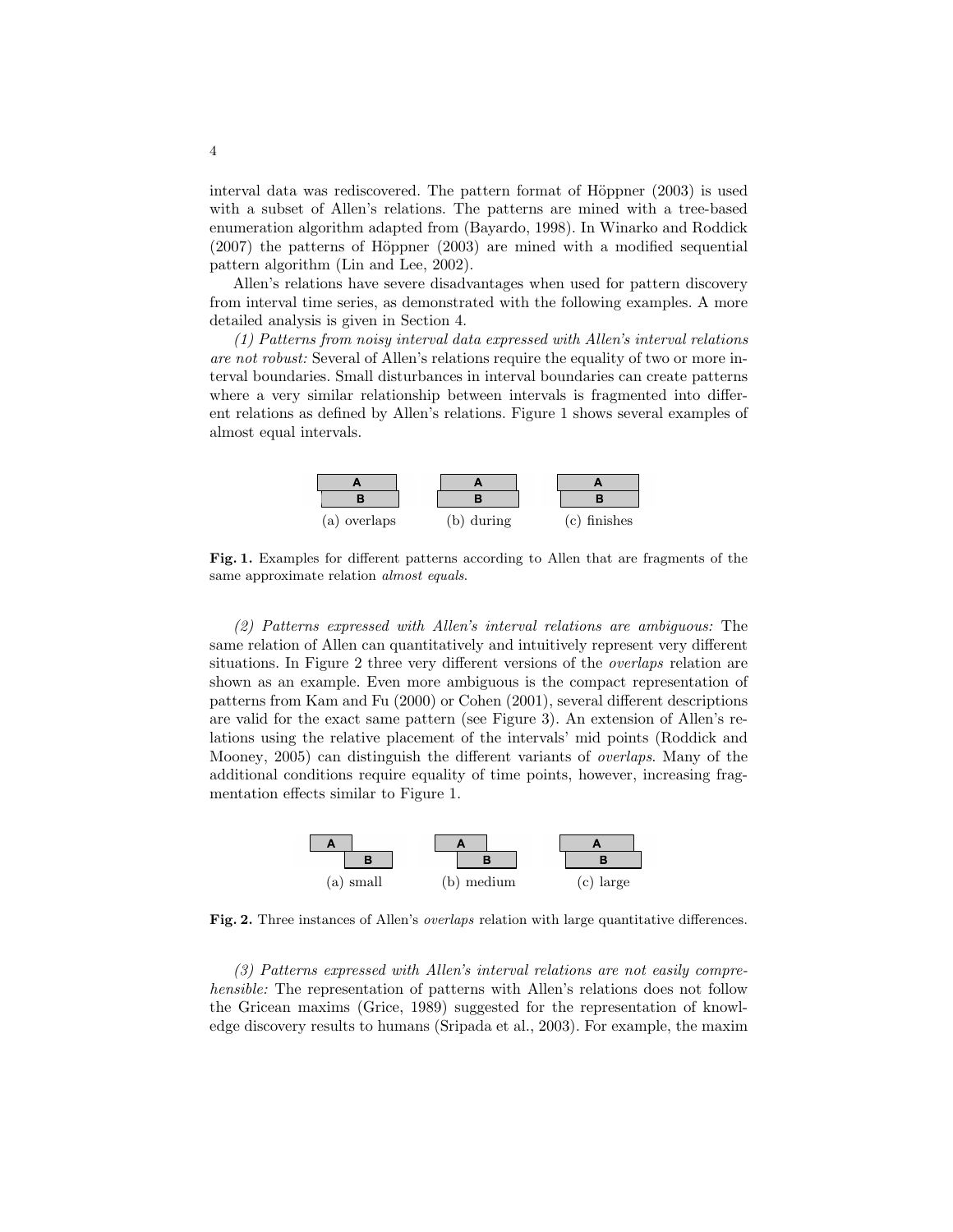

(A overlaps B) contains C<br>(A before C) overlaps B A overlaps (B contains C)

Fig. 3. Pattern that can be described by three different compact rules using Allen's relations.

of manner is violated. Since the compact format is ambiguous, patterns need to be expressed with an unstructured list of pairwise relations of all intervals (Höppner, 2003) that grows quickly with the number of intervals.

#### 2.2 Unification-based Temporal Grammar

The UTG was proposed by Ultsch (Ultsch, 1996, 2004) and realized in Guimarães and Ultsch (1997); Guimarães (1998). It is a hierarchical pattern language for temporal knowledge discovery. Each level of the hierarchy inhibits an increase in temporal abstraction. After preprocessing the data model is a multivariate symbolic interval time series. The central pattern elements are Events and Sequences shown in Figure 4 for a 3 dimensional time series. Events combine several more or less simultaneous intervals, a robust version of Allen's equals. The number of intervals in an Event is restricted, however, to the dimensionality of the interval series. Sequences describe an ordering of several Events with *immediately* followed by or followed by after at most t time units. Allowing alternatives for the Events in Sequences leads to the final so-called Temporal Patterns. The UTG was applied in Guimarães and Ultsch (1999) to the analysis of sleeping disorders. Most steps of the discovery were performed manually based on visualizations and/or statistical summaries of the patterns of the previous levels. Algorithms for the discovery of slightly modified UTG patterns are described in Mörchen et al.  $(2004)$ .



Fig. 4. Core patterns of the UTG: Events describe a group of almost simultaneously starting and ending intervals, Sequences describe an order of Events.

The UTG Event patterns are more robust than Allen's relations, by matching interval boundaries with a threshold. In contrast, the distinction between two versions of followed by is sensitive to small disturbances of interval boundaries. The UTG cannot express all patterns that can be formulated with Allen because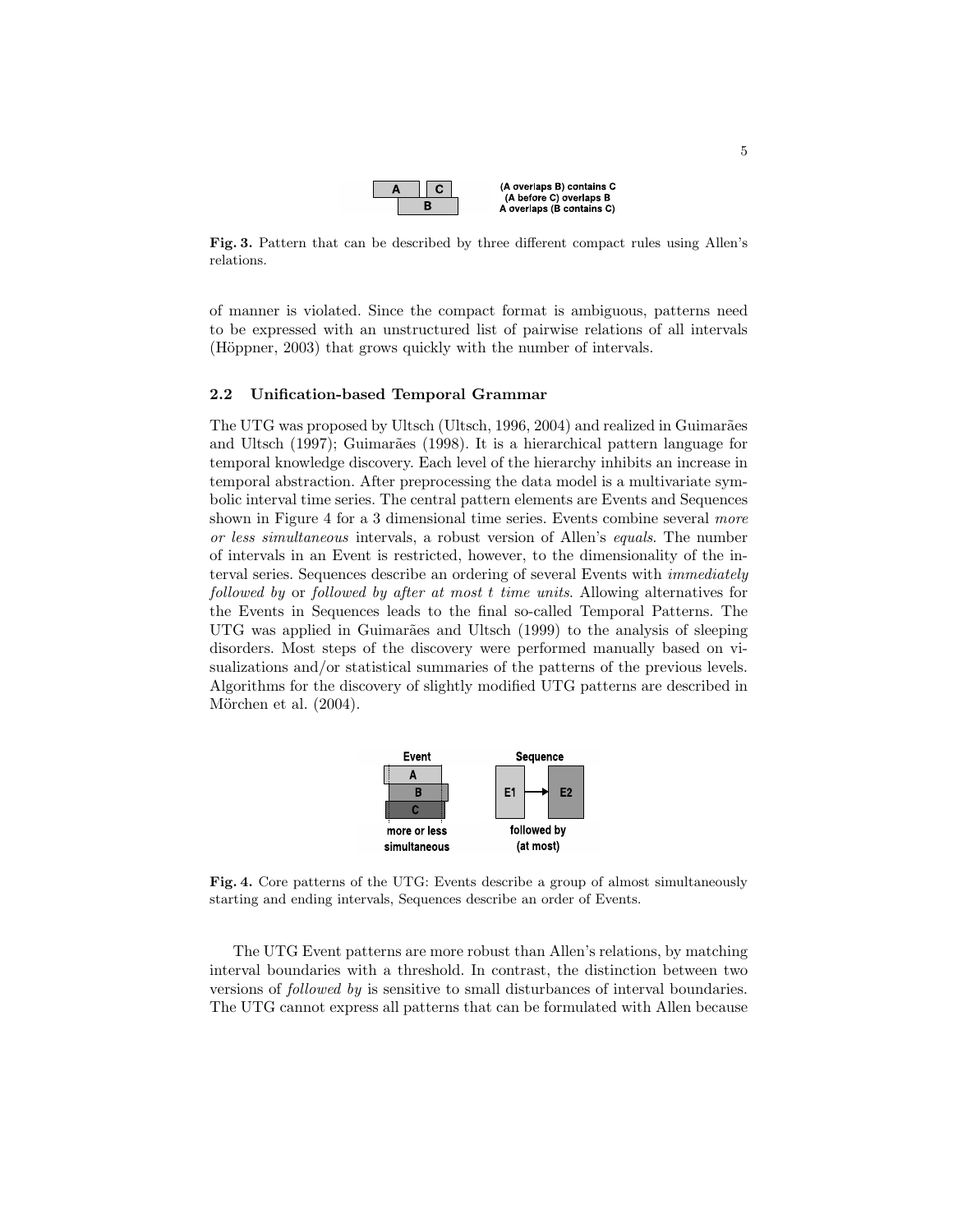Events require all intervals to begin and end within a small time span, respectively. Consider the overlapping intervals in Figure 2. In Figure 2(c) an Event would describe the almost simultaneous occurrence of A and B. For Figure 2(a), however, the threshold to match the interval boundaries would have to be unreasonably large to detect an Event pattern. The fixed number of intervals in an Event further limits the search space and applicability of the pattern language. The hierarchical structure of the UTG and the separation of temporal concepts over several mining steps, however, offer unique possibilities in relevance feedback during the knowledge discovery process and in the analysis of the results. The expert can zoom into the discovered patterns and guide the mining process by filtering out irrelevant or uninteresting information at lower levels (Ultsch, 2004).

The TSKR is based on these core ideas inheriting the advantages while fixing the identified discrepancies. In (Mörchen et al., 2004, 2006) we have introduced a modification of the UTG allowing Events to ignore trailing and leading parts of intervals, thus describing coincidence of intervals rather than synchronicity. We introduced a further significant extension of the pattern language (Mörchen, 2006c,b,a) that will be described in detail below. We allow an arbitrary number of coinciding intervals and partial order of these coincidences. These extensions make the pattern space more complex and require the design of new mining algorithms.

# 3 Time Series Knowledge Representation

The TSKR is a hierarchical interval language describing the temporal concepts of duration, coincidence, and partial order in interval time series. The basic primitives are labeled time intervals called Tones representing duration. Simultaneously occurring Tones form a Chord, representing coincidence. Several Chords connected with a partial order form a Phrase.

In data mining the input data is usually measured at discrete time points of a certain resolution representing a sample of the generating time continuous process. Without loss of generality, we define the following patterns based on the natural numbering  $\mathbb T$  of a set of uniformly spaced time points. Let  $\Sigma$  be a set of unique symbols.

**Definition 1** A time interval is a tuple  $[s, e]$  with  $[s, e] \in \mathbb{T}^2$ ,  $s \le e$ . The duration of an interval is  $d([s, e]) = e - s + 1$ . The finite set of all time intervals is noted  $\mathbb{I} = \{ [s, e] \in \mathbb{T}^2 | s \leq e \}.$ 

**Definition 2** A symbolic time interval is a triple  $[\sigma, s, e]$  with  $\sigma \in \Sigma$ ,  $[s, e] \in \mathbb{I}$ . For example, [temperature high, 12, 78] describes a state observed starting at time point 12 and lasting until time point 78, inclusively. We write  $[\sigma, s, e] \subseteq [\sigma', s', e']$ if  $s' \leq s$  and  $e \leq e'$  with equality iff  $s = s'$  and  $e = e'$ . A symbolic time interval  $[\sigma, s, e]$  is maximal if  $\forall [\sigma', s', e'] \supset [\sigma, s, e]$   $\sigma' \neq \sigma$ . If  $\{s, ..., e\} \cap \{s', ..., e'\} \neq \emptyset$ we say that the intervals  $[\sigma, s, e]$  and  $[\sigma', s', e']$  overlap.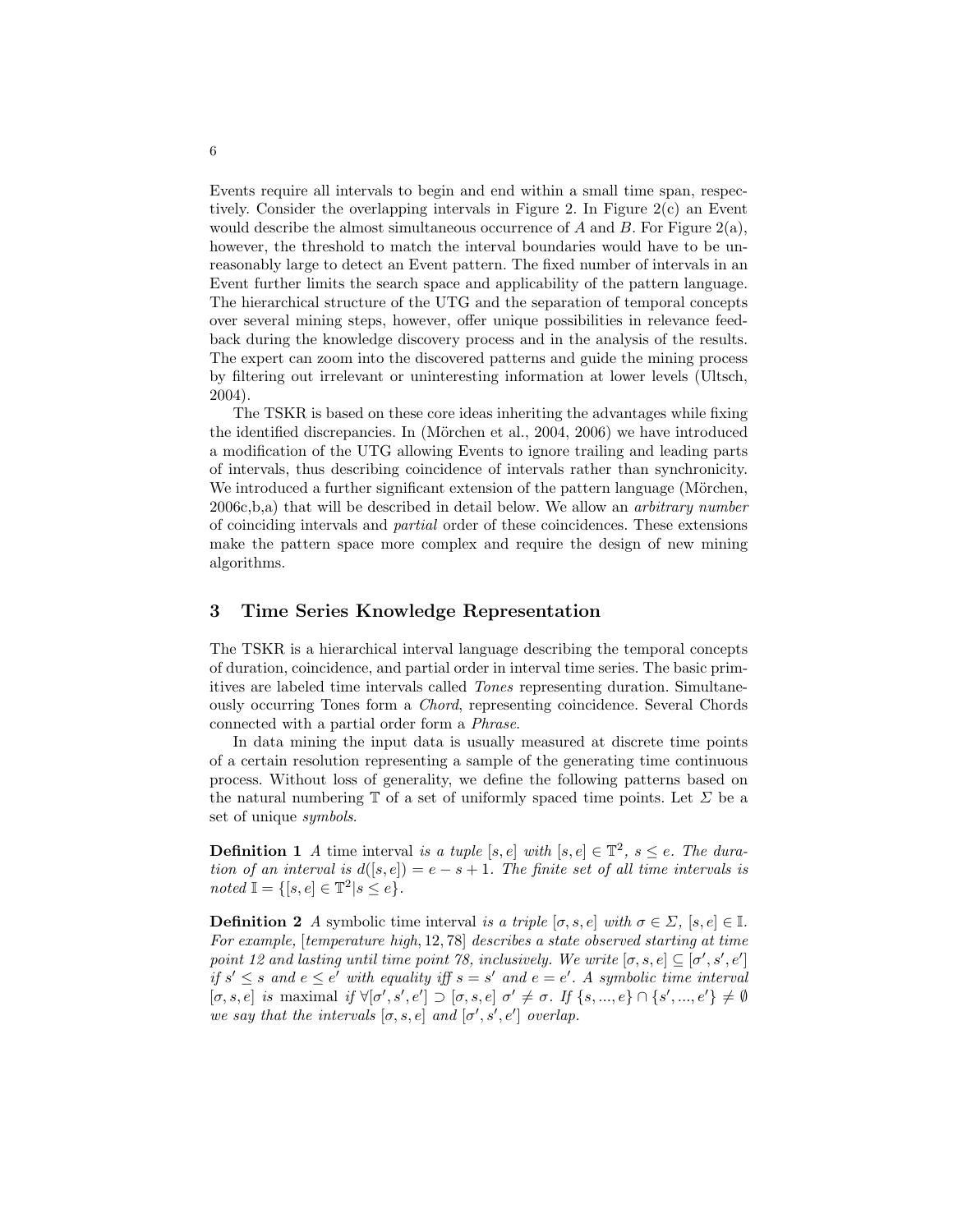**Definition 3** We define a partial order  $\prec$  of intervals as  $[s_1, e_1] \prec [s_2, e_2] \Leftrightarrow$  $e_1 < s_2$ . We say that  $[s_1, e_1]$  is before  $[s_2, e_2]$ .

Definition 4 A symbolic interval series is a set of non-overlapping symbolic time intervals  $\mathcal{I} = \{[\sigma_i, s_i, e_i] | \sigma_i \in \Sigma, [s_i, e_i] \in \mathbb{I}, i = 1, ..., N; e_j < s_{j+1}, j = 1\}$ 1, ...,  $N-1$ }. The duration of an interval series is  $d(\mathcal{I}) = \sum_{i=1}^{N} d([s_i, e_i])$ .

**Definition 5** A symbolic interval sequence is a finite set of symbolic time intervals  $\mathcal{I} = \{[\sigma_i, s_i, e_i] | \sigma_i \in \Sigma, [s_i, e_i] \in \mathbb{I}, i = 1, ..., N\}.$ 

**Definition 6** An itemset is a subset  $S = {\sigma_1, ..., \sigma_n} \subseteq \Sigma$  of all symbols.

**Definition 7** An itemset time interval is a triple  $[S, s, e]$  with  $S \subseteq \Sigma$   $[s, e] \in \mathbb{I}$ .

Definition 8 An itemset interval series is a finite set of non overlapping itemset time intervals  $\mathcal{I} = \{ [S_i, s_i, e_i] | S_i \subseteq \Sigma, [s_i, e_i] \in \mathbb{I}, i = 1, ..., N; e_j < s_{j+1}, j = 1, \dots, N \}$  $1, ..., N - 1$ .

At the core of our knowledge representation stand the patterns and the occurrences of patterns in the input data.

**Definition 9** Let  $\Lambda$  be a finite set of labels  $\lambda$ . Let  $l : \Sigma \mapsto \Lambda$  be the function assigning each symbol a label. Let  $\Phi$  be a set of characteristic functions  $\phi_{\mathcal{X}}: \mathbb{I} \to$ {TRUE, FALSE}, where X is some arbitrary input data. A pattern  $(\sigma, \lambda, \phi_{\mathcal{X}})$  is a semiotic triple (Ultsch, 1996) composed of:

- $-\sigma \in \Sigma$ , a unique symbol representing the pattern in higher levels constructs (syntax),
- $-\lambda = l(\sigma) \in \Lambda$ , a label providing a textual description of the practical meaning of the pattern (pragmatic),
- $-\phi_{\mathcal{X}} \in \Phi$ , a characteristic function determining when the pattern occurs (semantic).

The semantic of  $\phi$  and the data type of X will differ for the specific patterns defined below. We write  $\phi$  for  $\phi = \text{TRUE}$  and  $\neg \phi$  for  $\phi = \text{FALSE}$ .

**Definition 10** An occurrence of a pattern is an interval  $[s, e] \in \mathbb{I}$  with  $\phi_{\mathcal{X}}([s, e])$ . A maximal occurrence is an occurrence  $[s, e]$  such that  $\forall [s', e'] \supset$  $[s, e] \neg \phi_{\mathcal{X}}([s', e']).$ 

The concept of semiotic triples is consistently used on all levels of the TSKR pattern hierarchy. It enables the pragmatic annotation of each pattern with labels to aid the later interpretation when used as parts of larger patterns. In this study we assume a set of Tone patterns given. A Tone pattern  $(\sigma, \lambda, \phi)$  describes a property of the temporal process that is observed during time intervals. A value-based Tone obtained by discretizing a univariate time series  $v_t \in \mathbb{R}$  t  $\in \mathbb{T}$  has a characteristic function of the form  $\phi_A([s, e]) \leftarrow v_{min} < v_i \leq v_{max} \forall i \in \{s, ..., e\} \subset \mathbb{T}$ where  $v_{min}, v_{max} \in \mathbb{R}$  and could be labeled  $\lambda(\sigma) =$  "temperature high". This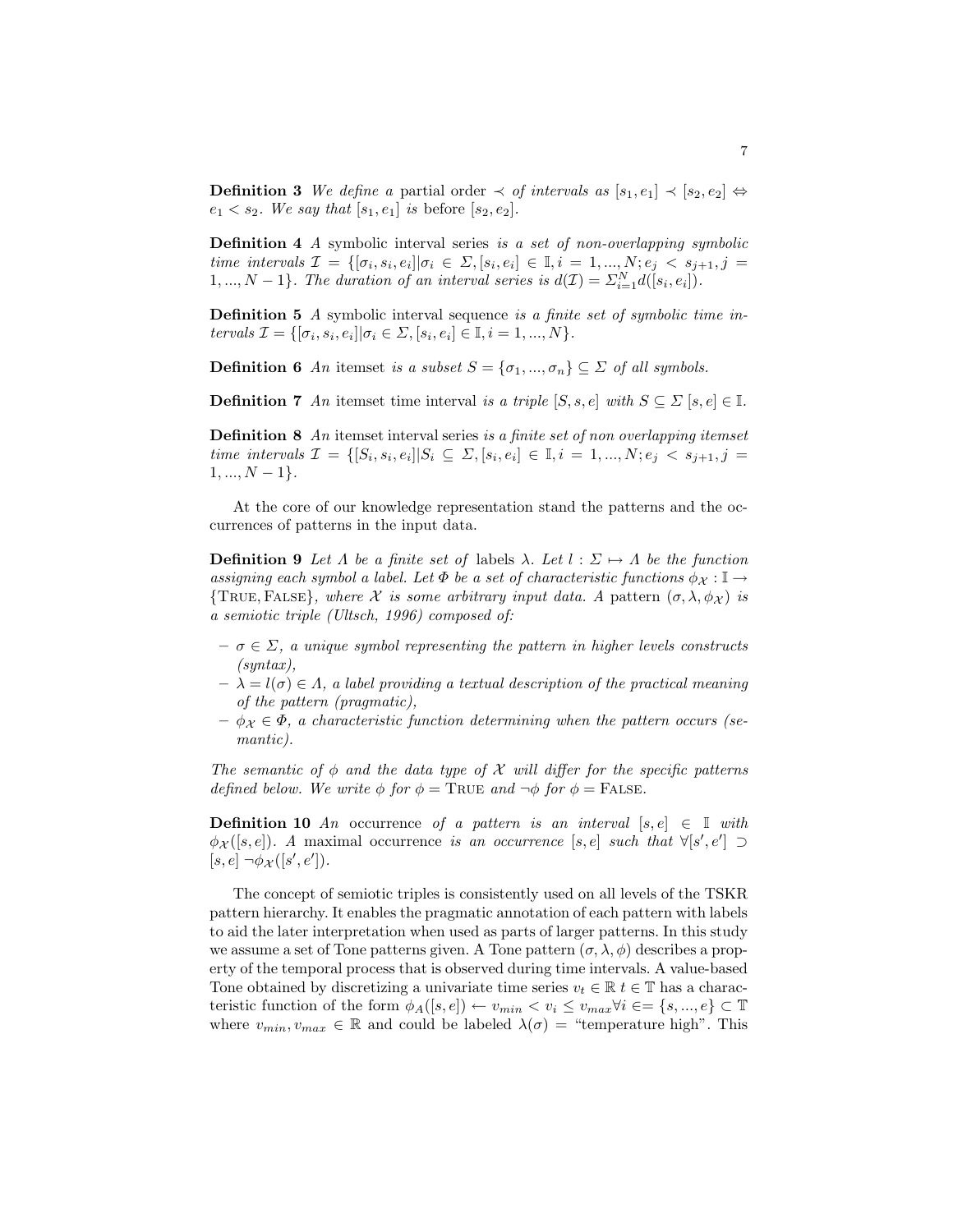textual label can be used to represent the semantics of this Tone as defined by  $\phi_A$ in more abstract patterns as defined below. Applying time series segmentation can produce Tones like *increasing speed*. See (Mörchen, 2006c) for the straight forward definition of the corresponding characteristic functions.

**Definition 11** A Chord pattern is a semiotic triple  $c = (\sigma, \lambda, \phi_T^T)$  with  $\sigma \in$  $\Sigma, \lambda \in \Lambda$ , and a characteristic function  $\phi^T_{\mathcal{T}} \in \Phi$  indicating the simultaneous occurrences of k Tones  $T = \{t_i = (\sigma_i, \lambda_i, \phi_i) | i = 1, ..., k, k > 0\}$  on a given time interval according to the interval sequence  $\mathcal T$  with occurrences of the Tones  $T$ :

$$
\phi_{\mathcal{T}}^{T}([s,e]) \leftarrow \phi_1([s,e]) \wedge \dots \wedge \phi_k([s,e]) \tag{1}
$$

A Chord consisting of k Tones is called a k-Chord,  $|c| = k$  is the size of the Chord c. A 1-Chord is simply a copy of a Tone and is called a trivial Chord. We say the Chord  $c_i \supset c_j$  is a super-Chord of  $c_j$  if  $c_i$  describes the coincidence of a superset of the Tones from  $c_i$ .

Definition 12 Let the support set of a Chord be the symbolic interval series of all maximal intervals in the interval sequence T. The support  $sup(c, T)$  of a Chord c is the duration of the support set in  $\mathcal{T}$ .

Often, the support set will be restricted to intervals with a duration of at least  $\delta$ , to exclude very short temporal phenomena that are not meaningful for the application under study. We will write  $sup_{\delta}(c)$  for short.

In Figure 5 the occurrences of the Tones  $A, B$ , and  $C$  are shown in the top segment. In the middle segment all maximal Chords of size 2 and 3 are shown. All support sets consist of two intervals. The occurrence of a Chord pattern implies the occurrence of all sub-Chords on the same interval, e.g., AB, BC, and AC for ABC. In general larger Chords can be considered more interesting, because they are more specific. We use the concept of closedness to non-redundantly represent a set of Chords motivated by closed itemsets (Pasquier et al., 1999).

**Definition 13** A Chord  $c_i$  is closed if there are no super-Chords that have the same support, i.e.,  $\forall c_j \supset c_i, \text{sup}(c_j) < \text{sup}(c_i)$ .

The definition of closedness considers a Chord as closed even if a larger Chord has only a slightly smaller support set. With Tone patterns mined from possibly inexact and erroneous time series this is a harsh restriction. We therefore introduce the relaxed concept of margin-closedness to prune patterns with very similar support.

**Definition 14** A Chord  $c_i$  is margin-closed w.r.t. a threshold  $\alpha < 1$  if there are no super-Chords that have almost the same support, i.e.,  $\forall c_j \supset c_i$ ,  $\frac{sup(c_j)}{sup(c_i)} < 1-\alpha$ .

The third segment in Figure 5 shows all margin-closed Chords ( $\alpha = 0.1$ ). The Chord BC is not closed, because whenever it is observed, so is the super-Chord ABC. The Chord AC is closed, but not margin-closed, because the support set of the super-Chord ABC is only slightly smaller.

8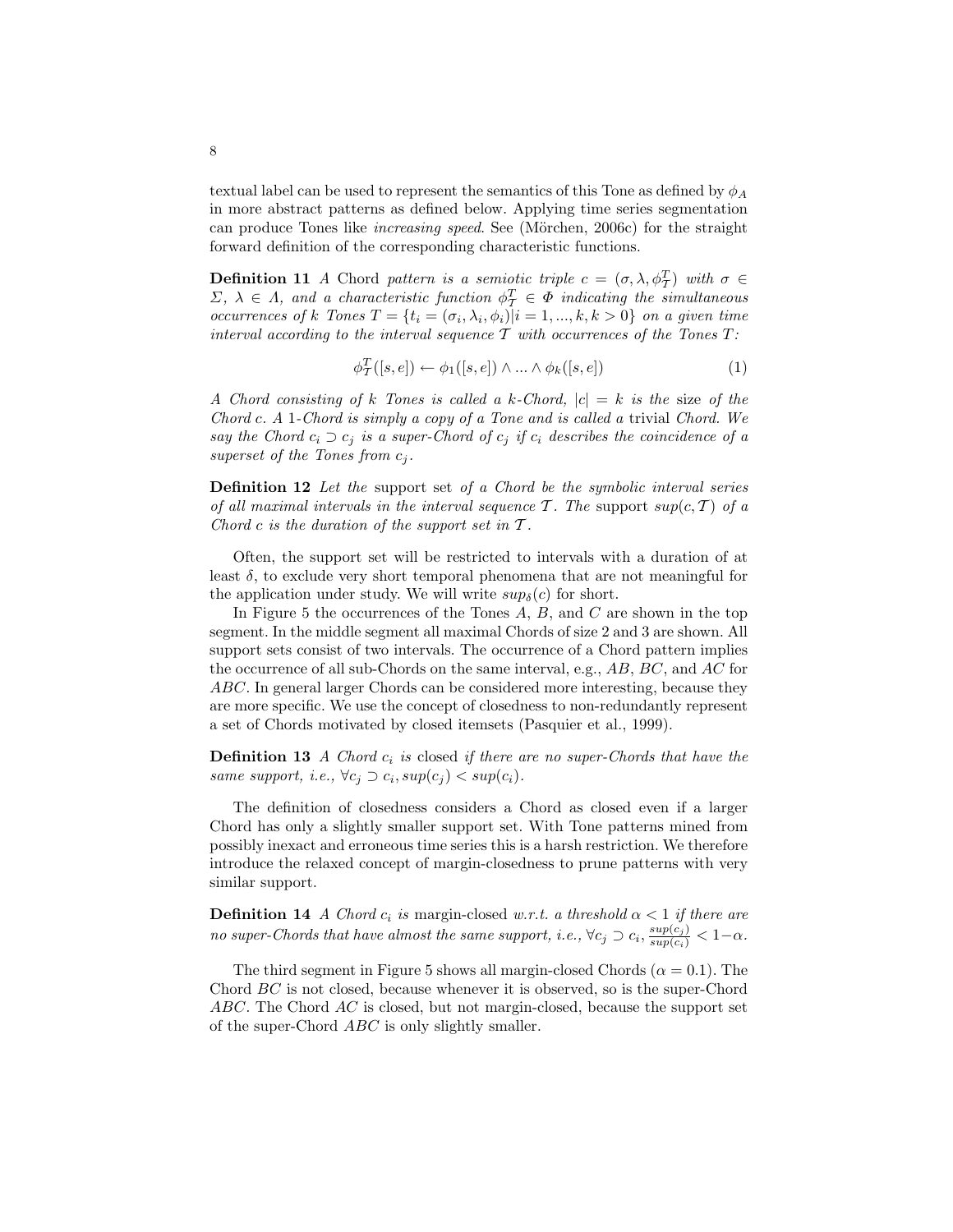

Fig. 5. Simultaneous occurring Tones form maximal Chords. Phrases describe a (partial) order of (not necessarily maximal) Chords.

**Definition 15** A Phrase pattern is a semiotic triple  $p = (\sigma, \lambda, \phi_C^{C,E})$  with  $\sigma \in$  $\Sigma, \lambda \in \Lambda$ , and a characteristic function  $\phi_{\mathcal{C}}^{C,E} \in \Phi$  indicating the occurrences of the k Chords  $C = \{c_i = (\sigma_i, \lambda_i, \phi_i) | i = 1, ..., k, k > 0\}$  according to a partial order  $E \subseteq {\lbrace \sigma_i \rbrace}^2$  on a given time interval.

$$
\phi_{\mathcal{C}}([s,e]) \leftarrow (\forall i = 1,...,k \ \exists [s_i,e_i] \subseteq [s,e] \ \phi_i([s,e])) \tag{2}
$$

$$
\land (\exists i \in \{1, ..., k\} \ s_i = s) \tag{3}
$$

$$
\land (\exists i \in \{1, ..., k\} \ e_i = e) \tag{4}
$$

$$
\land (\forall i \neq j \in \{1, ..., k\}^2 [\sigma_i, s_i, e_i] \prec [\sigma_j, s_j, e_j] \Leftrightarrow (\sigma_i, \sigma_j) \in E)
$$
 (5)

A Phrase consisting of k Chords is called a k-Phrase, k is the size of the Phrase. We say the Phrase  $p_i \supset p_j$  is a super-Phrase of  $p_j$  if  $p_i$  describes the partial order of a superset of of the Chords of  $p_j$  and all common Chords have the same partial order.

The characteristic function for a Phrase consists of four necessary conditions. Equation 2 ensures that the intervals of all Chords are within the Phrase interval, while Equation 3 and Equation 4 prevent extra room before the first and after the last Chord, respectively. The occurrence of a Phrase is thus maximal by definition. A Phrase occurs on a particular interval but not on the sub-intervals. Equation 5 requires the Chords to be in the partial order specified by  $E$ . Note, that any two intervals that have an order relation in  $E$  are not allowed to overlap. This restriction makes sense, because Chords already describe the concept of coincidence. Allowing overlapping Chords within a Phrase in general would mean to repeatedly represent the same concept and can in fact be equally represented by a larger Chord on the interval where two Chords overlap. The bottom segment of Figure 5 shows Chord intervals that are part of a Phrase. The interval for AB is non-maximal to avoid overlap with the interval of ABC.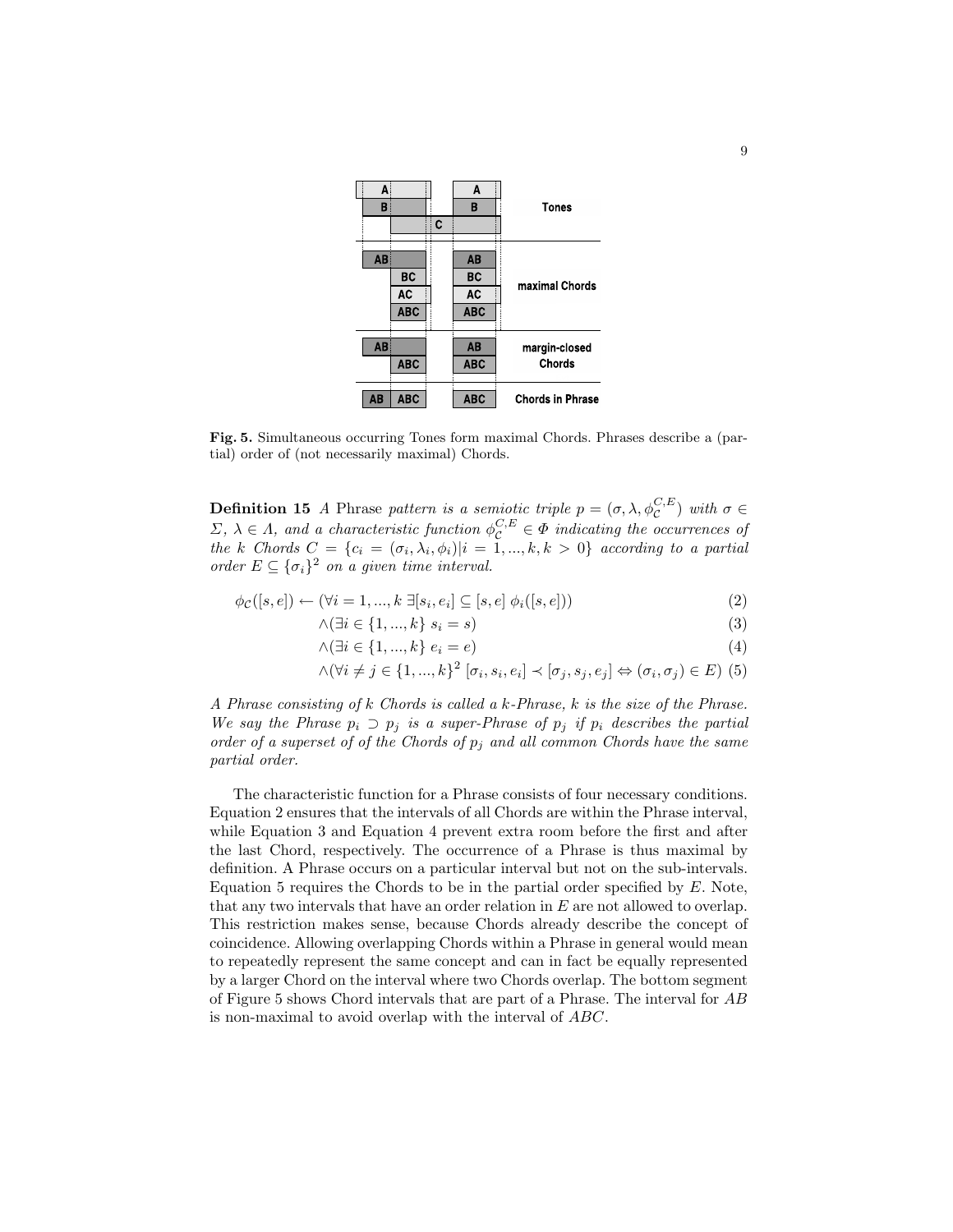The power of partial order is shown in Figure 6. The two similar Chord sequences in the bottom rows of Figure  $6(a)$  and Figure  $6(b)$  are summarized by the partial order graph of a Phrase shown in Figure  $6(c)$ . Note, that similar to Höppner (2003) multiple observation intervals of a Tone (here  $A$ ) are allowed and treated as distinct intervals in the Phrase. In contrast to Höppner  $(2003)$  and similar to Fern (2004) we further allow that only a part of an observed interval is used in a pattern. Different parts of the long Tone interval  $B$  in Figure  $6(a)$ are used in the Chords  $AB$ ,  $ABC$ , and  $BC$ . The Phrase in Figure  $6(c)$  thus summarizes cases where the Tone  $B$  in the three Chords  $AB$ ,  $BC$ , and  $ABC$ stems from one (Figure 6(a)) or more (Figure 6(b)) occurrences of the Tone  $B$ .



Fig. 6. Chords summarize several overlapping Tones. Phrases summarize similar sequences of Chords.

Definition 16 Let the support set of a Phrase be the symbolic interval series of all maximal intervals. The support  $sup(p)$  of a Phrase c is the size of the support set.

**Definition 17** A Phrase  $p_i$  is closed if there are no super-Phrases that have the same support, i.e.,  $\forall p_j \supset p_i$ ,  $sup(p_i) = sup(p_j)$ .

**Definition 18** A Phrase  $p_i$  is margin-closed w.r.t. a threshold  $\alpha < 1$  if there are no super-Phrases that have almost the same support, i.e.,  $\forall p_j \supset p_i$ ,  $\frac{sup(p_j)}{sup(p_i)}$  <  $1 - \alpha$ .

### 4 Analysis

Having introduced a new language for the description of interval patterns, we compare the TSKR to the patterns of Höppner (2003) listing all pairwise interval relations according to Allen. We show that the pattern language of the TSKR has a higher temporal expressivity, is more robust, and has advantages in interpretability.

#### 4.1 Expressivity

In data mining the purpose of a pattern expressed in a knowledge representation language is to collectively describe many similar or possibly equal situations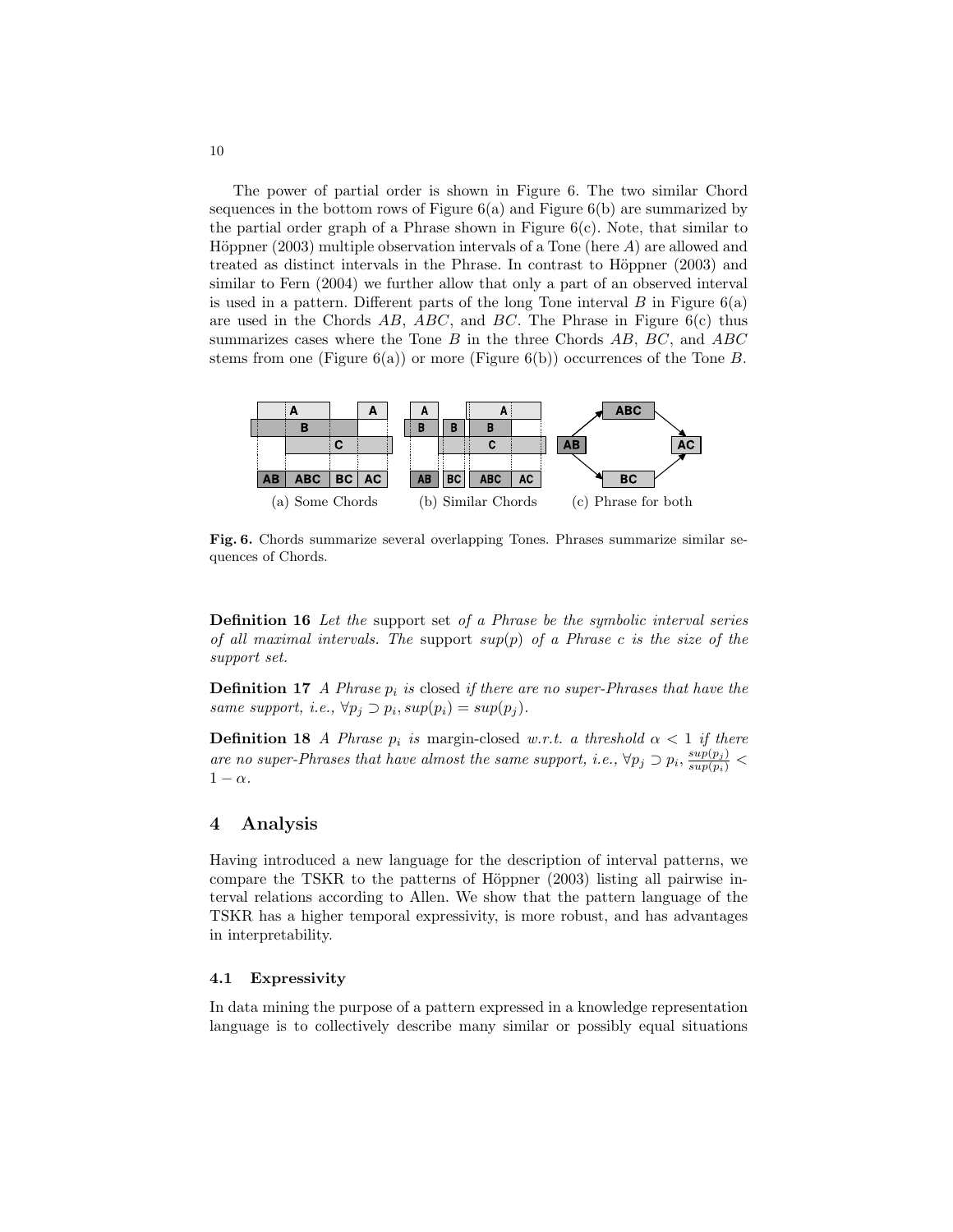observed in the data. We say a pattern is more expressive than another, if it summarizes more similar, yet qualitatively different situations.

We first show that all patterns expressible with pairwise Allen's interval relations can also be expressed with the TSKR. That means that all occurrences of a *single* interval pattern described with the pattern format of Höppner  $(2003)$ can also be described by a single TSKR pattern. We write AB for a Chord with coinciding Tones A and B. We write  $AB \rightarrow CD$  for the Phrase expressing the total order of the Chord AB followed by the Chord CD.

Let  $\mathcal{I} = \{(\sigma_i, s_i, e_i) | i = 1, ..., k\}$  be all involved symbolic intervals with arbitrary pairwise relations according to Allen. Let  $B = \{b_j\} = \bigcup_{i=1}^k \{s_i, e_i\}$  the sorted de-duplicated set of all interval boundaries. We construct a Phrase with at most  $|B|-1$  Chords where the j-th Chord describes the non-empty coincidence of all  $\sigma_i$  where  $s_i \leq b_j$  and  $e_i \leq b_{j+1}$  or is skipped otherwise. The Chords have a complete ordering according to the indices j.

Consider the example pattern in Figure 7 consisting of six intervals and at least one representative of each of Allen's operators within the pairwise relations. The six resulting Chords are shown in the bottom row.



Fig. 7. Conversion of complex pattern using all of Allen's relations to a TSKR pattern.

Note, that a TSKR patterns constructed in this way describes even more similar situations in the data than the original pattern using Allen's relations. In Figure 8(a) several instances of Allen's relation A overlaps B are shown with the corresponding TSKR pattern  $A \to AB \to B$ . In Figure 8(b) we give some examples of instances that are also covered by the TSKR pattern but not by the Allen pattern. The Phrase also matches observations where the long interval of A and B in Figure  $8(a)$  are interrupted by noise.

On the other hand it is not always possible to find a single pattern defined with Allen's relations to describe all situations covered by a certain *single* TSKR pattern. In particular Phrases utilizing the concept of partial order to summarize similar situations as in Figure 6, cannot be expressed by a single pattern using all pairwise relations of Allen. Consider the Chords AB, ABC, BC, and AC as shown in Figure  $6(a)$  at the bottom resulting from the Tone patterns A,  $B, C$  in the top rows. In Figure 6(b) the same Tone intervals result in the same Chords but with the middle two Chords exchanged. Both versions can be captured in a *single* Phrase (see Figure  $6(c)$ ) using the concept of partial order. The order relation of ABC and BC is simply not specified, both versions of the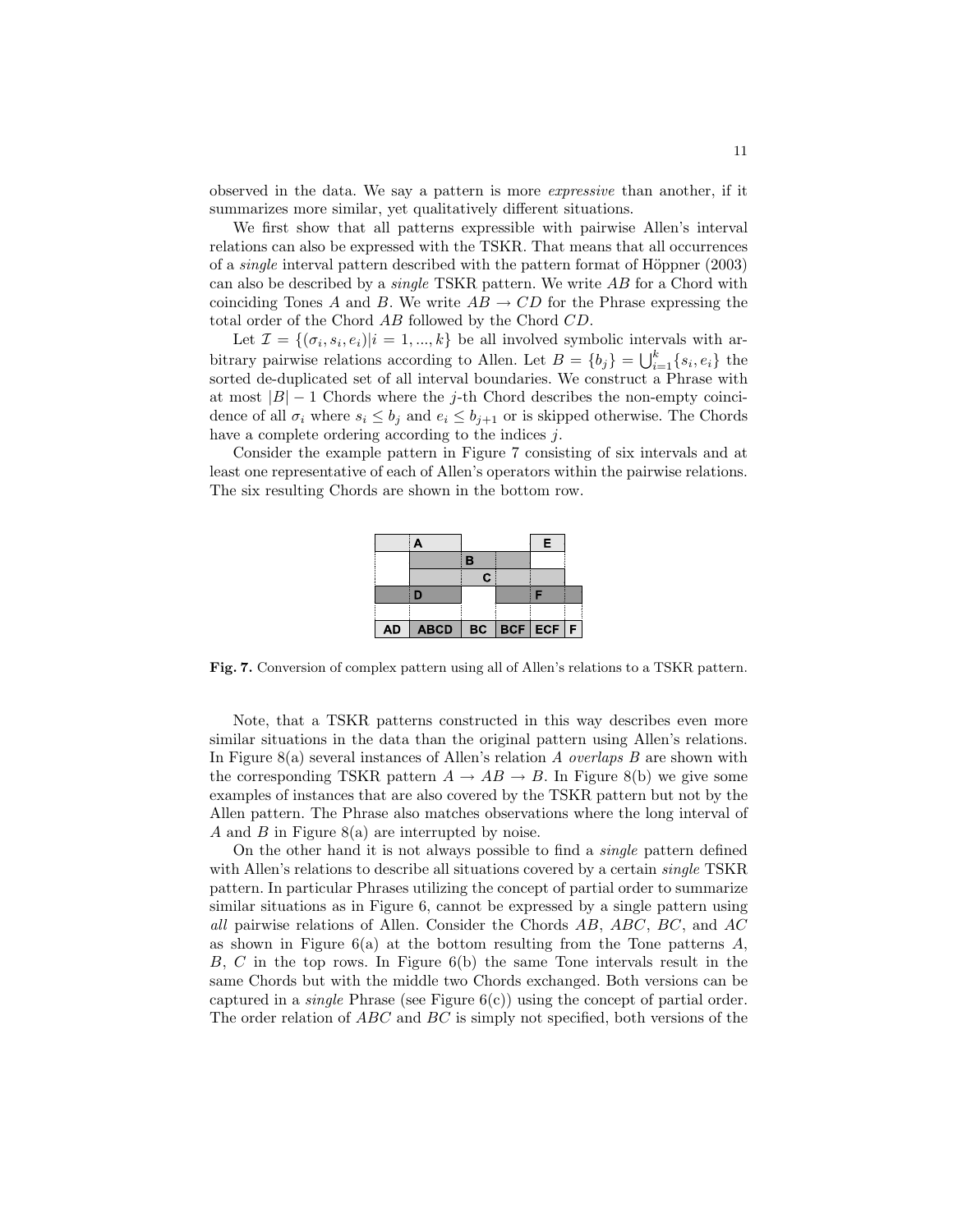

Fig. 8. The TSKR pattern  $A \rightarrow AB \rightarrow B$  can describe all instances of Allen's A overlaps B pattern and more.

pattern match this description. The two similar instances cannot be captured with a single pattern using the pattern format of Höppner  $(2003)$ . Further, the instances of the TSKR pattern  $A \to AB \to B$  in Figure 8(a) and Figure 8(b) cannot be described with a single pattern of Höppner  $(2003)$  because they have a different number of intervals.

Even if we restrict ourselves for the moment to TSKR patterns using only a total order among the Chords in a Phrase and exactly the same set of participating Tone intervals, constructing a pattern with pairwise Allen's relations that describes the same situations in the data is not always possible. For example the simple Phrase  $AB \to C$ , i.e., Tones A and B occur simultaneously followed by an interval where the Tones C occurs, covers instances that correspond to very different relations of Allen. The relation between A and B could be overlaps, starts, during, finished, equals plus the corresponding inverses. The relation between A (or B) and C could be *before, meets,* or *overlaps*. See Figure 9 for examples.



Fig. 9. Example of the same simple TSKR Phrase  $AB \rightarrow C$  with different relations according to Allen.

In summary, a single TSKR pattern can express many observations in the data where time intervals have a very similar relative positioning but different relations according to Allen. In contrast each pattern according to Allen can also be described with a single TSKR pattern. The TSKR achieves a higher level of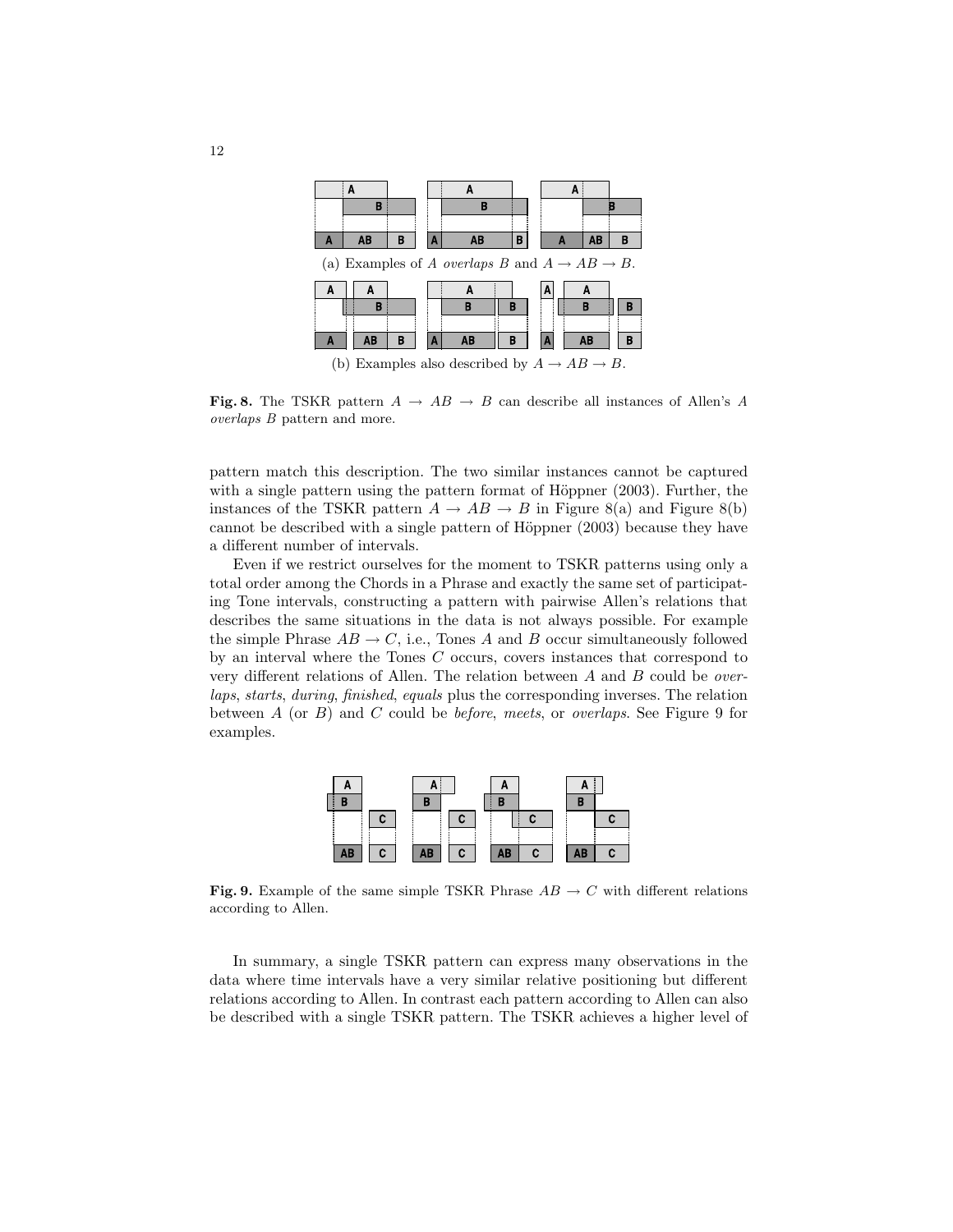abstraction over small disturbances in the data while offering clear temporal semantics with the concepts of coincidence and partial order.

#### 4.2 Robustness

Symbolic interval series or sequences obtained from numeric time series inherit the noise present in the original data. The interval boundaries gained from preprocessing steps like discretization of values or segmentation are subject to noise in the measurements. Such time points should thus be considered approximate.

When using Allen's relations to formulate patterns such slight variations of interval boundaries can create fragmented patterns that describe the same intuitive relationship between intervals with different operators. An example for two almost equal intervals was given in Figure 1. In general any pattern using one of Allen's relations that requires equality of two interval boundaries can be destroyed by changing one boundary by one time unit only. In Figure 10 we give more examples. If two intervals always appear consecutively but close in time, three different relations can be observed depending on the exact location of the first end point and the second start point (see Figure 10(a)). Intuitively, the relation between the two intervals common to all three examples could be called largely before or roughly meets. Similar examples are shown for a pattern where the first interval starts almost synchronously with the second but ends earlier (roughly starts, Figure 10(b)). The case of almost equal intervals is fragmented into nine different patterns of Allen's relations, the five relations shown in Figure  $10(c)$  and the corresponding inverses for the first four.



Fig. 10. Three examples where intuitively similar situations are fragmented into different relations of Allen due to slightly shifted interval boundaries.

There are approaches to relax the strictness of Allen's relations by using a threshold to consider temporally close interval boundaries equal (Aiello et al., 2002). This effectively merges the problematic patterns in each of the cases shown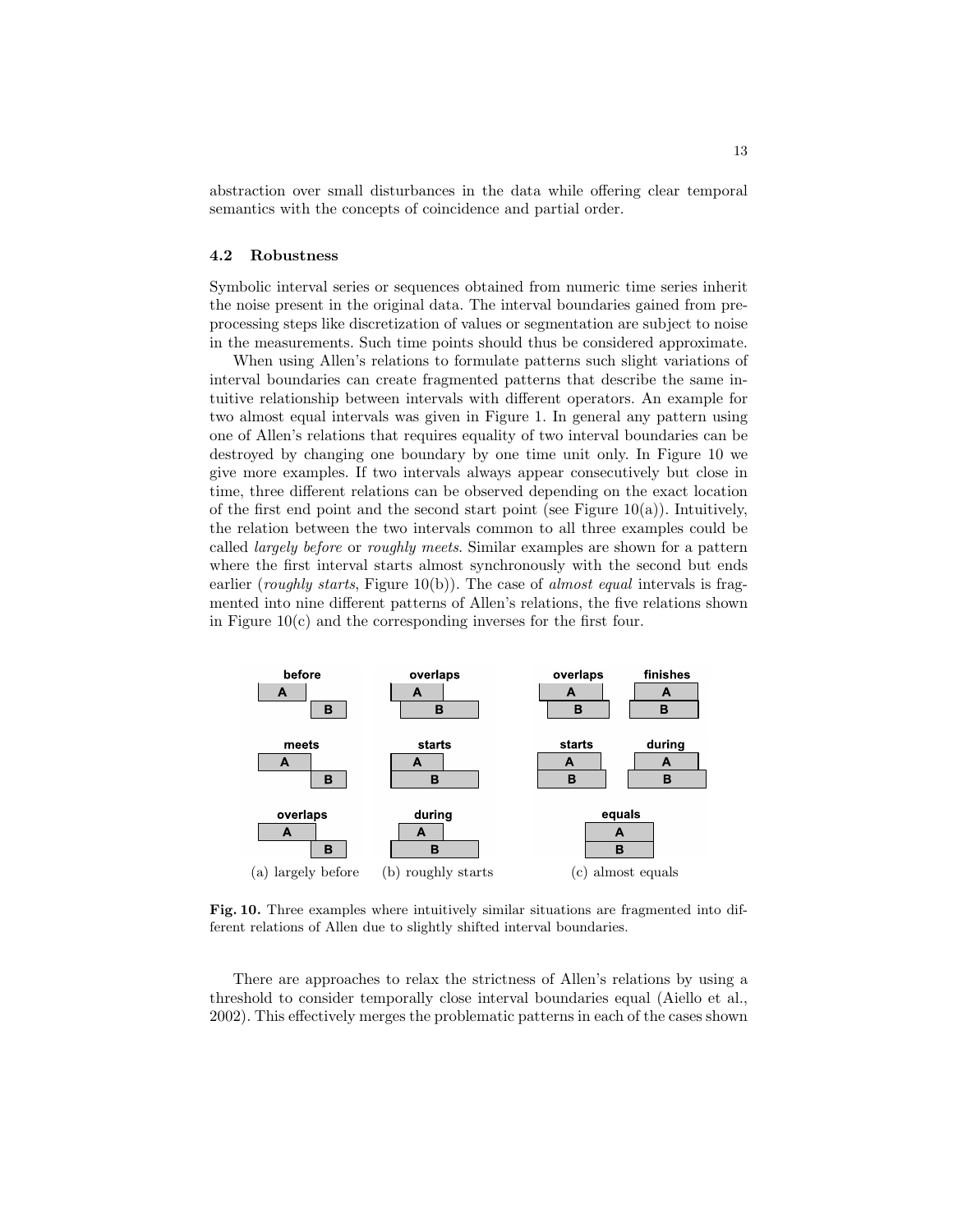in Figure 10, but it has not been used in temporal pattern mining. Fragmented patterns are still possible if noise causes interval boundaries to be shifted around the threshold value.

In contrast, the Chord and Phrase patterns of the TSKR are designed to be insensitive to small changes of the interval boundaries. The TSKR operator coincides is extremely robust. It only considers the intersection of all participating intervals, any interval can individually be stretched to infinity without changing the pattern at all. All three cases in Figure 1 could be represented well with a Chord describing the coincidence of A and B. The leading and trailing intervals where only  $A$  or  $B$  is observed would not be considered of significant duration for appropriate choices of  $\delta$ . The robustness of Phrases directly depend on the Chords.

When making intervals smaller, the TSKR patterns break down as soon as the smallest interval disappears - as is true for any pattern in either language. Other aspects of noisy data like missing intervals similarly affect both representations. This can be compensated by extending any of the representations with alternatives as done in the UTG and in Höppner  $(2003)$ .

#### 4.3 Interpretability

Interpretability is hard to specify or measure. In Sripada et al. (2003) natural language descriptions of time series are generated and interpreted by experts. The authors suggest that the presentation should follow the Gricean maxims of quality, relevance, manner, and quantity. We describe the implications of the maxims in the context of interval patterns and judge how well the different pattern languages support this paradigm.

The maxim of quality states that only well supported facts and no false descriptions should be reported. The former is commonly achieved by reporting only the most frequent patterns. None of the pattern languages can be said to report false patterns. As described above, noisy interval data can lead to fragmented patterns expressed with Allen's relations, however, that might not be reported even if they are frequent.

The maxim of relevance requires, that only patterns relevant to the expert are listed. This is a rather application dependent requirement, still there are differences in how the pattern languages support this task. The hierarchical structure of the TSKR enables the user to view and filter lower level patterns before the next level constructs are searched. Mining Phrases from only the relevant Chords will be much faster, fewer and smaller Phrase patterns need to be analyzed in the next step. This form of pattern representation supports the human analysis according to the zoom, filter, and details on demand paradigm (Shneiderman, 1996). The patterns expressed with Allen's relations are commonly mined in a single step, resulting in a much larger set of patterns for manual analysis.

The maxim of manner suggests to be brief and orderly and to avoid obscurity and ambiguity. The TSKR patterns can be longer or shorter than the Allen patterns of Höppner (2003). A pattern of Höppner (2003) with k intervals always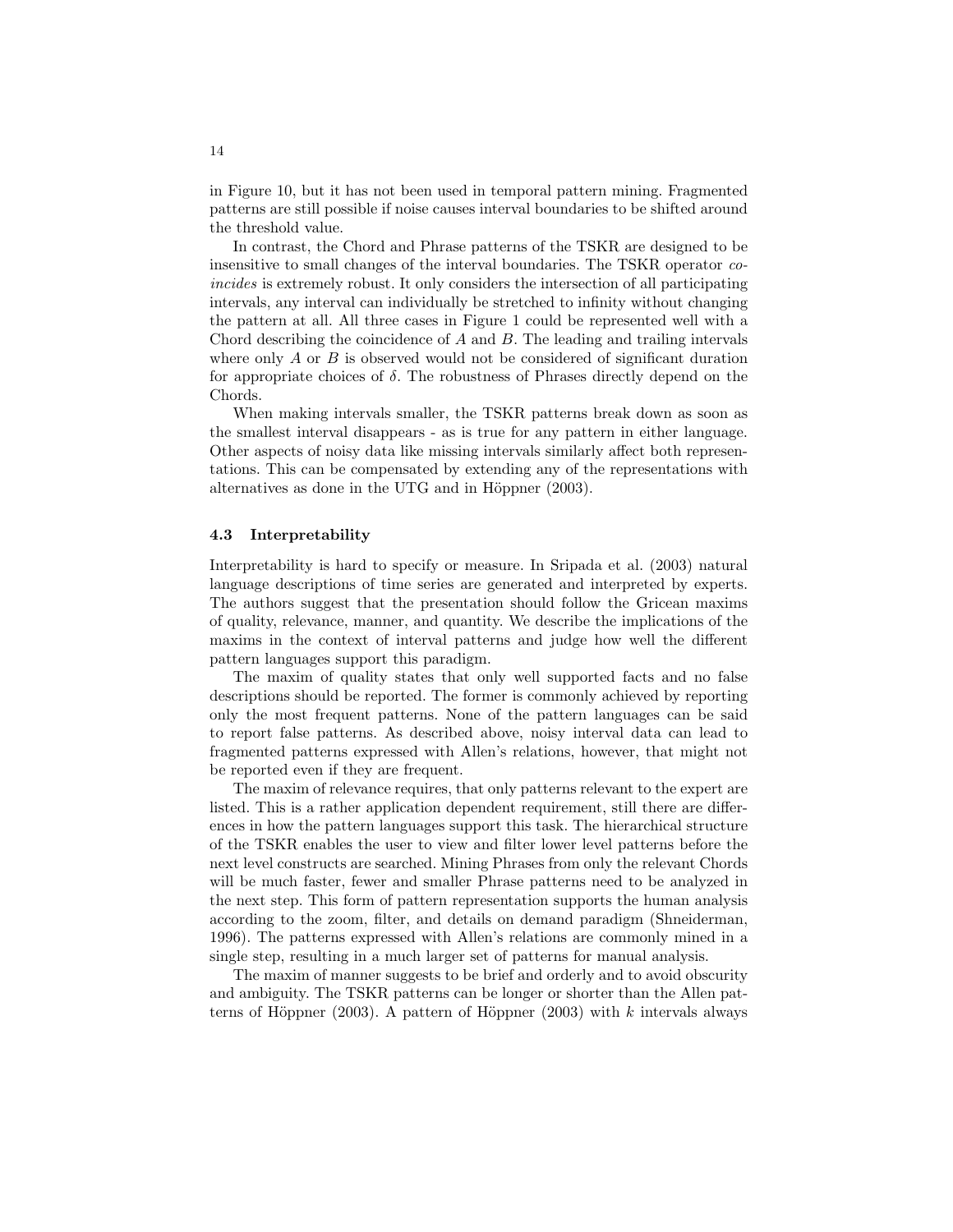consists of  $\frac{k(k-1)}{2}$  pairwise relations. When counting each Chord and each consecutive order relation in a Phrase separately the worst case for the number of atomic relations in a TSKR pattern is  $(2k-1)(2k-2)$  because with 2k interval boundaries there can be at most  $2k - 1$  Chords. These Chords would then occur consecutively involving  $2k - 2$  binary order relations. In the best case there is only a single relation if all intervals are the equal forming a single Chord. The typical size of a TSKR pattern given k intervals strongly depends on the data set at hand.

The textual representation of the TSKR can be argued to be more orderly and to avoid obscurity because it uses a hierarchical structure with a partial order relation on the highest level that offers details on demand. In contrast, there is no inherent order in the list of pairwise Allen relations. They could be ordered by the intervals of the first argument of each relation according to an temporal order of the intervals or an alphabetical order of the interval labels. In either case, the list needs to be considered as a whole to understand that pattern.

The instances of a single pattern can quantitatively vary and represent intuitively different patterns. This was already demonstrated for the overlaps relation in Figure 2, two more examples for the relations starts and during are given in Figure 11. This causes ambiguity because the same relation describes several observations that appear visually quite distinct. This high quantitative variation of patterns represented by a single relation of Allen is caused by the mixture of the temporal concepts of order and coincidence. The problem can be weakened by using the Allen's relations modified with thresholds (Aiello et al., 2002), but the potential ambiguity persist, in particular for intervals of very different lengths.



Fig. 11. Three different instances of Allen's *starts* and *during* relation that have quite distinct appearances.

Whether such different versions of a pattern are semantically equivalent depends on the application. The separation of temporal concepts in the TSKR, however, completely avoids this problem. Chord patterns simply describe the overlapping parts and ignore any variability of the interval boundaries. The parts of the Tone intervals within the Chord occurrence interval always look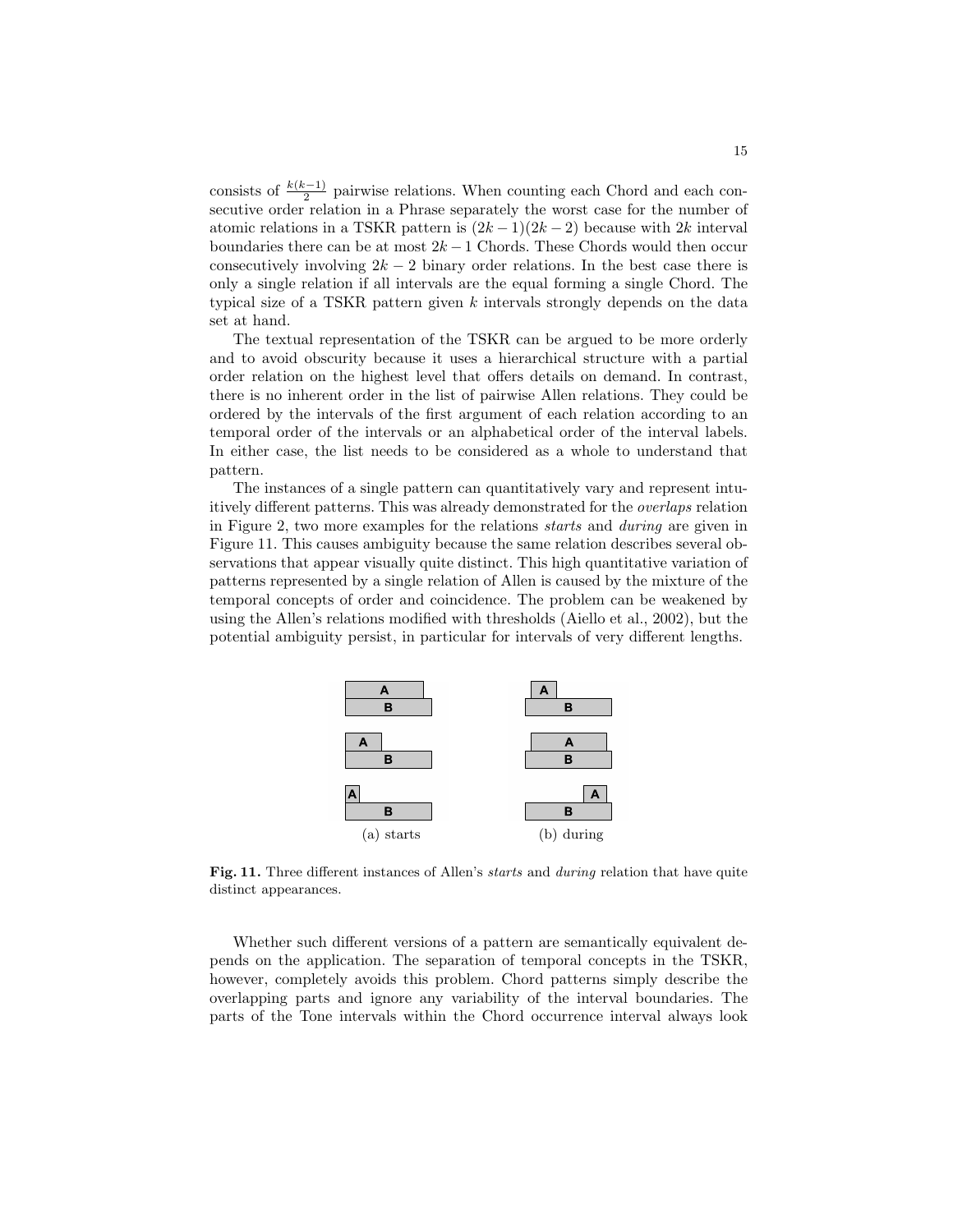exactly the same for all instances. Phrase patterns express the concept of partial order, allowing variation only in the length of Chords and possible gaps. The ambiguity problem is even worse for the compact pattern format used by Kam and Fu (2000) and Cohen (2001). The exact same instance of a pattern with  $k$ intervals can be written in  $\frac{k!}{2}$  different ways by consecutively choosing an interval for the next position in the pattern and excluding duplicates caused by inverse operators. Again, this is not the case for the TSKR, given a set of intervals and a minimum duration for Chords there is only one Phrase of all maximal Chords.

The maxim of quantity states that neither too much nor too few should be reported. Fewer and shorter patterns are easier to read and comprehend. Achieving this maxim is again better supported by the hierarchical approach. Intermediate filtering steps during the pattern mining can be used to prune the search space for the next step and reduce the number of patterns to be inspected. The margin-closedness of the TSKR explicitly offers a powerful mechanism to reduce the number of reported patterns without sacrificing variety. Implication rules generated from Allen patterns can be ranked by interestingness measures Höppner and Klawonn  $(2002)$ ; Höppner  $(2003)$ , but for the basic pattern considered here, only the frequency can be used. If too many patterns are reported the frequency threshold needs to be raised possibly filtering out rare but interesting patterns.

In summary, the TSKR shows a lot more accordance with the Gricean maxims than Allen's relations. The maxim of quality can be violated by fragmented Allen patterns. The maxim of relevance is better supported by the interactive filtering of TSKR patterns. For the maxim of manner brevity of representation is achieved by the hierarchical structure of the TSKR. The restriction to single temporal concepts for each level of the hierarchical languages avoids ambiguity. The TSKR better supports the maxim of quantity by effective pruning of the results using margin-closedness.

# 5 Time Series Knowledge Mining

There are basically five steps in the TSKM process shown in Figure 12. If the data to be mined consists of numerical multivariate time series, preprocessing and feature extraction may need to be performed first. Following the divide-andconquer paradigm it is often advisable to group the dimensions into meaningful subsets, called the Aspects. This task will usually be performed manually. In lack of any information about relations of the different dimensions, a trivial grouping into univariate Aspects or an automated grouping (Gionis et al., 2004) can be performed. Each Aspect is then converted to an interval series of Tones describing persisting properties of the time series. Time series discretization methods (e.g. Mörchen and Ultsch (2005)) can be used to create value-based Tones with descriptions like high or low. Time series segmentation (e.g. Keogh et al. (2004)) and categorization of the slope values leads to trend-based Tones like *slowly increasing*. Tones representing more complex shapes can be found with time series motif (Lin et al., 2002) methods. For multivariate time series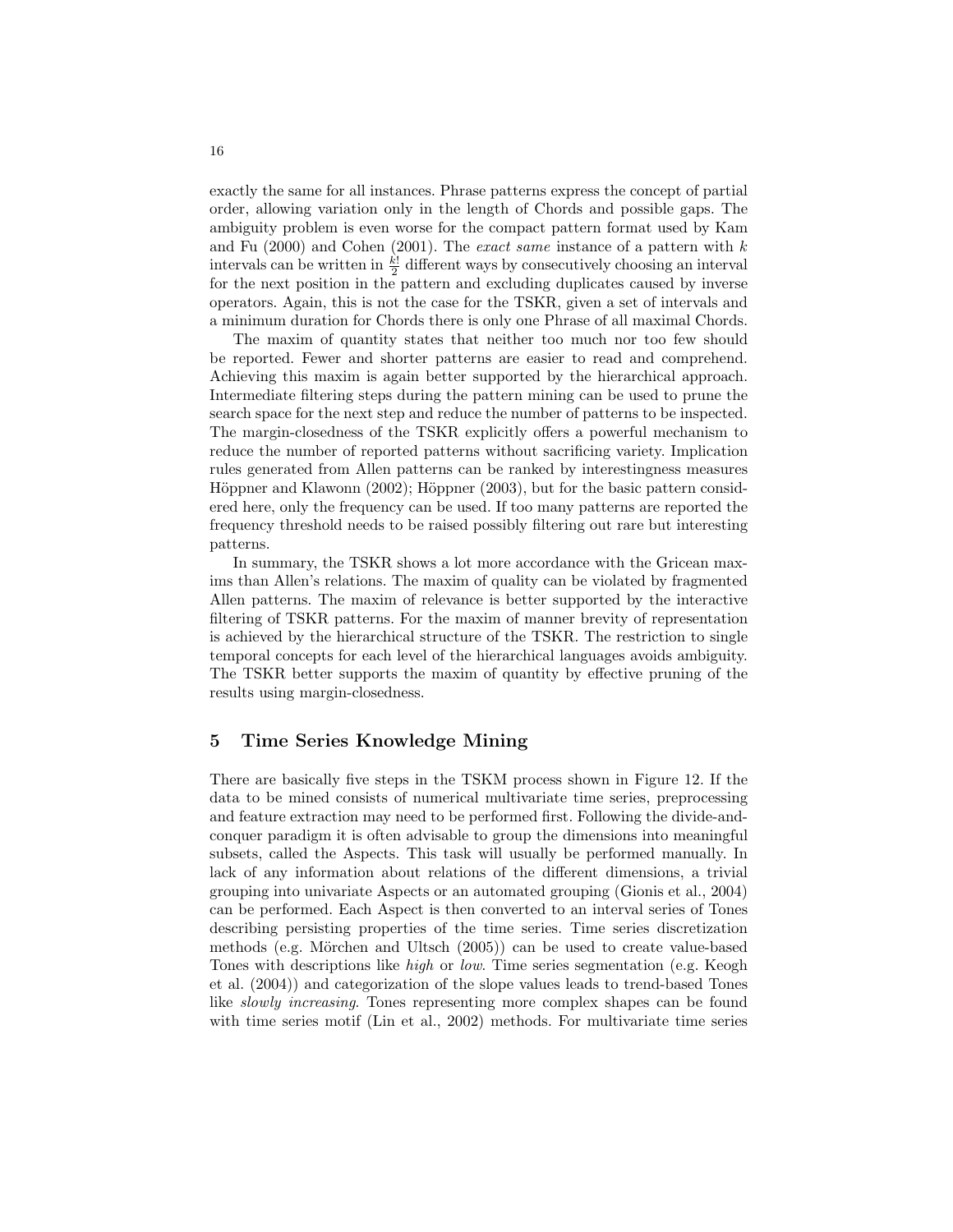clustering (e.g. Ultsch (1999)) can generate meaningful Tones. The core part of the TSKM is the mining of coincidence and partial order and will be explained in the next Sections. We show how important steps of the mining can be formulated as well-known problems from frequent itemset and sequential pattern mining.



Fig. 12. Data processing steps of Time Series Knowledge Mining.

#### 5.1 Mining coincidence

The input for mining coincidence in form of Chords is a set of Tones with the respective symbolic interval sequence. A Chord is observed whenever at least  $s_{min}$  different Tones coincide for a duration of at least  $\delta$ . A Chord is frequent, if the total duration of all intervals where it is observed exceeds the minimum support  $sup_{min}$ . The mining of Chords thus consists of picking a subset of all Tones and determining the support over time considering the minimum duration δ. We further need to compare the support with all super-Chords to ensure (margin-)closedness. This is quite similar to mining closed frequent itemsets, we therefore adapt the CHARM (Zaki and Hsiao, 2002, 2005) algorithm for our purpose. We only describe the basic algorithm and refer to Zaki and Hsiao (2005) for possible performance improvements.

Algorithm 5.1 performs a depth-first search for margin-closed Chords. We write  $c_i \cup c_j$  for a Chord describing the coincidence of the Tones from the Chords  $c_i$  and  $c_j$ . The function EXTEND is recursively called given a prefix Chord  $c_p$ and a set of super-Chords S. The recursion is started with an empty Chord and all trivial frequent Chords as possible extensions in Line 1. The prefix Chord  $c_p$ is extended by all combinations of super-Chords from the set S in the double loop starting in Line 3. The variable  $\hat{c}_i$  (Line 4) stores the initial super-Chord extension by  $c_i$ . The extensions with another Chords  $c_j$  are filtered by the minimum support in Line 7. The core part of the algorithm is the comparison of the support of the super-Chord  $\hat{c}_i \cup c_j$  with the support of both sub-Chords  $\hat{c}_i$ and  $c_i$ . The following four cases (Lines 8, 11, 13, and 16) are generalizations of the four properties for itemsets in Zaki and Hsiao (2005) to margin-closed Chords and will be explained in detail below. In Line 22 the current Chord  $\hat{c}_i$ is added to the set of margin-closed Chords if it is not subsumed by an already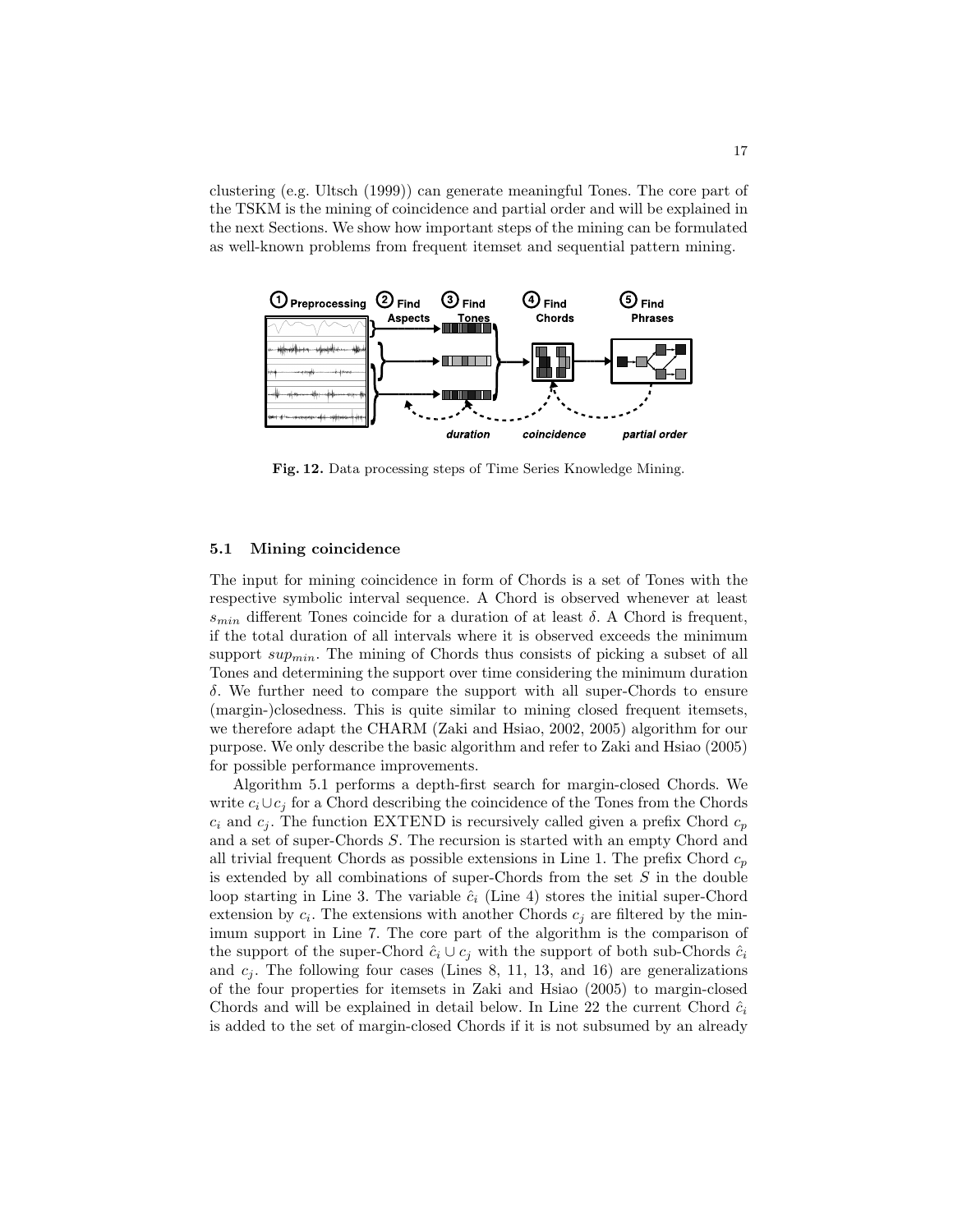found margin-closed Chord. The function EXTEND is called recursively with the super-Chords  $\hat{S}$  of the current Chord  $\hat{c}_i$  in Line 25 unless the maximum Chord size is reached. The recursion stops as soon as the set of extensions  $S$  is empty.

The four different cases of the support comparison are depicted for an example in Figure 13. Let  $A, B, C$  be some Tone patterns. Only one instance of each Tone pattern is shown for demonstration purposes, the lengths and overlaps of the intervals are meant to be representative for the whole data set. For our example, let the arguments to the EXTEND function be the trivial Chord  $c_p = A$  and the set of super-Chords be  $S = \{AB, AC\}$ . For the first extension  $\hat{c}_i = A \cup AB = AB$  the support of  $\hat{c}_i \cup c_j = AB \cup AC = ABC$  needs to be compared to the support of  $\hat{c}_i = AB$  and  $c_i = AC$ .

The first case in Line 8 is shown in Figure 13(a). The super-Chord  $ABC$  has almost the same support as both sub-Chords. When AB or AC are observed, so is almost always ABC. We can effectively replace both sub-Chords with the super-Chord by adding  $c_j = AC$  to the current extension  $\hat{c}_i$  and excluding it from further processing in the inner loop.

The second case in Line 11 is shown in Figure 13(b). While  $AB$  has the same support as  $ABC$ ,  $AC$  has significantly more. Again we can add  $AC$  to the current extension  $\hat{c}_i$  because whenever AB occurs, so does AC. We can not delete AC from S in this case, however, because combinations with other Chords still need to be considered.

The third case in Line 13 is shown in Figure 13(c). The Chord  $AB$  has significantly more support than ABC, while AC does not. The super-Chord ABC is possibly a closed Chord, it needs to be added to the set of immediate super-Chords of  $\hat{c}_i = AB$  for the recursive function call. The Chord AC can be excluded from further processing, because whenever it is observed, so is AB.

The last case in Line 16 is shown in Figure 13(d). Both  $AB$  and  $AC$  have significantly more support than ABC. ABC is added to the set of possibly closed super-Chords for the recursion and no pruning can be performed.

In Zaki and Hsiao (2005) the CHARM algorithm is reported to scale up linearly with the number of transactions. We observed similar behavior with Algorithm 5.1. The parameter  $\delta$  needs to be chosen according to the application domain. The minimum duration of a Chord needs to be long enough for an expert to consider the coincidence of several properties meaningful. The minimum support and the threshold for margin-closedness directly control the number of Chords found. They should be set to larger values first and be made smaller if the results are too coarse.

#### 5.2 Mining partial order

Phrases are similar to Episodes (Mannila et al., 1995) but describe a partial order of time intervals instead of time points. The mining of margin-closed Phrases can be performed in several steps similar to the closed partial orders of Casas-Garriga (2005). Algorithm 5.2 shows the high level overview of our proposal explained in the forthcoming Sections.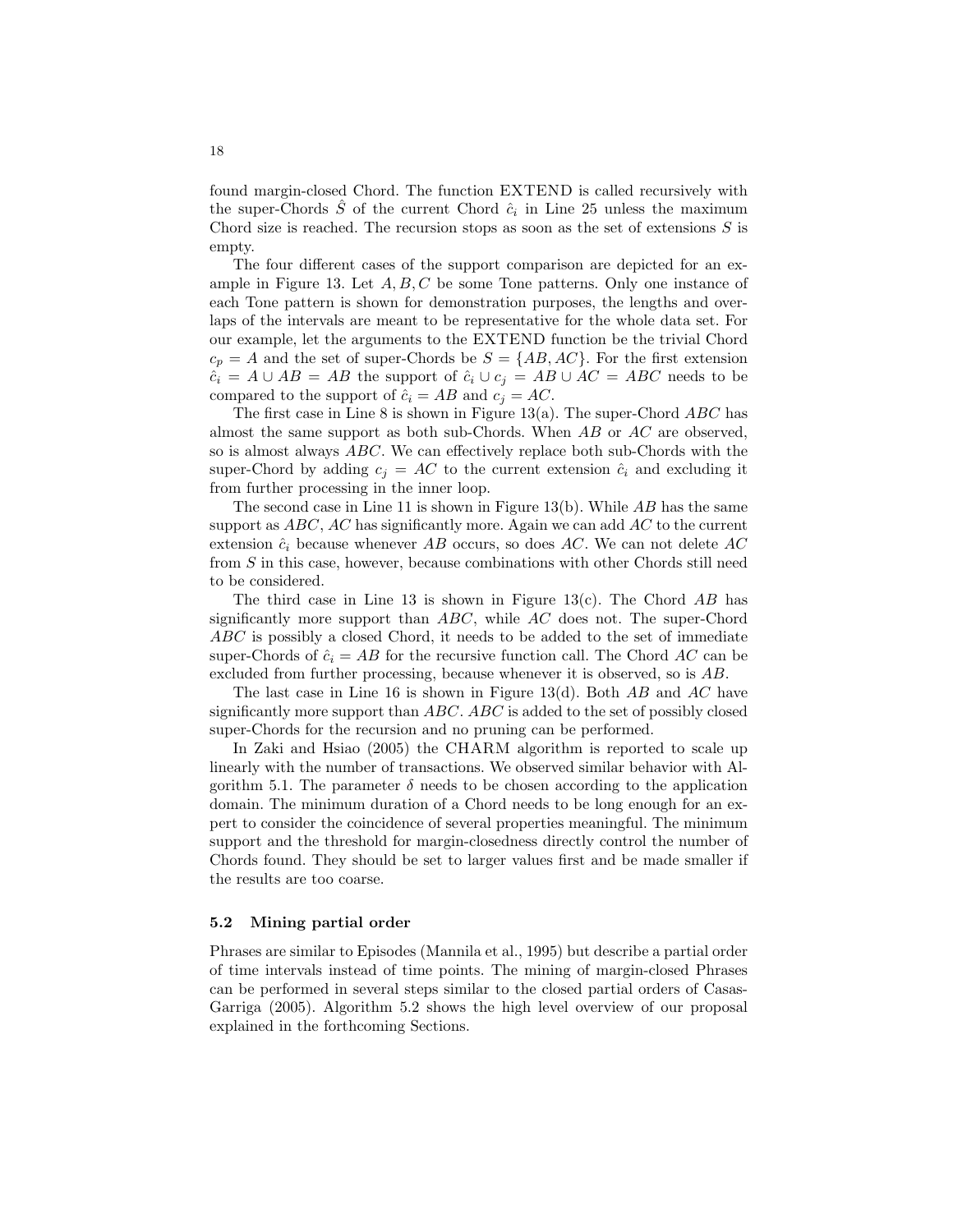

(a) Both  $AB$  and  $AC$  have (b) Only  $AC$  has signifialmost the same support as cantly more support than ABC. ABC.



(c) Only  $AB$  has signifi- (d) Both  $AB$  and  $AC$  have cantly more support than significantly more support ABC. than ABC.

Fig. 13. The four cases of Algorithm 5.1 for mining margin-closed Chords. The support of the Chords AB and AC is compared to the support of the common super-Chord ABC.

Data model conversion In order to apply algorithms from itemset mining, we convert the symbolic interval sequence of Chord occurrences to an itemset interval series. Let C be the occurrences of a set of Chords  $C = \{c_j = (\sigma_j, \lambda_j, \phi_j) | j =$  $1, ..., M$ . We convert C to an itemset interval series by considering each interval of minimum duration where at least one Chord is valid as an itemset time interval and including the symbols of all currently valid Chords as items to obtain I.

In Figure 14 we give an example for the conversion of the interval sequence of overlapping Chord occurrences to a series of non-overlapping itemset intervals. The top rows show the occurrence intervals of three Tones indicated by the uppercase letters  $A, B$ , and  $C$ . The maximal occurrences of all Chords with at least two Tones are shown in the middle rows. Each Chord is assigned a unique symbol in form of a lower case letter  $(a-d)$ . The bottom row shows the intervals between all interval boundaries of all Tones. On each interval an itemset is created including the symbols of all currently active Chords.

Closed sequential pattern mining The first step of the approach in Casas-Garriga (2005) consists of mining closed sequential patterns with an algorithm of choice. Sequential patterns describe a total order among the itemsets in the pattern. Closedness of sequential patterns is defined based upon support, i.e., a sequential pattern is closed if there is no super pattern that occurs in the same transactions. Therefore the single long itemset interval series needs to be implicitly converted to a set of shorter sub series by creating a sequence of intervals. Each itemset sequence is called a transaction and support is defined as the number of transactions in which a pattern occurs.

Any algorithm for closed sequence mining, e.g., CloSpan (Yan et al., 2003) or BIDE (Wang and Han, 2004), can then be used with only one modification. Recall, that we excluded overlapping Chord intervals with an order relation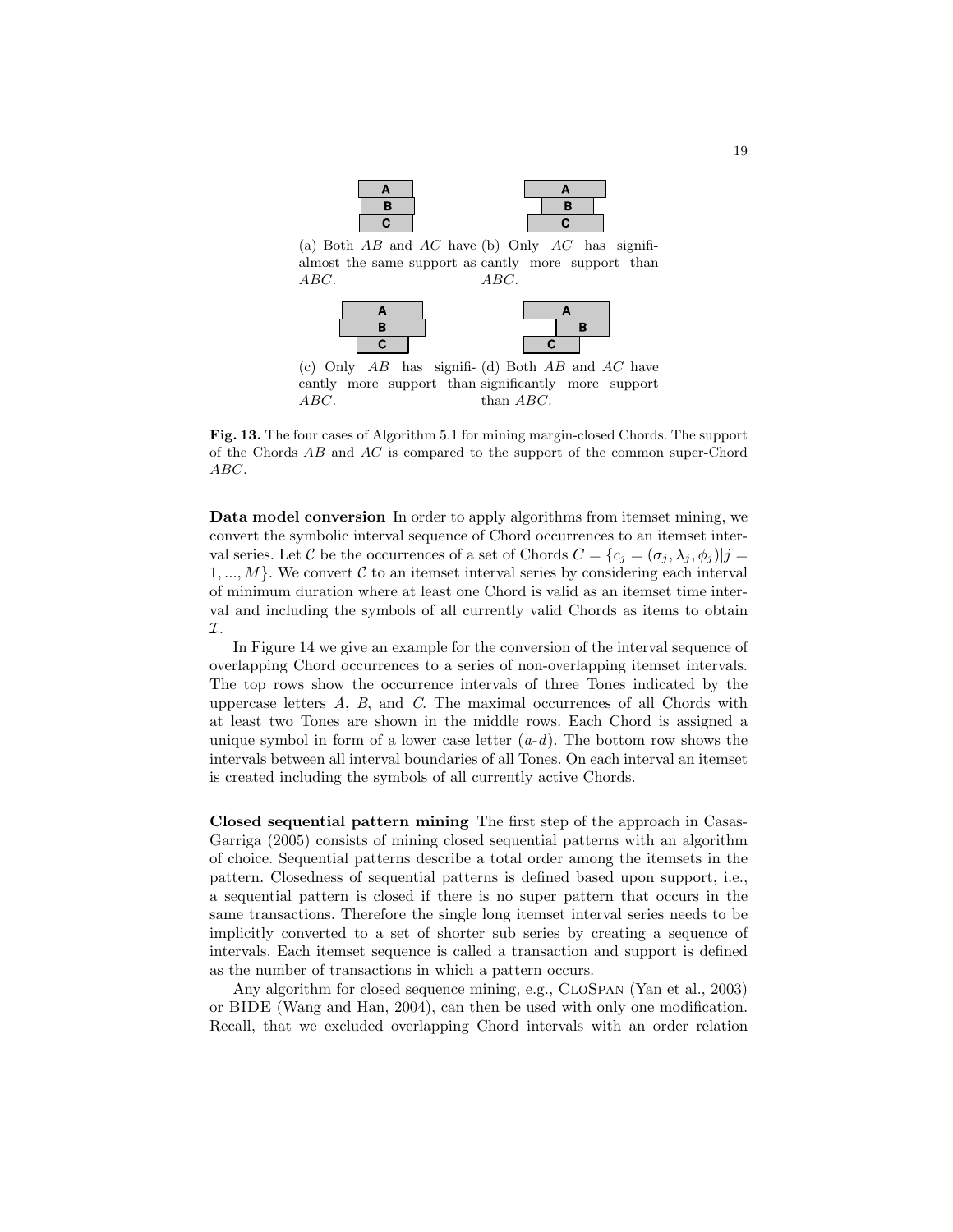

Fig. 14. Conversion of an interval sequence to an itemset interval series.

from Phrase patterns in Definition 15. We therefore need to restrict the mining to picking at most one item per itemset. This will also speed up the mining of closed sequential patterns, because it reduces the search space to total orders of single items. As a result we obtain pairs  $(s, T)$  composed of a closed sequential pattern s occurring in the transaction windows T.

Creating margin-closed groups of sequential patterns The mining of margin-closed partial orders (Step 3) is the largest deviation from Casas-Garriga (2005) where pairs are formed consisting of a set of closed sequential patterns and the list of transactions in which they all occur. The pairs were required to be maximal in the sense, that there is no additional sequential pattern, that occurs in all transactions and no additional transaction in which all patterns occur. Furthermore, the sets of closed sequential patterns were required to be nonredundant, i.e., no sequential pattern is allowed to be a sub-pattern of a pattern in the same set. The sequential patterns were grouped by first considering all patterns with the same list of transactions and then adding any pattern with a superset of transactions that do not make the group redundant. Such groups are closed w.r.t. frequency and form a concept lattice. Each group of closed sequences can then be converted to a partial order.

When adding the constraints for margin-closed pairs, this algorithm cannot be used anymore. For each group not only sequential patterns with the same or longer transaction lists need to be considered, but also patterns with only slightly shorter lists. For a valid group of patterns, the intersection of all transaction lists is allowed to be at most  $100\alpha$  percent shorter than the longest. Since all sequential patterns in a group influence the intersection, the search space for the groups consists of all  $2^k$  combinations of k closed sequences. This corresponds to the problem of finding margin-closed itemsets, if we consider each closed sequential pattern an item and each group of sequential patterns an itemset. We can therefore again adapt the CHARM (Zaki and Hsiao, 2005) algorithm to tackle this problem efficiently.

Only minor modifications needed to be made to Algorithm 5.1, we therefore refer the interested reader to Mörchen (2006c) for the complete listing. Accord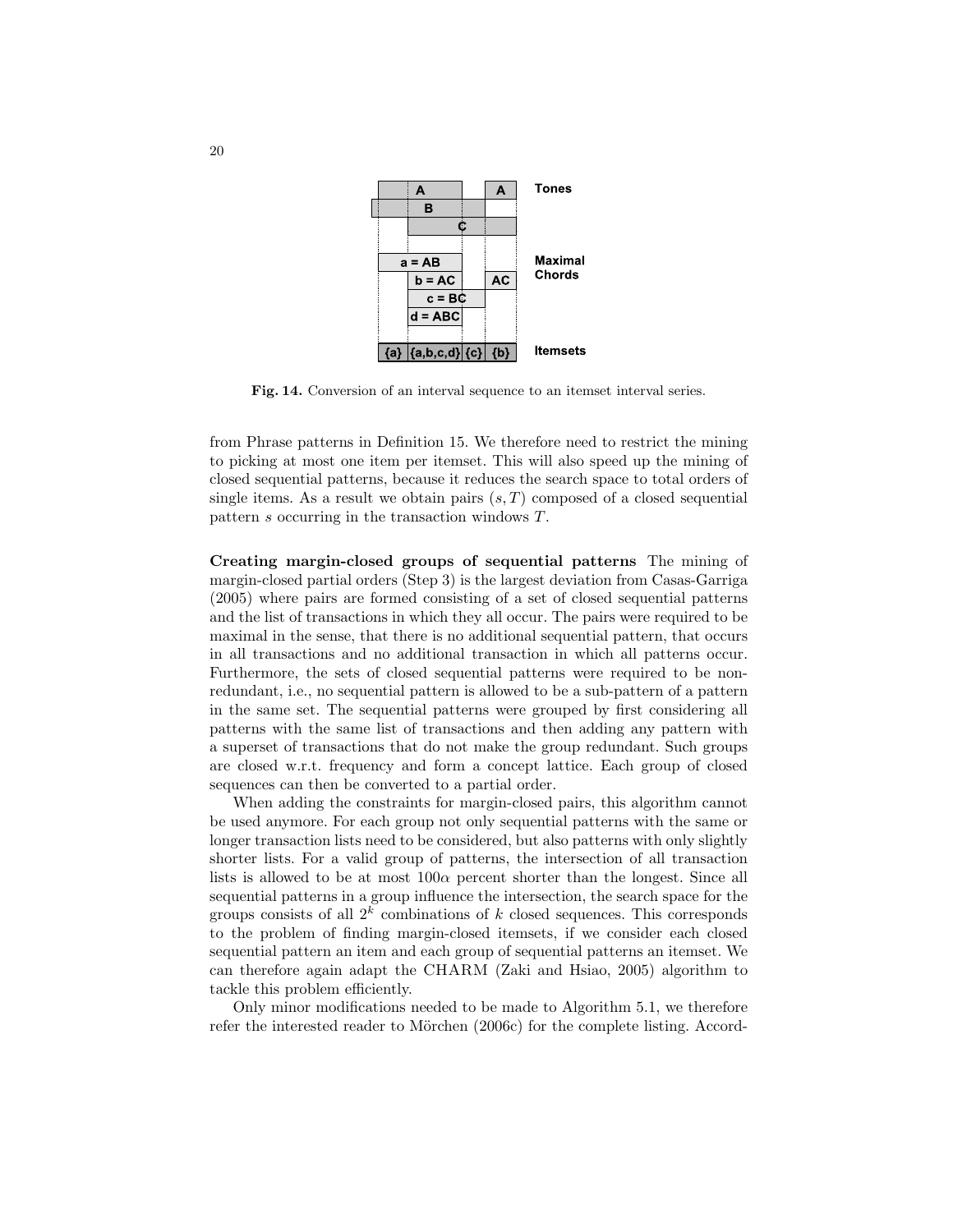ing to the definition of Phrases in Section 3, the support counting is based on frequency not on duration as for Chords. In Casas-Garriga (2005) each group of closed sequential patterns is required to be non-redundant. Instead of checking this upon each combination of a group with possible extensions, we decided to implicitly include all subsequences of a sequence in a group and remove this redundancy in a post-processing step for each group.

Creating partial order from group of sequential patterns For the last step of converting a set of sequences into a partial order necessary conditions are given in Casas-Garriga (2005) making the construction of the final Phrase representation straightforward, see Mörchen (2006c) for a simple algorithm.

# 6 Experiments

We demonstrate the efficacy and efficiency of the TSKM on two datasets. We further compare the resulting patterns to results obtained using Allen's relations. For mining patterns expressed with Allen's relations we used the format of Höppner  $(2003)$  to avoid ambiguity and counted support as occurrences in windows to be comparable with the Phrase mining using the same windows. We further pruned the set of patterns applying the concept of margin-closedness in a brute force post-processing step.

#### 6.1 Skating Data

The Skating data was collected from tests in professional In-Line Speed Skating Hoos (2003). An athlete performed a standardized indoor test at a speed of 7,89m/s on a large motor driven treadmill. EMG (Electromyography) and kinematic data were measured for 30 seconds corresponding to 19 movement cycles. The obtained multivariate time series was converted to a 5-dimensional symbolic interval series. The preprocessing was the same as in Mörchen et al.  $(2006)$ , except that we used the Persist algorithm (Mörchen and Ultsch, 2005) for time series discretization instead of density estimates. Three interval series describe the activation of leg muscles mainly responsible for forward propulsion: Medial Gastrocnemius (Gastroc), Vastus Medialis (Vastus), and Gluteus Maximus (Gluteus) with Tones low, high, and very high. One series describes the foot contact with Tones on and off obtained from a pressure sensor in the skate. The last series describes the movement phases obtained by clustering a 6-dimensional time series with angles and angular speeds of the hip, knee, and ankle joints. The Tones were labeled swing, glide+push, and recovery. Non-overlapping windows corresponding to the 19 movement cycles of the experiment were used. The goal was to identify typical muscle activation patterns during the cyclic movement with complex inter-muscular coordination patterns. The knowledge gained from the temporal patterns can be used to further analyze the underlying mechanisms of an athletic performance and, e.g., help to optimize the training process. The experimental results were evaluated by an expert.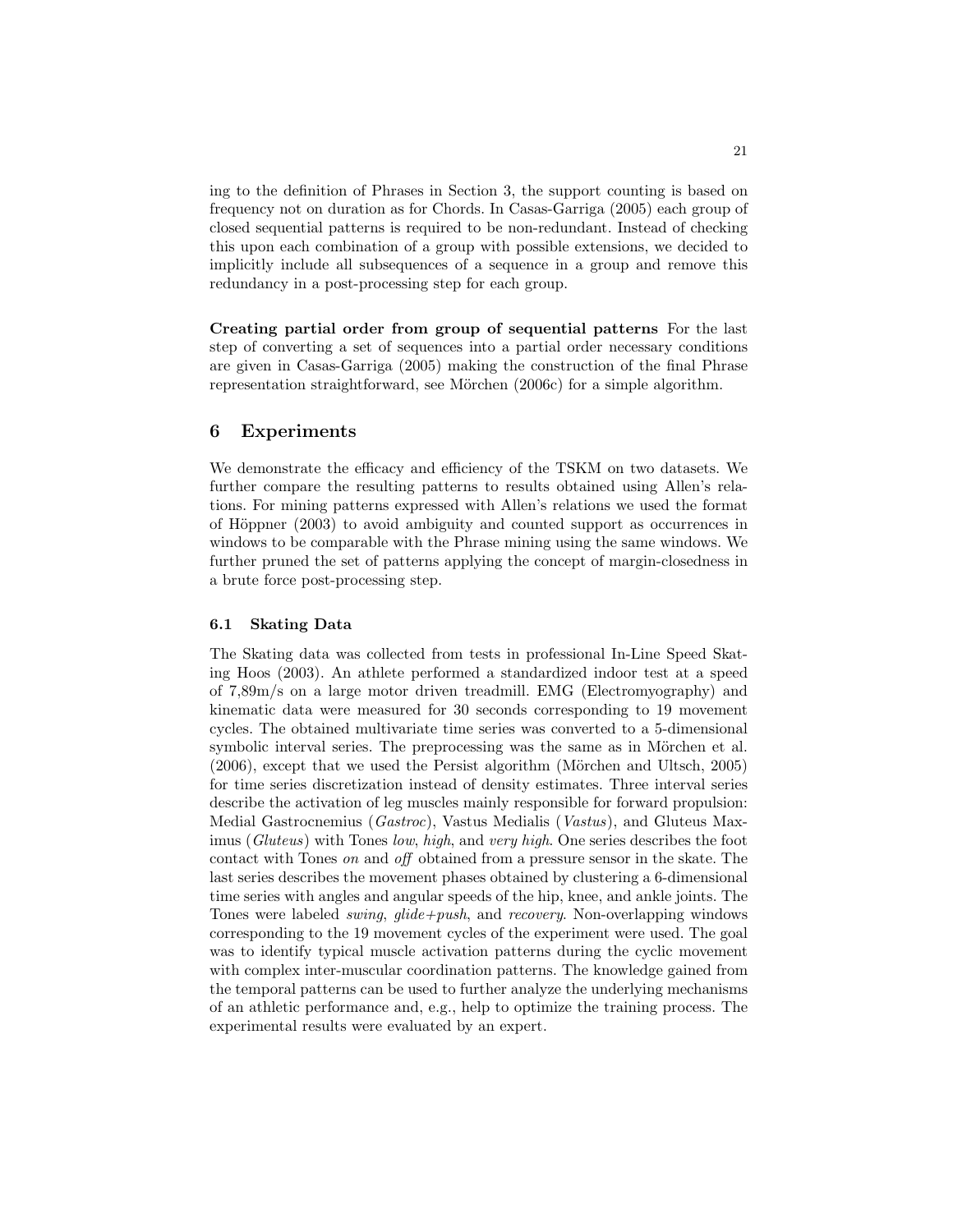For the TSKR patterns we first mined Chords with a minimum duration of 50ms. Shorter phenomena related to muscle activation are physiologically not plausible. The minimum size was set to 3, the maximum size is naturally bounded by the 5 dimensions of the interval series. With a minimum support of 2% a total of 70 Chords was found. Restricting the patterns to closed Chords reduced the number to 60, mining margin-closed Chords with  $\alpha = 0.1$  returned 18 patterns. At this point it is difficult to decide automatically whether rare large or small frequent Chords are better. The lattice of these Chords in Figure 15 was annotated with frequency  $(\#)$  and support  $(\%)$  and presented to the expert. The 9 bold Chords were selected as the most interesting and labeled accordingly while 3 uninteresting Chords with no relation to other Chords are omitted from the figure.



Fig. 15. TSKR representation of coincidences: Lattice of margin-closed Chords for Skating data.

Using these 9 Chords we found 30 closed sequences with a minimum length of 2 and a minimum frequency of 10. Merging groups of closed sequences resulted in 20 closed Phrases, when using  $\alpha = 0.1$  15 margin-closed Phrases were obtained. Again we presented the lattice of Phrases to the expert who selected the most specific and the second most general patterns as the most interesting. The general Phrase present in 17 out of the 19 movement cycles is shown in Figure 16(a) with images from the skating experiments. The advantages of the hierarchical structure of the TSKR is shown by unfolding one Chord from the Phrase to show the coinciding Tones and one Tone to show the original numerical time series with the thresholds for discretization. The more detailed Phrase shown in Figure 17 was observed in 10 cycles, it describes a total order of 8 Chords and provides details on the successive activation of the three major leg muscles.

The pruning by margin-closedness largely reduced the number of patterns so they could easily be analyzed manually to trade off pattern size vs. pattern frequency. We analyzed the search space of Chords in dependence of the parameters to quantify the pruning effects. In Figure 18 the number of Chords found is shown on the left for different values of the parameter  $\alpha$  determining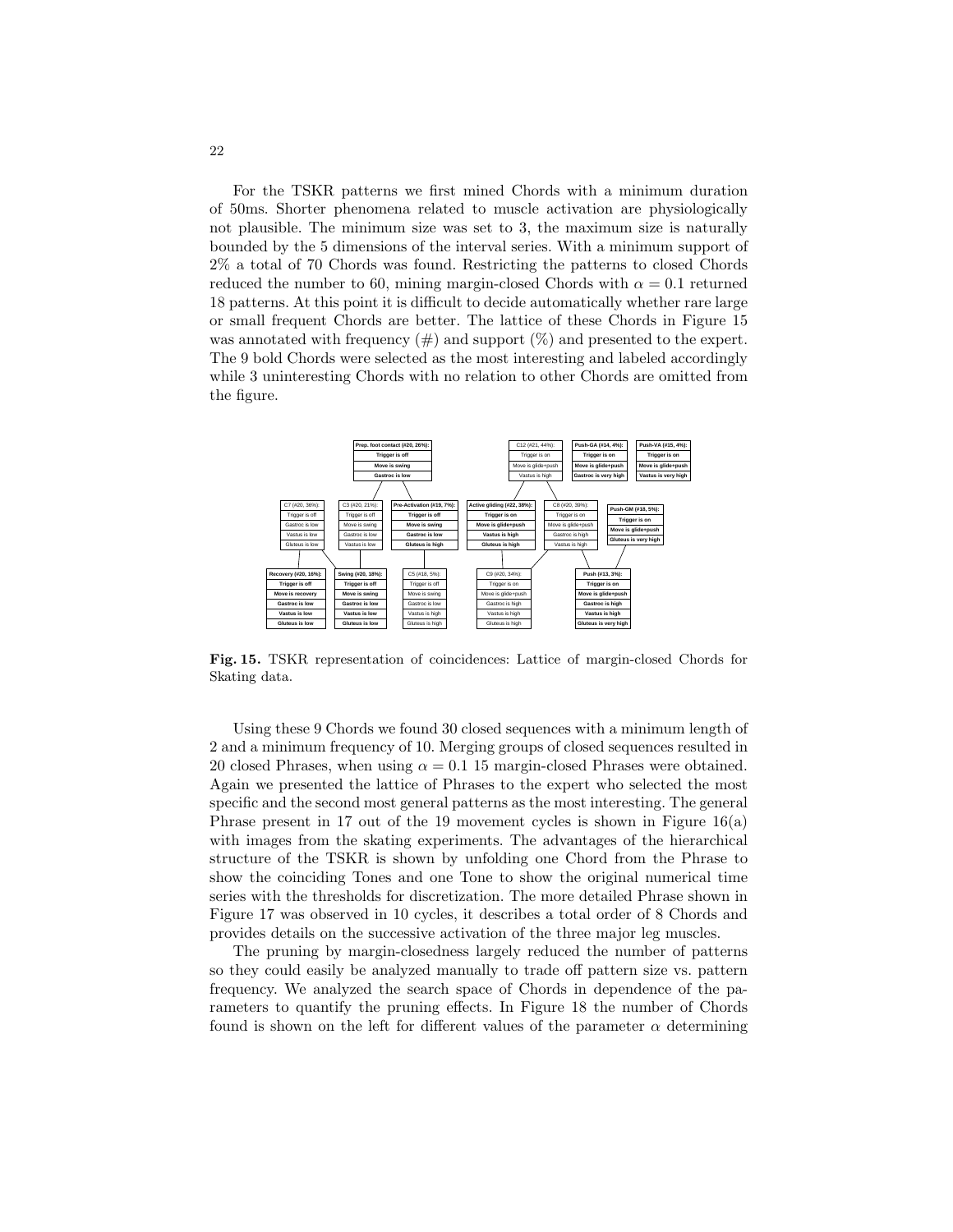

(a) Phrase explaining most observed movement cycles. Chords (e.g. Push Gluteus) can be expanded to show the coinciding Tones. Tones (e.g. Gluteus is very high) are obtained from the numerical sensor time series.



Fig. 16. Patterns found in inline skating data.

tions.



Fig. 17. Detailed Phrase of skating data with additional information on muscle activation.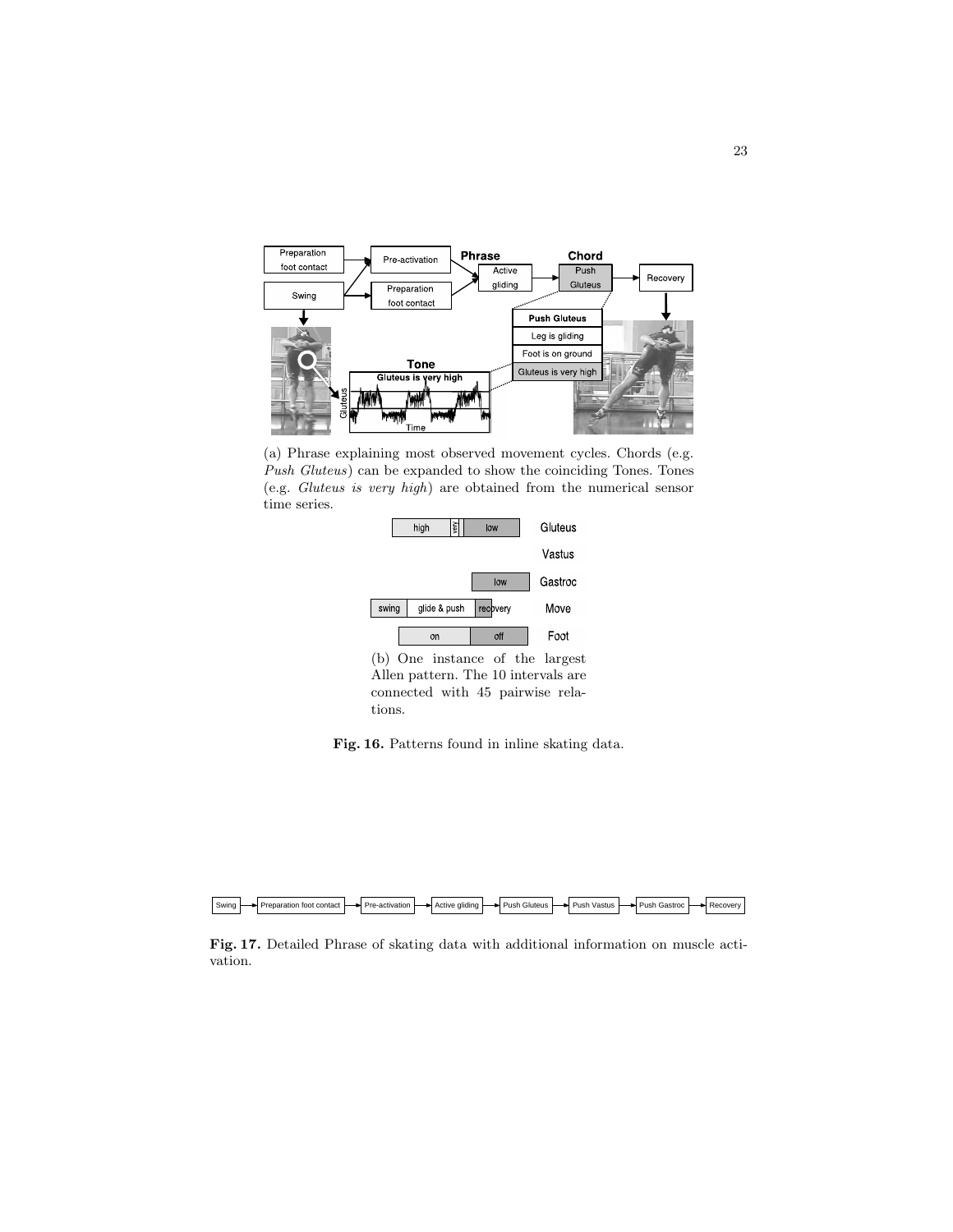margin-closedness. The value of 0.1 as used for the analysis above, effectively prunes the size of the result down to a manageable number of patterns that can be analyzed manually. Using lower values would result in a dramatic increase of patterns, using higher values results in less than five patterns for  $\alpha > 0.18$ . We also measured the number of recursive calls to the EXTEND function as an estimate of the run time of the algorithm independent of implementation and hardware. As is visible on the right of Figure 18 the concept of margin-closedness does not only reduce the size of the result set, it also effectively prunes the search space during mining and speeds up the computation. This is because the notion of margin-closedness more often enables the activation of the cases 1-3 in Algorithm 5.1 that have a pruning effect. For  $\alpha \geq 0.2$  less than 10% of the function calls of strict closed Chord mining are needed.



Fig. 18. Effects of different values of  $\alpha$  determining margin-closedness on the number of Chords (left) and the complexity of the search (right).

We searched the same data for patterns expressed with Allen's relations using a minimum frequency of 10 and a minimum size of 2 resulting in 4208 distinct patterns. Pruning by enforcing margin-closed patterns with  $\alpha = 0.1$  returned 487 patterns. There were 8 patterns of size 9 and one of size 10. The analysis was performed by the expert looking at an example of each pattern as shown for the size 10 pattern in Figure 16(b) because the listing of all 45 or 36 pairwise relations did not offer a comprehensible description.

Looking at a pattern instance is almost equivalent to looking at the input data before even mining patterns. The only benefit is that the intervals somewhat represent the most dominant structure of the 19 movement cycles. In order to avoid the selection of an ambiguous pattern one has to look at all instances, though. While the relation of the Gluteus muscle activity to the movement phases was recognized as valid, the fact that no information on the Vastus muscle was given and the Gastroc muscle appeared only with low activity rendered the pattern useless to the expert. The fact that the three movement phases appear in the displayed order and the two Foot states alternate is already obvious from the input data and offers no information gain.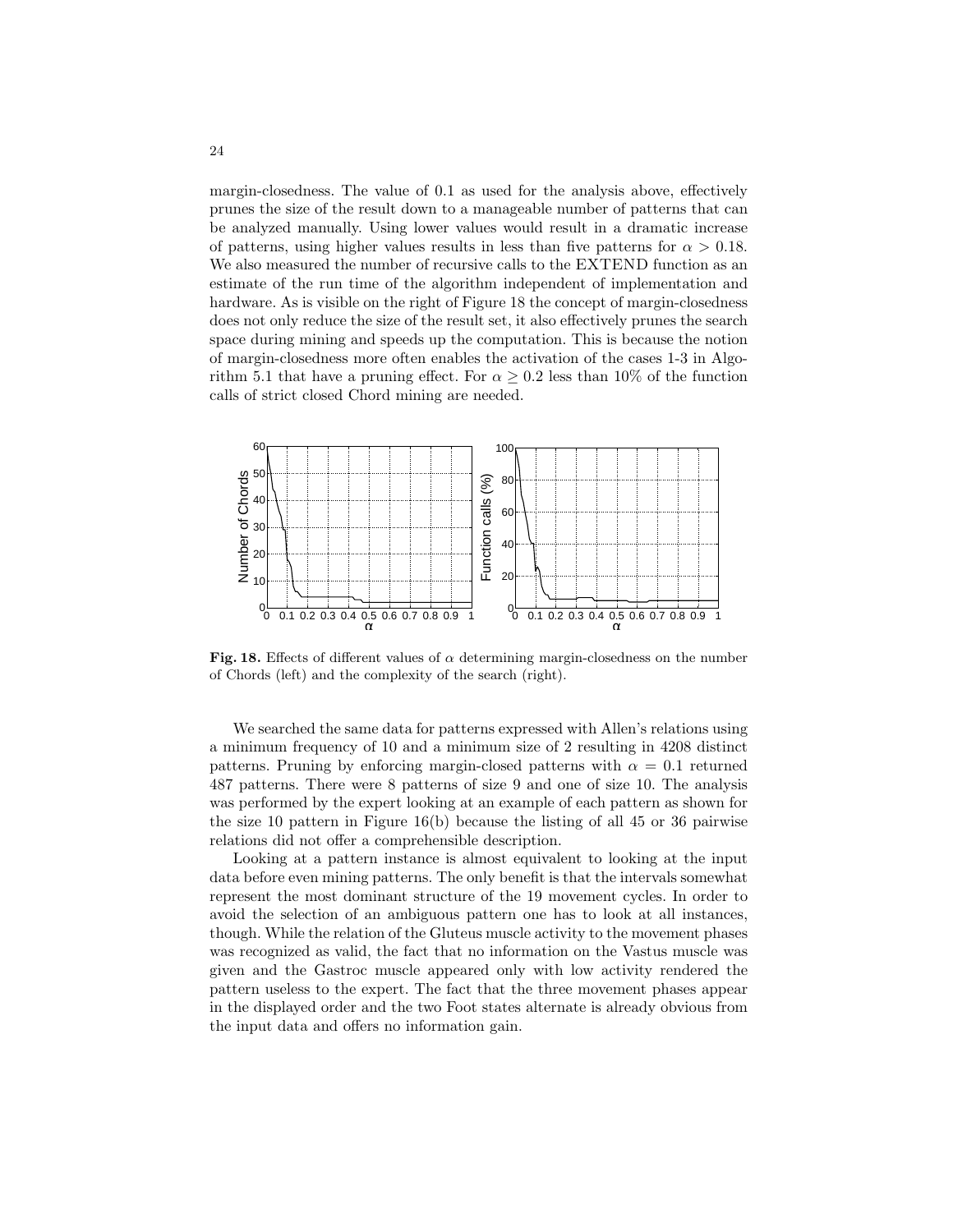Because a correspondence of muscle activity to movement related information was sought we filtered the pattern set explicitly for patterns containing the states high and very high for the Vastus and Gluteus muscles. None of the 5 patterns we found contained useful information on the foot contact. Further analysis with less restrictive constraints suggested, that patterns with many muscle states offer only very limited information on movement and foot contact and the other way around. The relation of muscle related interval series to movement related interval series, all of which are subject to noise from the recording process and the discretization procedure, did not seem to be well representable with Allen's relations.

#### 6.2 Video Data

The video data<sup>3</sup> consists of symbolic intervals data describing different scenarios involving a hand moving colored blocks that were generated by the LEONARD system for recognition of visual events from video camera input (Siskind, 2001). The scenes include simple actions like putting one block on another and more complex scenes where a whole stack of blocks is built. Using image segmentation and motion tracking algorithms a description of each video in terms of primitive events valid on time intervals was generated (Siskind, 2001). In Fern (2004) each scene is described with a logical formula found by inductive logic programming in a supervised process. We use the data in an unsupervised manner and use the ground truth on the scenarios for evaluation purposes only. We preprocessed the descriptions by normalizing the argument order, filtering out some redundant descriptions, and merging scenarios that were equivalent.

We mined Chords with a minimum support of  $1\%$ , minimum size of 1, and a minimum count of 10. We found 19 closed Chords, with  $\alpha = 0.1$  this reduced to 15 margin-closed Chords. The co-occurrences of the Chords with the known scenario were striking, a selection is listed in Table 1. The first two Chords each describe a stack of three blocks with two contacts relations. Without looking at the original Video data, it is unclear, however, which block sits on top and which at the bottom. Further, the Chord patterns are not sufficient, to discriminate the scenarios, because they always appear in at least two different scenes that are reversed versions of one another, e.g., stack and unstack. In order to distinguish each pair, we need patterns expressing an order among the Chords.

Using a minimum frequency of 12, 20 closed sequential patterns were found and grouped into the 10 margin-closed Phrases ( $\alpha = 0.1$ ). The co-occurrences of the Phrases with the known scenarios showed an almost perfect correspondence, see Table 2 for a selection. They summarize the relative positions of 7-10 symbolic intervals.

The Phrases further explain the actions in the videos. The Phrase for the disassemble scenario is shown with pictures from the original Videos in Figure 19. All other scenarios are described similarly, see Mörchen (2006c) for all Phrases.

 $^3$  ftp://ftp.ecn.purdue.edu/qobi/ama.tar.Z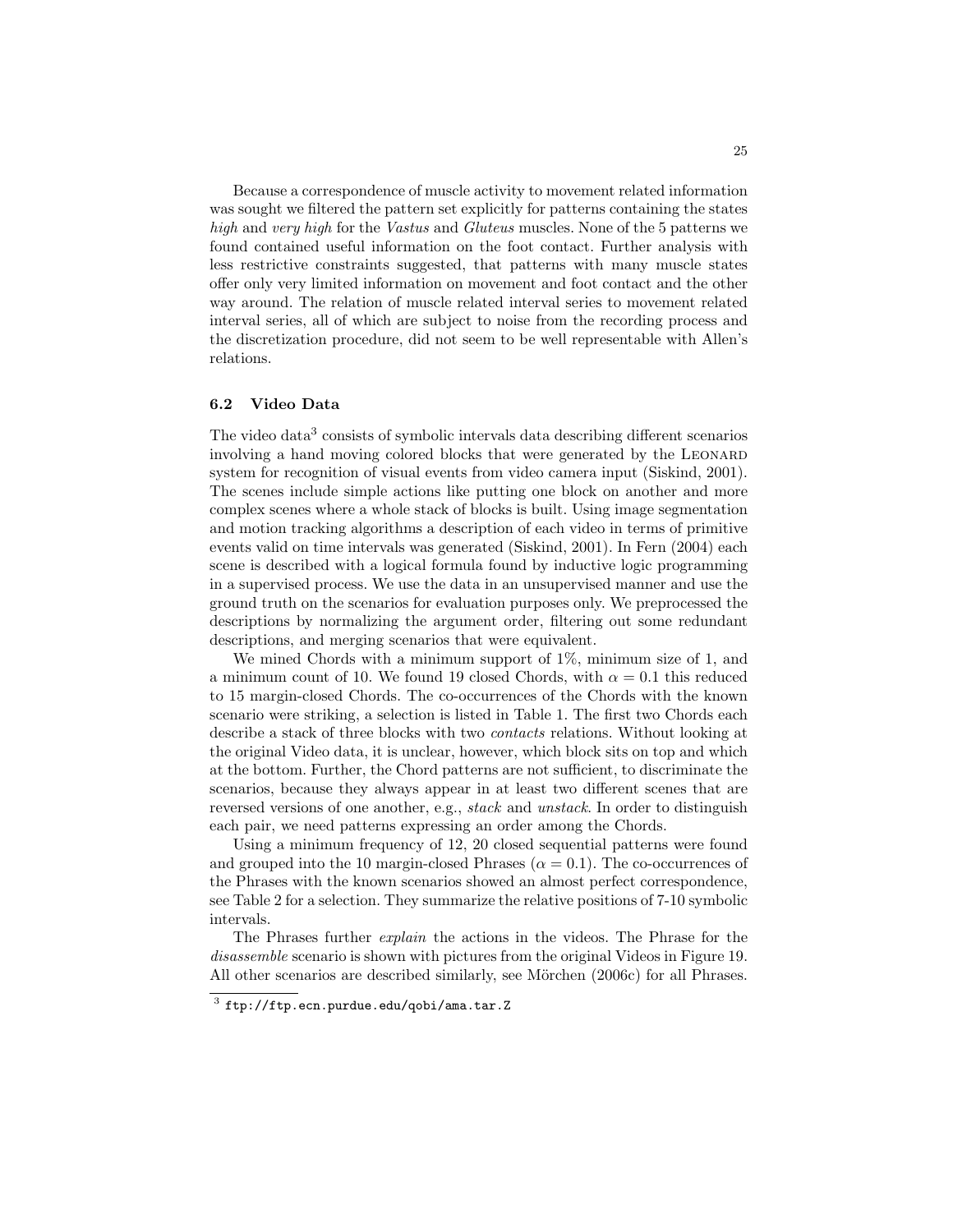|               | BLUE-CONTACTS-GREEN | BLUE-CONTACTS-GREEN | BLUE-CONTACTS-GREEN |  |
|---------------|---------------------|---------------------|---------------------|--|
| Scenes/Chords | BLUE-CONTACTS-RED   | GREEN-CONTACTS-RED  | HAND-HOLDS-RED      |  |
| stack         |                     | 28                  |                     |  |
| unstack       |                     | 29                  | 30                  |  |
| assemble      | 14                  |                     | 34                  |  |
| disassemble   | 30                  |                     |                     |  |

Table 1. Co-occurrences of Chords and scenes.

| $\text{Scenes}/\text{Phrases}$ $\text{P1}$ $\text{P2}$ $\text{P3}$ $\text{P4}$ |    |    |    |    |
|--------------------------------------------------------------------------------|----|----|----|----|
| stack                                                                          |    |    | 28 |    |
| unstack                                                                        |    | 28 |    |    |
| assemble                                                                       |    |    |    | 28 |
| disassemble                                                                    | 30 |    |    |    |
| intervals                                                                      |    |    |    |    |

Table 2. Co-occurrences of Phrases and scenes.

With Allen's relations, a minimum size of two, and a minimum frequency of 10, 363 patterns were found, 174 of which were margin-closed for  $\alpha = 0.1$ . This large amount of patterns could not be analyzed manually, some filtering needed to be applied.

We first looked at the 14 largest patterns with five or more intervals. Patterns of these sizes were only observed within the (dis)assemble scenes with less than 21 out of 30 repetitions. The patterns for the assemble scene further described only fragments of the true temporal phenomena. None of them contained any information about the hand taking the red block and placing it on top of the stack. We alternatively filtered the mining results by a minimum frequency of 24 and a minimum size of three. A selection of these frequent patterns is given in Table 3. The correspondence with the known scenarios is decent but mostly worse than that of the Phrases in Table 2.

The Allen patterns are further only composed of three symbolic intervals each, not sufficiently explaining the complex events of these scenes. As an example we show pattern A1 found in 26 out of 30 of the disassemble scenes in Figure 20. The intervals only correspond to the first three video frames of Fig-



Fig. 19. Video frames (Fern 2004) and Phrase for disassemble scene.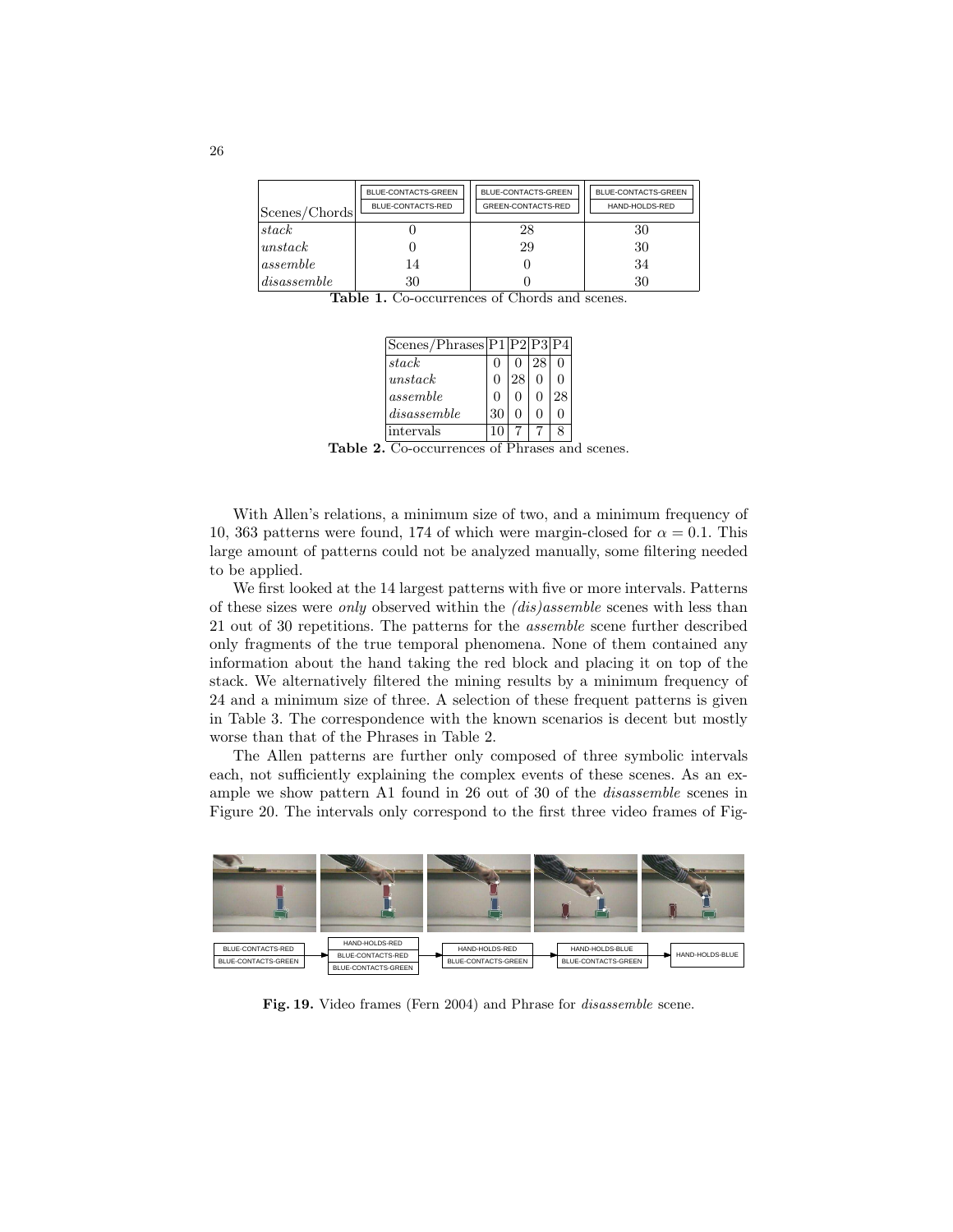| Scenes/Allen A1 A2 A3 A4 A5 |              |              |          |    |          |
|-----------------------------|--------------|--------------|----------|----|----------|
| stack                       | $\mathbf{0}$ | 20           | 16       |    |          |
| unstack                     | $\mathbf{0}$ | $\mathbf{0}$ | 0        | 27 | $\Omega$ |
| assemble                    | 0            | 5            | 0        | 0  | 29       |
| disassemble                 | 26           | O            | $\Omega$ | ∩  | 0        |
| intervals                   | 3            | 3            | 3        | 3  | 3        |

Table 3. Co-occurrences of frequent Allen patterns and scenes.



#### **BLUE-CONTACTS-RED** HAND-TOUCHES-BLUE+RED **HAND-HOLDS-RED**

Fig. 20. Example of frequent Allen pattern A1 explaining only fragments of the disassemble scene in Figure 19.

ure 19 and fail to mention important parts of the scene. The TSKR Phrases consist of up to 10 intervals providing much more information.

Only for simpler scenes like  $pick-up$  or  $put-down$  three intervals can adequately describe the actions in the video. A detailed analysis of the pattern for put-down, however, revealed four very similar patterns with the same intervals but slightly different relations (see Figure 21). Only the first combination is frequent enough to appear in the mining result, the others would commonly be filtered out from the large amount of patterns found.



Fig. 21. Five similar patterns for *put-down* only one of which is frequent. A is the hand holding the red block,  $B$  is the placing of the red on top of the green block,  $C$  is the red on the green block without the hand.

Apart from the more specific explanations that the TSKR patterns provide, they are also almost always more precise and more distinctive than the Allen patterns of Höppner (2003), as shown in Table 4. For each video scene, precision and recall of the best pattern from each representation was calculated. Only for the most complex scenarios in the last two rows the numbers of Allen/Höppner are better. In these cases the TSKR patterns are much more complex and provide better insight into the temporal phenomena of the scene sacrificing some discrimination power for explanation.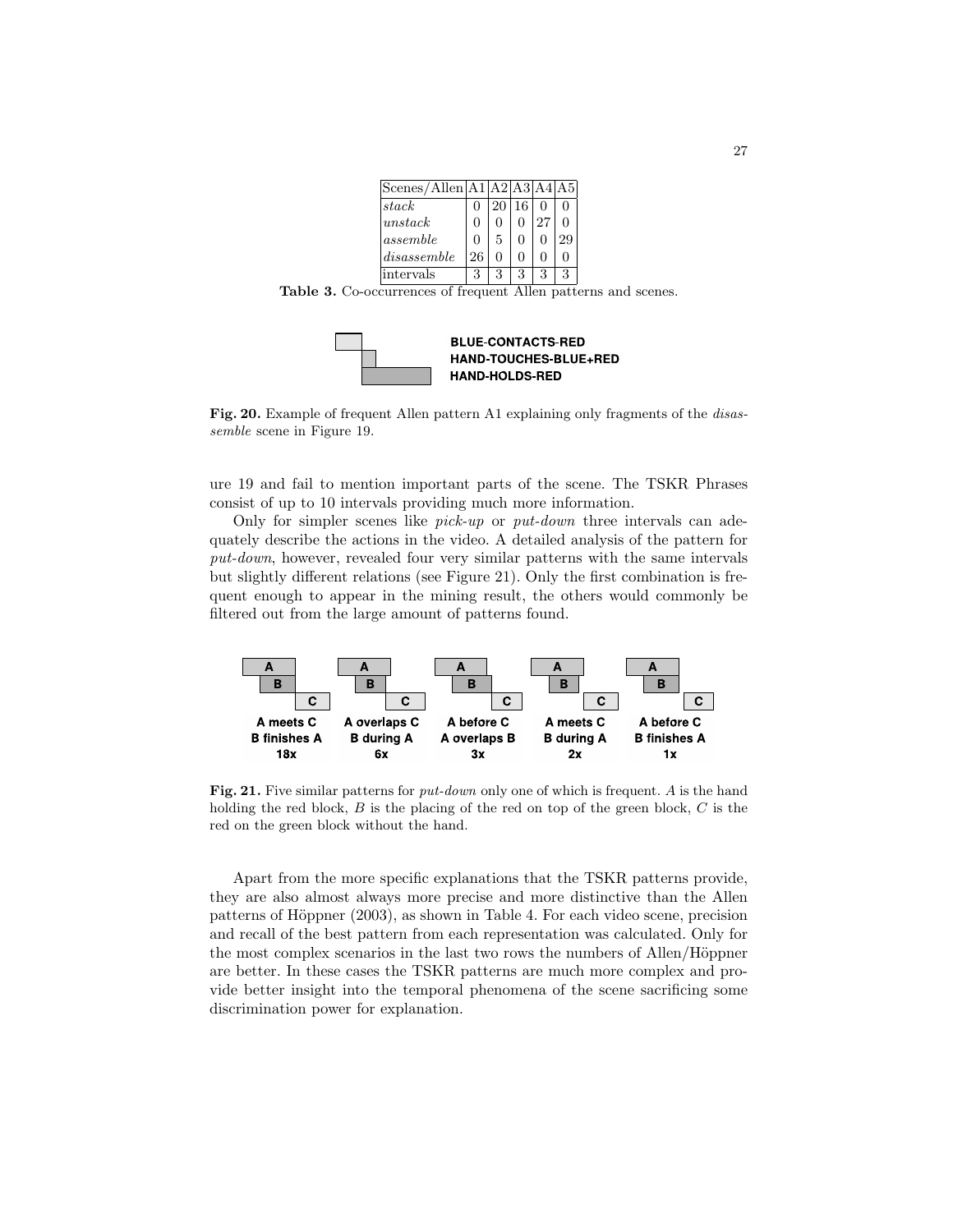| Scenes       | TSKR. |       | $\text{Allen}/\text{Höppner}$     |       |
|--------------|-------|-------|-----------------------------------|-------|
|              |       |       | Precision Recall Precision Recall |       |
| $pick-up$    | 100.0 | 100.0 | 42.3                              | 36.7  |
| $put-down$   | 97.8  | 97.8  | 41.9                              | 60.0  |
| <i>stack</i> | 100.0 | 93.3  | 80.0                              | 66.7  |
| unstack      | 100.0 | 93.3  | 100.0                             | 90.0  |
| assemble     | 100.0 | 93.3  | 100.0                             | 100.0 |
| disssemble   | 100.0 | 80.0  | 76.5                              | 86.7  |

Table 4. Precision and recall for Allen and TSKR patterns.

# 7 Discussion

For a successful application of the TSKR the temporal process producing the symbolic intervals should not be chaotic such that the properties described by Tones can be repeatedly observed during intervals of a minimum length meaningful to the analyst. When starting with numerical data and using discretization or segmentation, the parameters of these methods should be chosen with care incorporating prior knowledge when possible. This and the further manual interaction during the mining steps and possible revision of parameters for mining Chords and Phrases can be seen as a weakness of our method. We believe that the discovery of knowledge is inherently interactive as has also been acknowledged for other data mining tasks like classification (Ankerst et al., 2000) and clustering (Aggarwal, 2001).

The most important parameters of the TSKM evolve around the concept of the minimum duration of a temporal phenomenon to be considered meaningful. Tones need to coincide for a certain time to be considered a Chord. An occurrence of a Chord within a Phrase must have a certain duration. We believe that an intuition on the selection of these parameters will be available in many applications. Other parameters like the minimum support or the margin threshold influence the number of patterns found but not the qualitative aspects thereof. Once a good combination of preprocessing methods and parameters has been found, the TSKM steps can be automated.

The Phrases found in the Skating data were considered valid and interesting by the expert. Of particular importance is the connection of external variables describing the movement with the internal observations on muscle activation that could not be discovered with Allen's relations. The application of the TSKM with the final graphical representation of the Phrases offered a great benefit over simply viewing the input time series, as is common practice in the analysis of such data in sports medicine. The descriptions found by the TSKM in the Video data in an unsupervised process directly explained the known experimental setups. The Allen patterns found mostly explained only fragments of the scenarios and showed less correspondence to the ground truth. This was partly explained by pattern fragmentation.

In Höppner (2003) the rule sets are defragmented with disjunctions of patterns but this makes the result even longer and harder to understand. Take for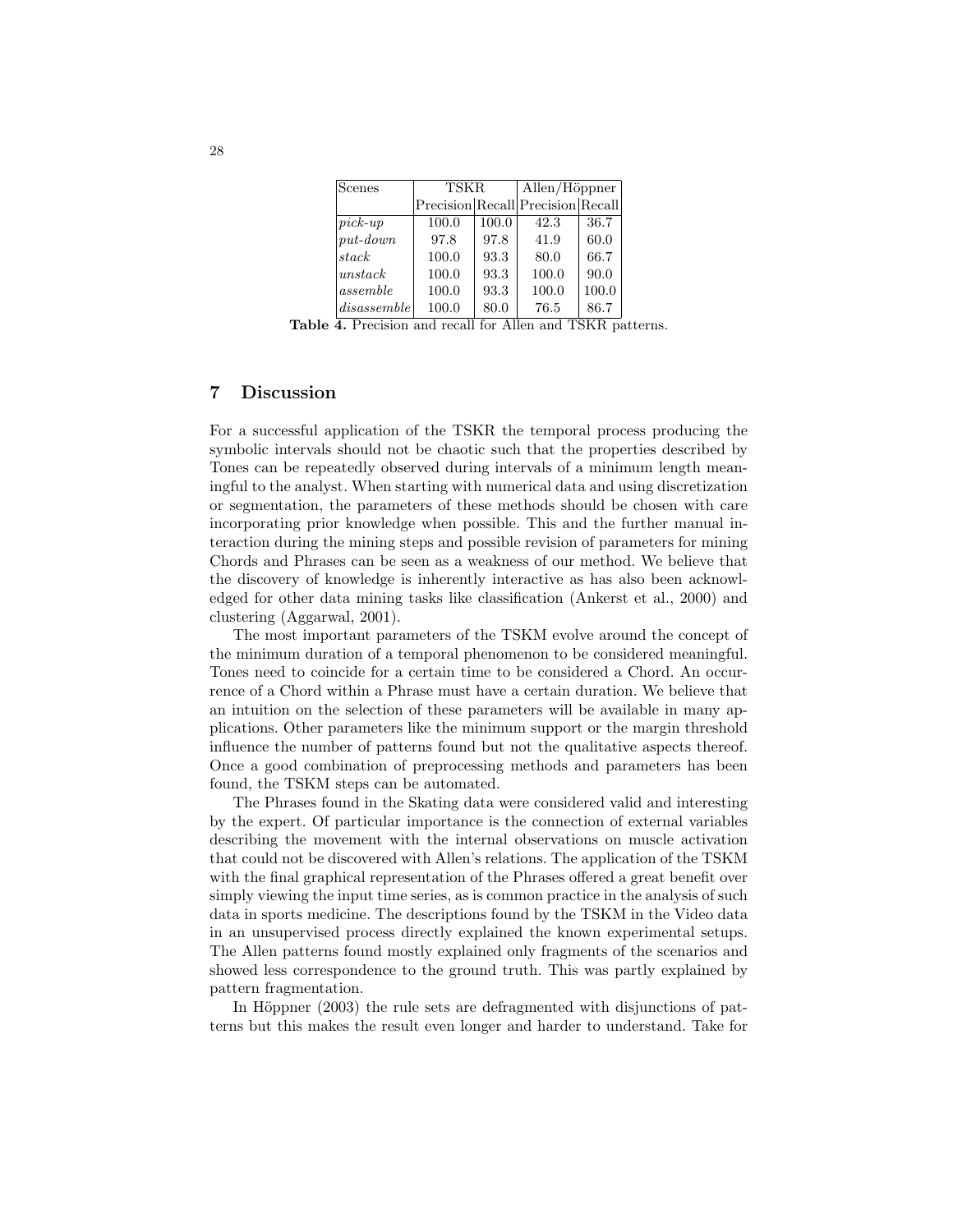example a rule disjunctively combining the 5 cases of Figure 21. Another solution to the problem is to use thresholds, effectively merging the problematic patterns. This does not solve the problems of ambiguity and comprehensibility, however, and poses the problem of threshold selection. Ambiguity could be reduced by splitting patterns with potential high variability into several different patterns, e.g., using the mid points (Roddick and Mooney, 2005). But using 49 instead of 13 relations with many additional conditions requiring equality of time points will in turn increase effects of pattern fragmentation.

The reasons for the TSKR being more expressive than Höppner's representation using Allen's relation is the permission of partial order and of subintervals in patterns. One could also mine partially related Allen patterns by allowing blanks in the matrix of pairwise relations. This would make the mining even more costly. Further, imagine being given a listing of 10 pairwise relations of 5 intervals and the task to draw a qualitative example of the pattern. This is not at all a trivial task, many dependencies need to be considered. In fact, this corresponds to the constraint satisfaction problem of temporal reasoning which is NP-complete (Vilain et al., 1989). The same task is rather easy given a description in the TSKR language and shouldn't this be the case in order to call a pattern understandable? It would be interesting to evaluate this with psychological studies.

There might be applications where the semantics of Allen's relations are explicitly desired. The disadvantages in robustness are not an issue if the data is not noisy and the exact boundaries of intervals are important. Ambiguity caused by quantitative variation is in a way also application dependent. If the three different versions of overlaps show in Figure 2 actually do describe different observation of the same meaningful concept, Allen's relations offer a valid abstraction for them. If the examples in Figure 8(b) truly have a different meaning than the examples in Figure  $8(a)$ , because they are not caused by noise or inaccurate interval boundaries but rather by some property of the data generating process, Allen patterns would be more accurate. The corresponding TSKR pattern would have the same recall but lower precision because it is more general. To avoid ambiguity of the pattern language, the format of  $H\ddot{o}ppner (2003)$ should be used. Many of the disadvantages in interpretability still apply, but for patterns involving just a few intervals a graphical representation of an exemplary pattern observation as in Figure 16(b) could be used to represent the patterns intuitively. Note that the TSKR can also be used for data where the interval boundaries matter, e.g., by using a minimum Chord duration of one.

Early approaches of mining patterns with Allen's relations are all based on the Apriori principle from association rule mining (Agrawal et al., 1993). Recently, more efficient algorithms adapted from itemset and sequential pattern mining have been proposed (Papaterou et al., 2005; Winarko and Roddick, 2007). Similarly, the TSKM patterns can be found with modified versions of efficient depth-first algorithms like CHARM (Zaki and Hsiao, 2005), CloSpan (Yan et al., 2003), and DCI Closed (Lucchese et al., 2006). CHARM was one of the best methods in a recent evaluation of closed itemset algorithms (Yahia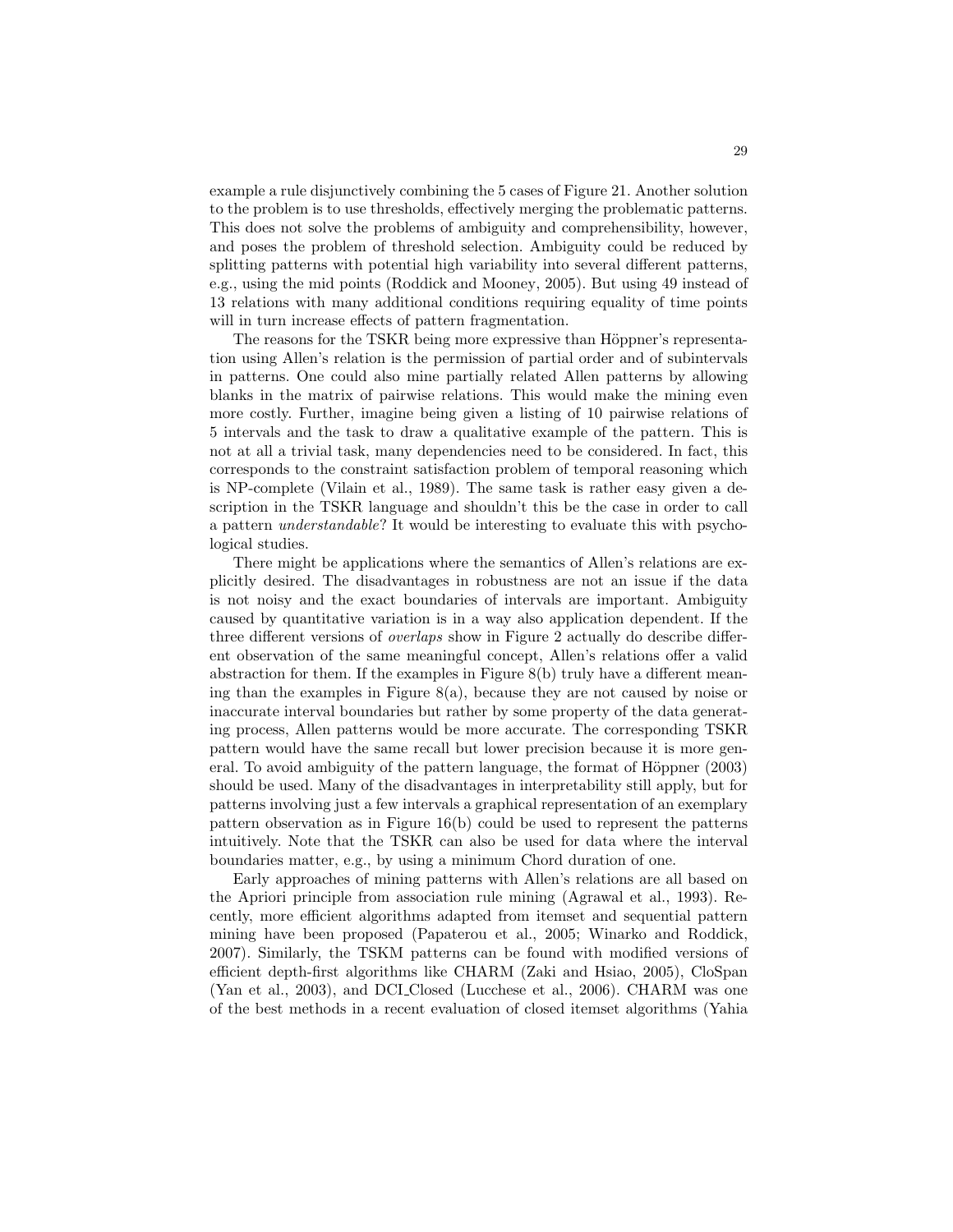et al., 2006). The adaption of other algorithms to the interval data models and margin-closedness could be worthwhile on some datasets. Similar, the recently proposed FRECPO algorithm for direct mining of partial order (Pei et al., 2005, 2006) could also be used to mine Phrases.

Phrases are similar in structure to sequential patterns. Each time point of a symbolic interval sequence could be considered a transaction with an itemset holding one item for each symbolic interval that contains the time point. This leads to very long transactions (e.g. about 1,500 itemsets per transaction in the Skating data) that are highly redundant. Naively applying standard sequential pattern mining techniques to this data would be a large waste of computing resources. Using our novel data model conversion to itemset intervals greatly reduces this redundancy. Test with algorithms for sequential pattern were, however, still extremely slow compared to the search for Chords and Phrases that seems to highly profit from the semantically motivated search space restrictions.

The search for (closed) frequent itemsets as applied to mining Chords and Phrases can become infeasible for a large number of items. For Chords this corresponds to the dimensionality of the time series and the number of Tones for each dimension. For Phrases it is the number of closed sequential patterns found. The novel concept of margin-closedness helps to partly alleviate this complexity. It serves as a sampling of the results and a pruning of the search space to avoid redundancy. A manageable amount of patterns is returned representing a variety ranging from general and frequent to specific and rare patterns. Coarse results can be found very fast and refined if necessary.

To the best of our knowledge margin-closedness (Mörchen,  $2006c$ ,a) represents a novel way of lossy compression for frequent itemset mining. The  $\delta$ tolerance itemsets of Cheng et al. (2006) represent the same concept and were discovered simultaneously. Condensed itemset representations were developed to derive the support of all itemsets from a compact summary exactly (Bykowski and Rigotti, 2001; Kryszkiewicz, 2001; Calders and Goethals, 2003) or approximately (Pei et al., 2002; Boulicaut et al., 2003). The basic idea is to derive the support of an itemset given the support of all subsets (Calders and Goethals, 2003). If this is possible, the larger set does not need to be stored in the result. Similarly, in (Pudi and Haritsa, 2003) all supersets with approximately the same support as a smaller itemset are pruned. In contrast, we prune the smaller subsets with support similar to a larger, more specific itemset. This favors more detailed, thus generally more interesting patterns. Another line of work is motivated by the fact, that transaction data is often noisy. The strict definition of support, requiring all items of an itemset to be present in a transaction, is relaxed (Pei et al., 2001; Yang et al., 2001; Seppänen and Mannila, 2004; Afrati et al., 2004; Yan et al., 2005). All these approaches have one thing in common - they report false information and thus violate the Gricean maxim of quality. They only report approximate support values and possibly list itemsets that are not present in the collection at all (Afrati et al., 2004) or with much smaller support. Margin-closed itemsets present true information, i.e., exact patterns with exact support. We merely reduce the amount of patterns reported.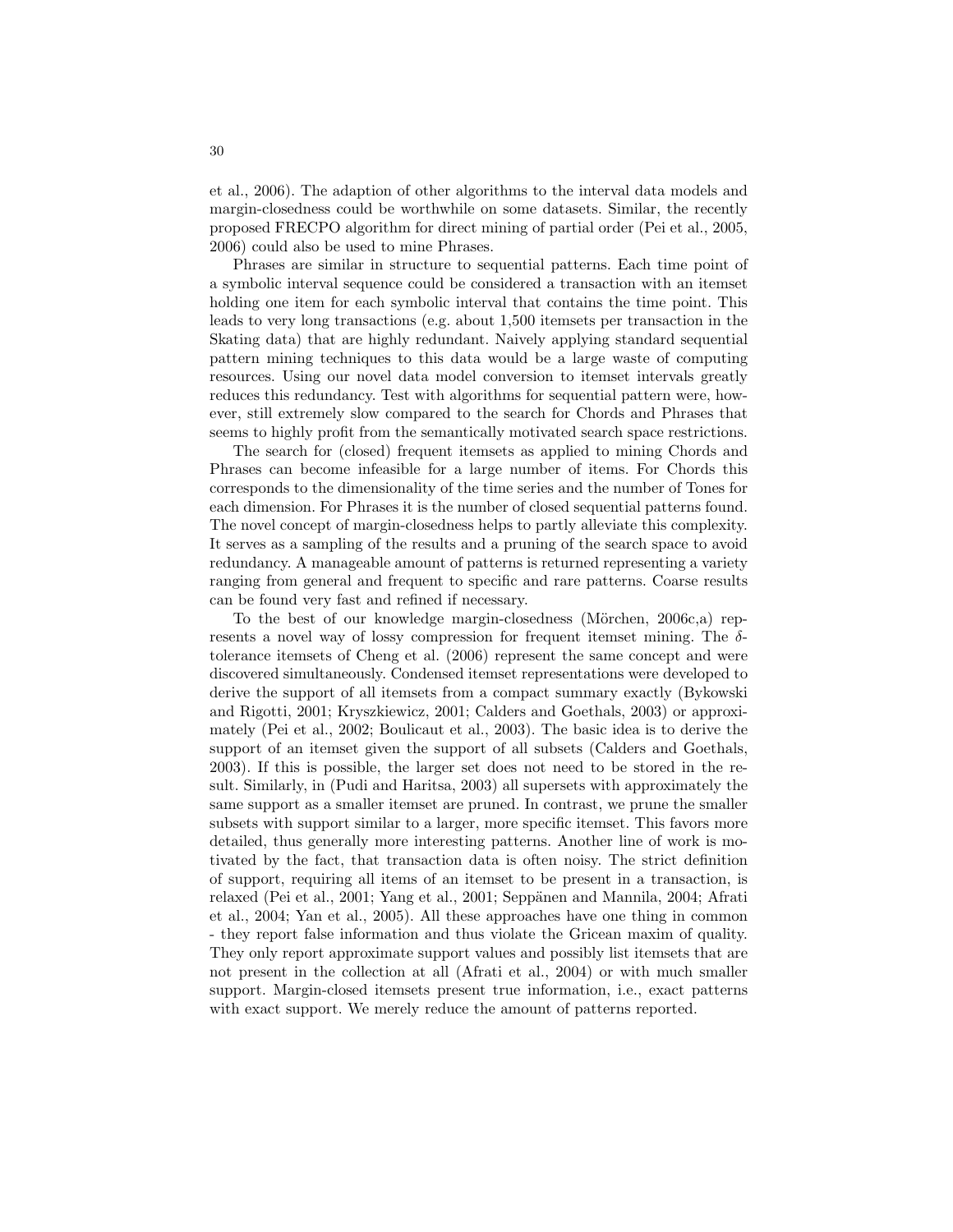In Casas-Garriga (2005) it is shown how grouping of closed sequential patterns leads to closed partial orders. It is tempting to assume that margin-closed sequential patterns will also lead to margin-closed partial orders, but simple examples show that this is not the case (see Mörchen (2006c) for details).

The mining of Phrases requires a windowing of the input data. If no windowing is given by the application overlapping sliding windows can be used instead. To avoid redundancy, the sequential patterns should then be restricted to start with an item from the first itemset in the window (Chen et al., 2005). For the grouping of sequential patterns the windows defined by the occurrences of the closed sequential patterns found can be used as transaction windows.

The TSKR was designed for unsupervised learning in noisy interval data. We believe that other data mining tasks like classification or anomaly detection can also profit from the high robustness and high understandability of the TSKR. The interval language used for supervised learning in Fern (2004) is similar as it considers total orders of coinciding intervals without gaps. It would be interesting to see if the inductive learning method would also work with the more general TSKR. Other possible extensions include the use of quantitative information (Höppner, 2003), generation of implication rules (Agrawal et al., 1993; Höppner, 2003; Bellazi et al., 2005; Winarko and Roddick, 2007), and fuzzy itemsets (Dubois et al., 2006).

# 8 Summary

We have presented a new language for the formulation of temporal knowledge in interval series. It is more robust, more expressive, and better interpretable than previously proposed approaches using Allen's relations, in particular when dealing with noisy or inaccurate data. The TSKR patterns can be efficiently mined with methods adapted from itemset mining. The novel concept of marginclosedness enables the creation of concise pattern sets that explain various aspects of the temporal data ranging from more frequent and less specific to less frequent but more detailed descriptions. We have further demonstrated the superiority and usefulness of the TSKM by presenting two detailed practical examples from different application domains. Our methods are very general and will most likely be useful in other domains and for other data mining tasks like classification or prediction.

Acknowledgements: This research was done in the Databionic Research Group, Philipps-University Marburg, Germany. The first author was partly supported by Siemens Corporate Research, Princeton, NJ during this time. We thank Olaf Hoos for providing the Skating data and interpreting the results, and Alan Fern for providing and explaining the video data. We are also grateful for the constructive criticism of the reviewers for this paper and previous conference submissions.

Reproducible Results Statement: All datasets and code used in this work are available by emailing the first author.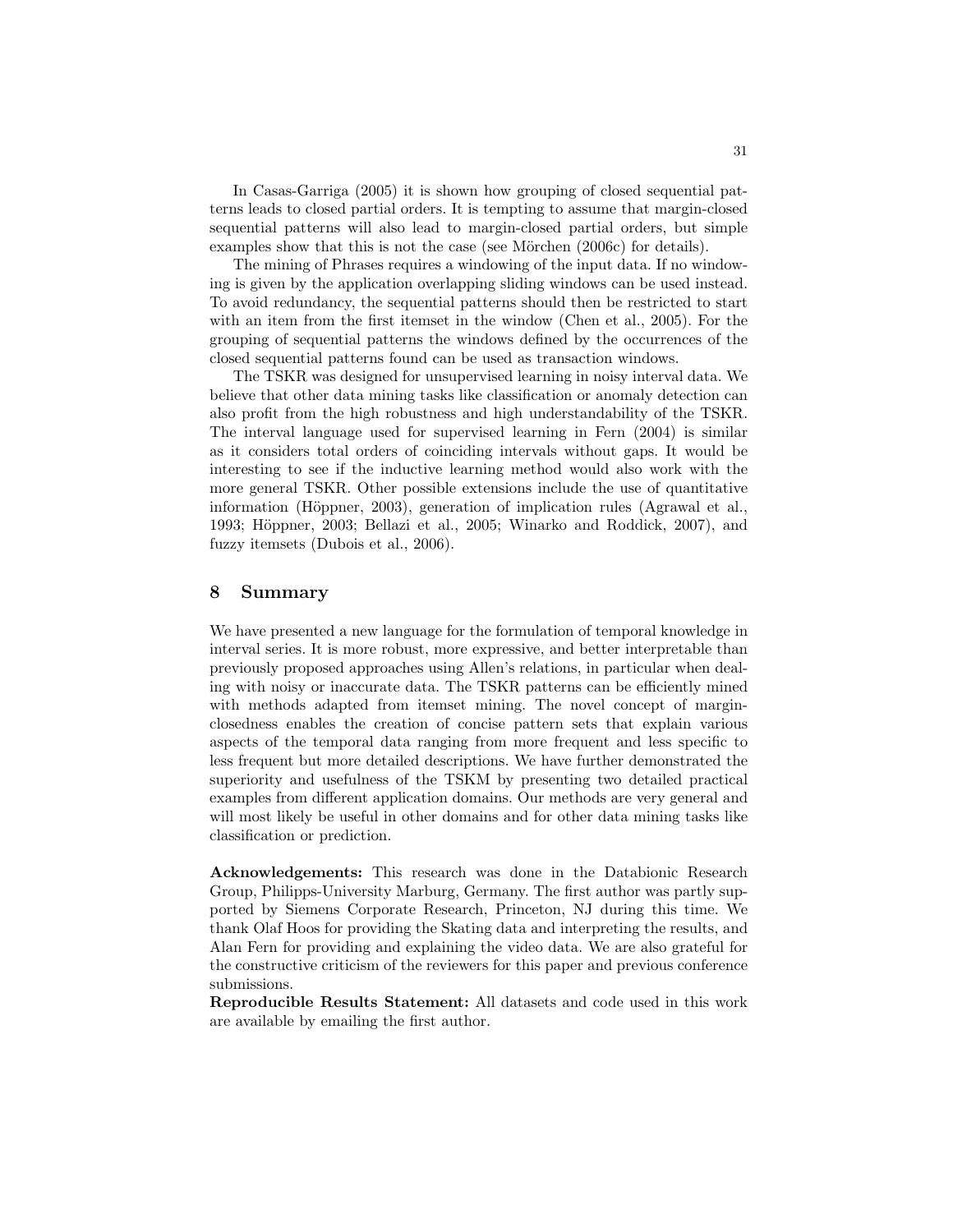Algorithm 5.1 Depth-first margin-closed Chord mining.

# Input: Set of Tones T. Minimum Chord duration  $\delta$ . Minimum Chord support  $sup_{min}$  (default 0.01). Minimum Chord size  $s_{min}$  (default 2). Maximum Chord size  $s_{max}$  (default  $\infty$ ). Threshold  $\alpha$  for margin-closedness (default 0.1). Output: Set R of margin-closed Chords. 1:  $S := \{t \in T | sup(t) >= supp_{min}\}$ 2:  $R := \text{EXTEND}(\emptyset, S, \emptyset)$  $\text{EXTEND}(c_p, S, R)$ 3: for all  $c_i \in S$  do 4:  $\hat{c}_i := c_p \cup c_i$ 5:  $\hat{S} := \emptyset$ 6: for all  $c_j \in S$  with  $j > i$  do 7: if  $sup_{\delta}(\hat{c}_i \cup c_j) \geq sup_{min}$  then 8: if  $\frac{sup_{\delta}(\hat{c}_i \cup c_j)}{max(sup_{\delta}(\hat{c}_i), sup_{\delta}(c_j))} \geq 1 - \alpha$  then 9:  $\hat{c}_i := \hat{c}_i \cup c_j$ 10:  $S := S \setminus \{c_j\}$ 11: **else if**  $\frac{sup_{\delta}(\hat{c}_i \cup c_j)}{sup_{\delta}(\hat{c}_i)} \ge 1 - \alpha$  and  $\frac{sup_{\delta}(\hat{c}_i \cup c_j)}{sup_{\delta}(c_j)} < 1 - \alpha$  then 12:  $\hat{c}_i := \hat{c}_i \cup c_j$ 13: **else if**  $\frac{sup_{\delta}(\hat{c}_i \cup c_j)}{sup_{\delta}(\hat{c}_i)} < 1 - \alpha$  and  $\frac{sup_{\delta}(\hat{c}_i \cup c_j)}{sup_{\delta}(c_j)} \ge 1 - \alpha$  then 14:  $\hat{S} := \hat{S} \cup \{\hat{c}_i \cup c_j\}$ 15:  $S := S \setminus \{c_j\}$ 16: else 17:  $\hat{S} := \hat{S} \cup \{\hat{c}_i \cup c_j\}$ 18: end if 19: end if 20: end for 21: if  $|\hat{c}_i| \geq s_{min}$  and  $\forall c \in R$  with  $\hat{c}_i \subseteq c$  holds  $\frac{s u p_\delta(c)}{s u p_\delta(\hat{c}_i)} < 1 - \alpha$  then 22:  $R := R \cup \{\hat{c}_i\}$ 23: end if 24: if  $|\hat{c}_i| < s_{max}$  then 25:  $R := \text{EXTEND}(\hat{c}_i, \hat{S}, R)$ 26: end if 27: end for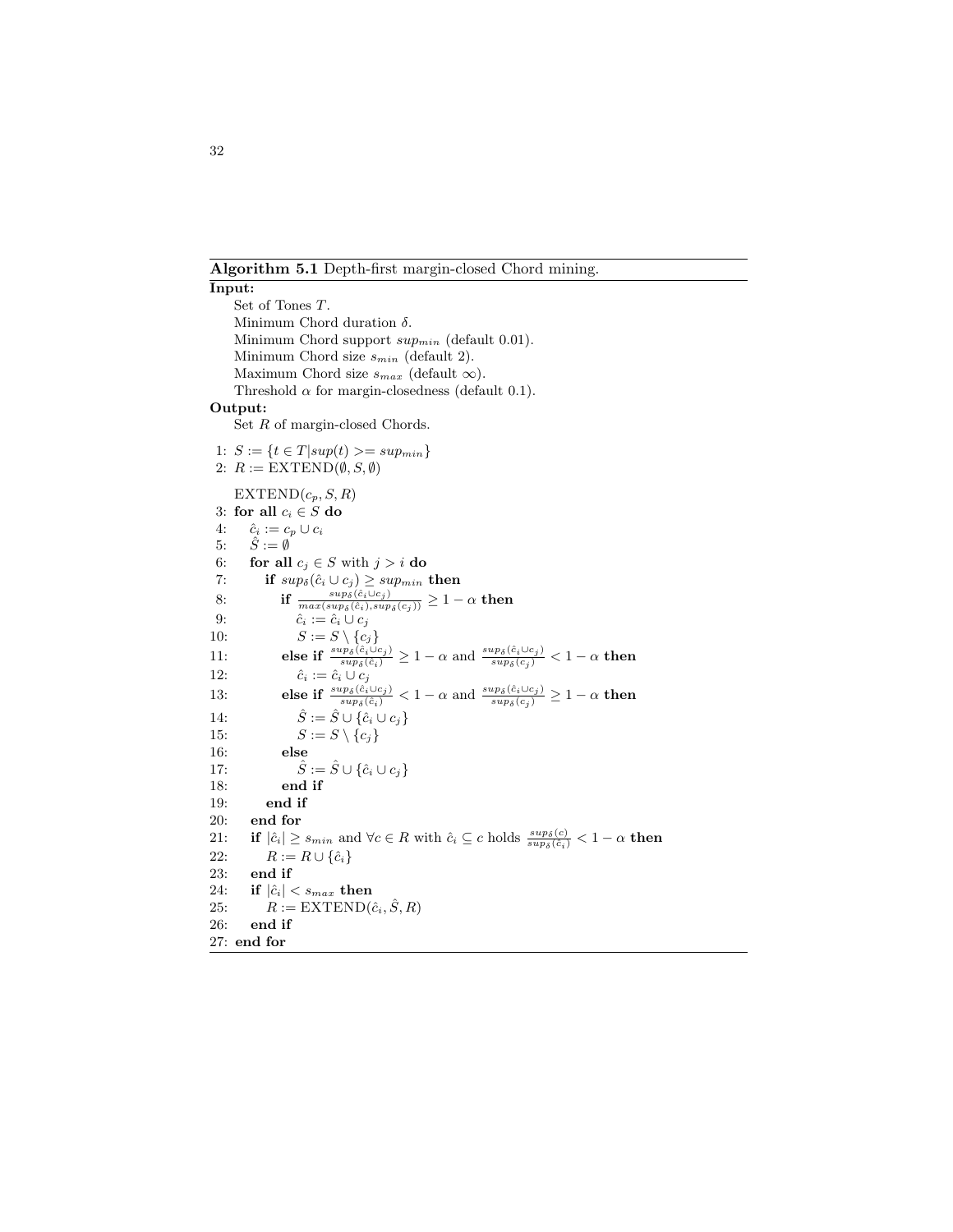Algorithm 5.2 High level algorithm to find margin-closed Phrases.

### Input:

Set of Chords C. Minimum duration  $\epsilon$  of Chords in Phrase (default  $\frac{\delta}{2}$ ). Minimum Phrase support  $sup_{min}$  (default 1). Minimum path length in Phrase  $s_{min}$  (default 2). Threshold  $\alpha$  for margin-closedness (default 0.1). Transaction windows  $W = \{ [s_i, e_i] | i = 1, ..., w \}.$ Output: Set of Phrases.

- 1: Convert  $\mathcal C$  to itemset interval series  $\mathcal I$  using  $\epsilon$ .
- 2: Mine pairs  $(s, T)$  composed of a closed sequential pattern s occurring within the transaction windows  $T \subseteq W$  using  $sup_{min}$  and  $s_{min}$
- 3: Create margin-closed maximal pairs  $(S, T)$  where S is the set of all closed sequential patterns occurring in all transaction windows  $T \subseteq W$  using  $sup_{min}$  and  $\alpha$ .
- 4: Build partial order of Chords for each set S.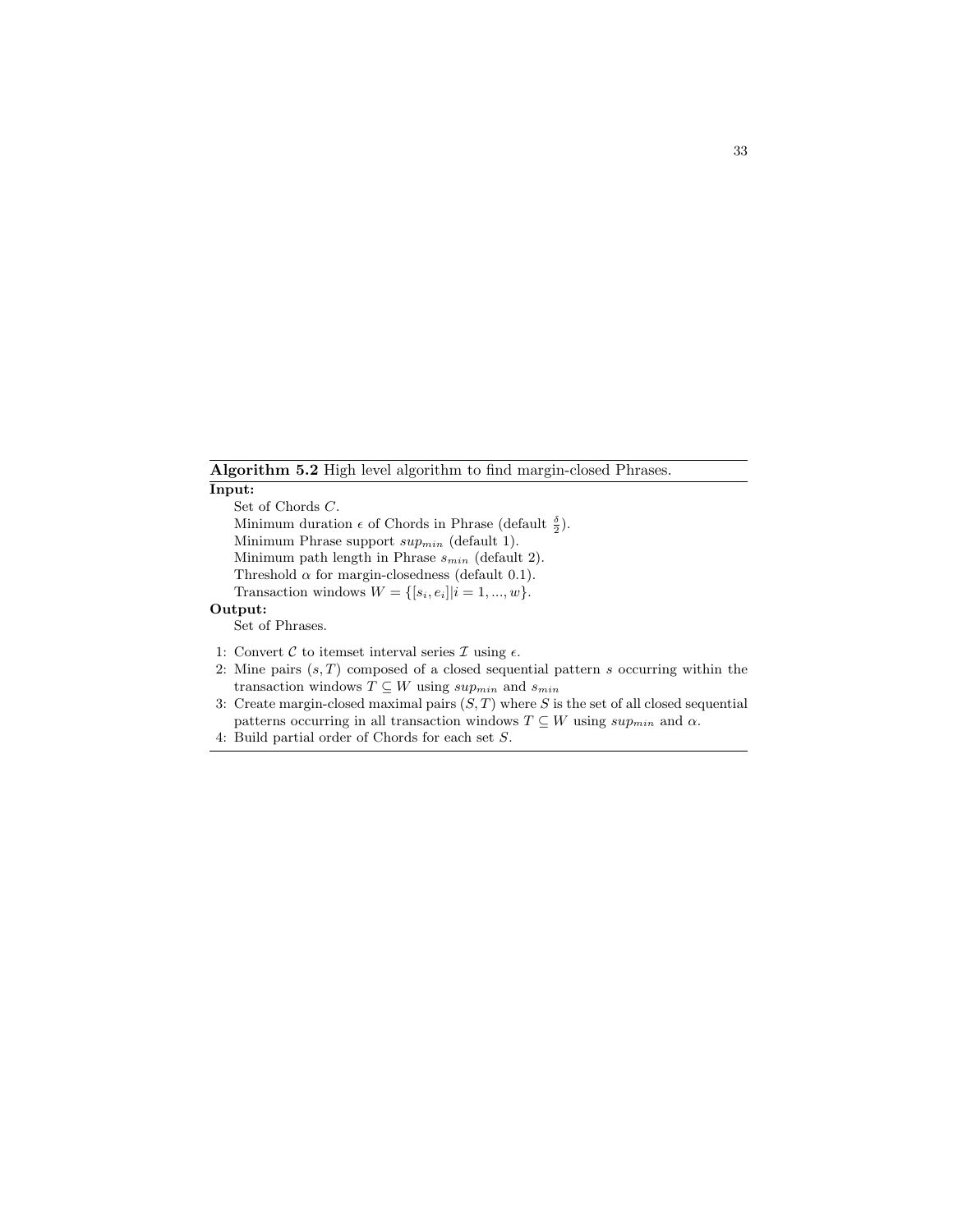# Bibliography

- F. Afrati, A. Gionis, and H. Mannila. Approximating a collection of frequent sets. In W. Kim, R. Kohavi, J. Gehrke, and W. DuMouchel, editors, Proceedings of the 10th ACM SIGKDD International Conference on Knowledge Discovery and Data Mining (KDD'04), pages 12–19. ACM Press, 2004.
- C. C. Aggarwal. A human-computer cooperative system for effective high dimensional clustering. In F. Provost and R. Srikant, editors, Proceedings of the 7th ACM SIGKDD International Conference on Knowledge Discovery and Data Mining (KDD'01), pages 221–226. ACM Press, 2001.
- R. Agrawal, T. Imielinski, and A. N. Swami. Mining association rules between sets of items in large databases. In P. Buneman and S. Jajodia, editors, Proceedings of the 1993 ACM SIGMOD International Conference on Management of data, pages 207–216. ACM Press, 1993.
- M. Aiello, C. Monz, L. Todoran, and M. Worring. Document understanding for a broad class of documents. International Journal on Document Analysis and Recognition, 5(1):1–16, 2002.
- J. F. Allen. Maintaining knowledge about temporal intervals. Communications of the ACM, 26(11):832–843, 1983.
- M. Ankerst, M. Ester, and H.-P. Kriegel. Towards an effective cooperation of the user and the computer for classification. In R. Ramakrishnan, S. Stolfo, R. Bayardo, and I. Parsa, editors, Proceedings of the 6th ACM SIGKDD International Conference on Knowledge Discovery and Data Mining (KDD'00), pages 179–188. ACM Press, 2000.
- R. J. Bayardo. Efficiently mining long patterns from databases. In A. Tiwary and M. Franklin, editors, *Proceedings of the 17th ACM SIGMOD symposium* on Principles of database systems (PODS'98), pages 85–93. ACM Press, 1998.
- R. Bellazi, C. Larizza, P. Magni, and R. Bellazi. Temporal data mining for the quality assessment of hemodialysis services. Artificial Intelligence in Medicine, 34:25–39, 2005.
- J.-F. Boulicaut, A. Bykowski, and C. Rigotti. Free-sets: A condensed representation of boolean data for the approximation of frequency queries. Data Mining and Knowledge Discovery, 7(1):5–22, 2003.
- A. Bykowski and C. Rigotti. A condensed representation to find frequent patterns. In W. Fan, editor, Proceedings of the 20th ACM SIGMOD-SIGACT-SIGART symposium on Principles of database systems (PODS'01), pages 267– 273. ACM Press, 2001.
- T. Calders and B. Goethals. Minimal k-free representations of frequent sets. In N. Lavrac, D. Gamberger, H. Blockeel, and L. Todorovski, editors, Proceedings of the 7th European Conference on Principles and Practice of Knowledge Discovery in Databases (PKDD'03), pages 71–82. Springer, 2003.
- G. Casas-Garriga. Summarizing sequential data with closed partial orders. In H. Kargupta, J. Srivastava, C. Kamath, and A. Goodman, editors, Proceedings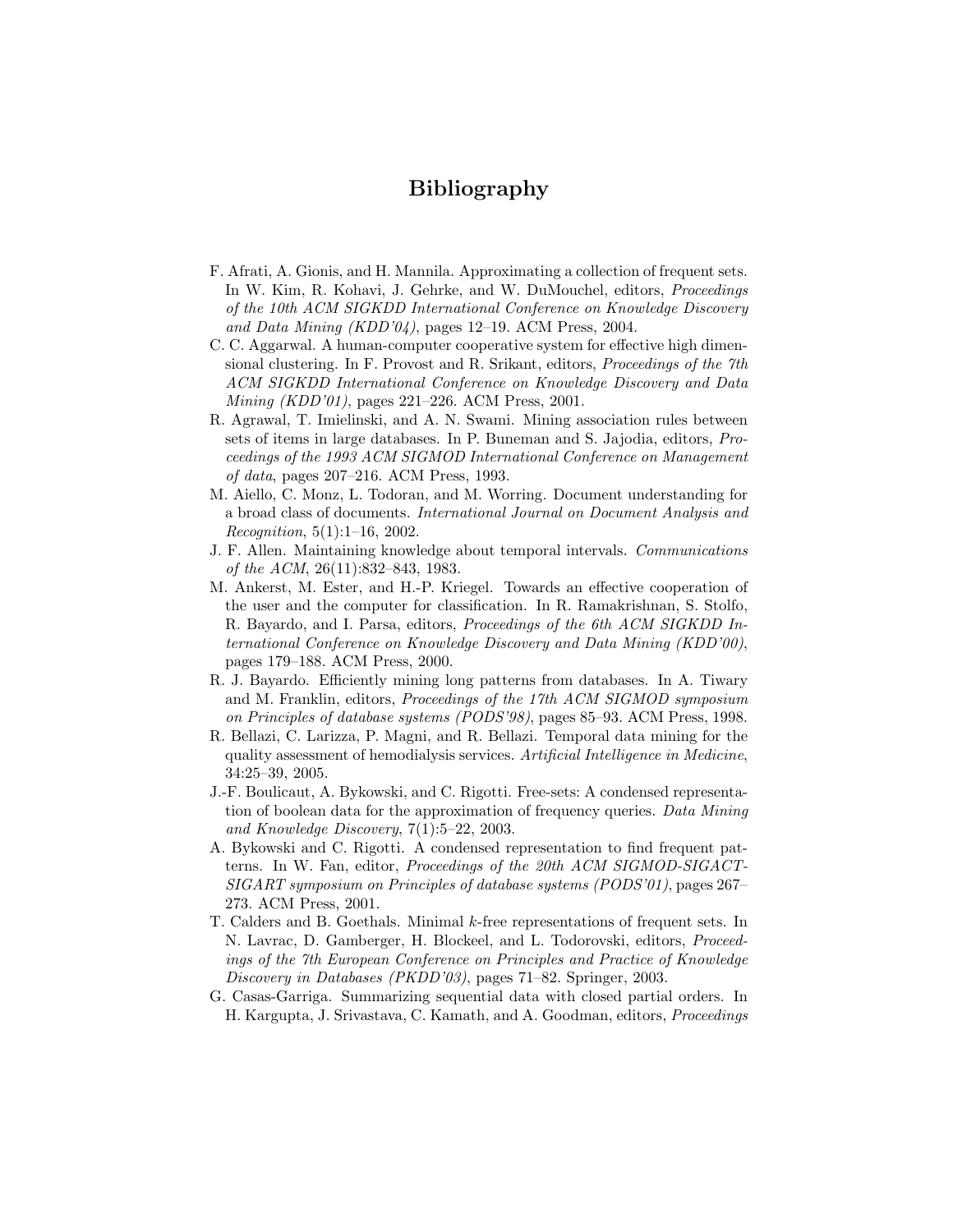of the 5th SIAM International Conference on Data Mining (SDM'05), pages 380–391. SIAM, 2005.

- G. Chen, X. Wu, and X. Zhu. Mining sequential patterns across data streams. Technical Report CS-05-04, University of Vermont, Burlington, VT, USA, 2005.
- J. Cheng, Y. Ke, and W. Ng. δ-tolerance closed frequent itemsets. In Proceedings of the 6th IEEE International Conference on Data Mining (ICDM'06), pages 139–148. IEEE Press, 2006.
- P. R. Cohen. Fluent learning: Elucidating the structure of episodes. In F. Hoffmann, D. Hand, N. Adams, D. Fisher, and G. Guimarães, editors, Proceedings of the 4th International Conference in Intelligent Data Analysis (IDA'01), pages 268–277. Springer, 2001.
- D. Dubois, E. Hüllermeier, and H. Prade. A systematic approach to the assessment of fuzzy association rules. Data Mining and Knowledge Discovery, 13 (2):167–192, 2006.
- A. Fern. Learning Models and Formulas of a Temporal Event Logic. PhD thesis, Purdue University, West Lafayette, IN, USA, 2004.
- A. Gionis, H. Mannila, and E. Terzi. Clustered segmentations. In Workshop on Mining Temporal and Sequential Data, 10th ACM SIGKDD International Conference on Knowledge Discovery and Data Mining (KDD'04), 2004.
- H. Grice. Studies in the Way of Words. Harvard University Press, 1989.
- G. Guimarães. Eine Methode zur Entdeckung von komplexen Mustern in Zeitreihen mit Neuronalen Netzen und deren Uberführung in eine symbolische Wissensrepräsentation. PhD thesis, Philipps-University Marburg, Germany, 1998. German.
- G. Guimarães and A. Ultsch. A symbolic representation for pattern in time series using definitive clause grammars. In R. Klar and O. Opitz, editors, Proceedings of the 20th Annual Conference of the German Classification Society (GfKl'96), pages 105–111. Springer, 1997.
- G. Guimarães and A. Ultsch. A method for temporal knowledge conversion. In D. J. Hand, J. N. Kok, and M. R. Berthold, editors, Proceedings of the 3rd International Conference in Intelligent Data Analysis (IDA'99), pages 369– 380. Springer, 1999.
- O. Hoos. Bewegungsstruktur, Bewegungstechnik und Geschwindigkeitsregulation im ausdauerorientierten Inline-Skating. Görich & Weiershäuser, Marburg, Germany, 2003. German.
- F. Höppner. Discovery of temporal patterns learning rules about the qualitative behaviour of time series. In L. D. Raedt and A. Siebes, editors, Proceedings of the 5th European Conference on Principles of Data Mining and Knowledge Discovery (PKDD'01), pages 192–203. Springer, 2001.
- F. Höppner. Knowledge Discovery from Sequential Data. PhD thesis, Technical University Braunschweig, Germany, 2003.
- F. Höppner and F. Klawonn. Finding informative rules in interval sequences. Intelligent Data Analysis, 6(3):237–255, 2002.
- P.-S. Kam and A. W.-C. Fu. Discovering temporal patterns for interval-based events. In Y. Kambayashi, M. K. Mohania, and A. M. Tjoa, editors, Proceed-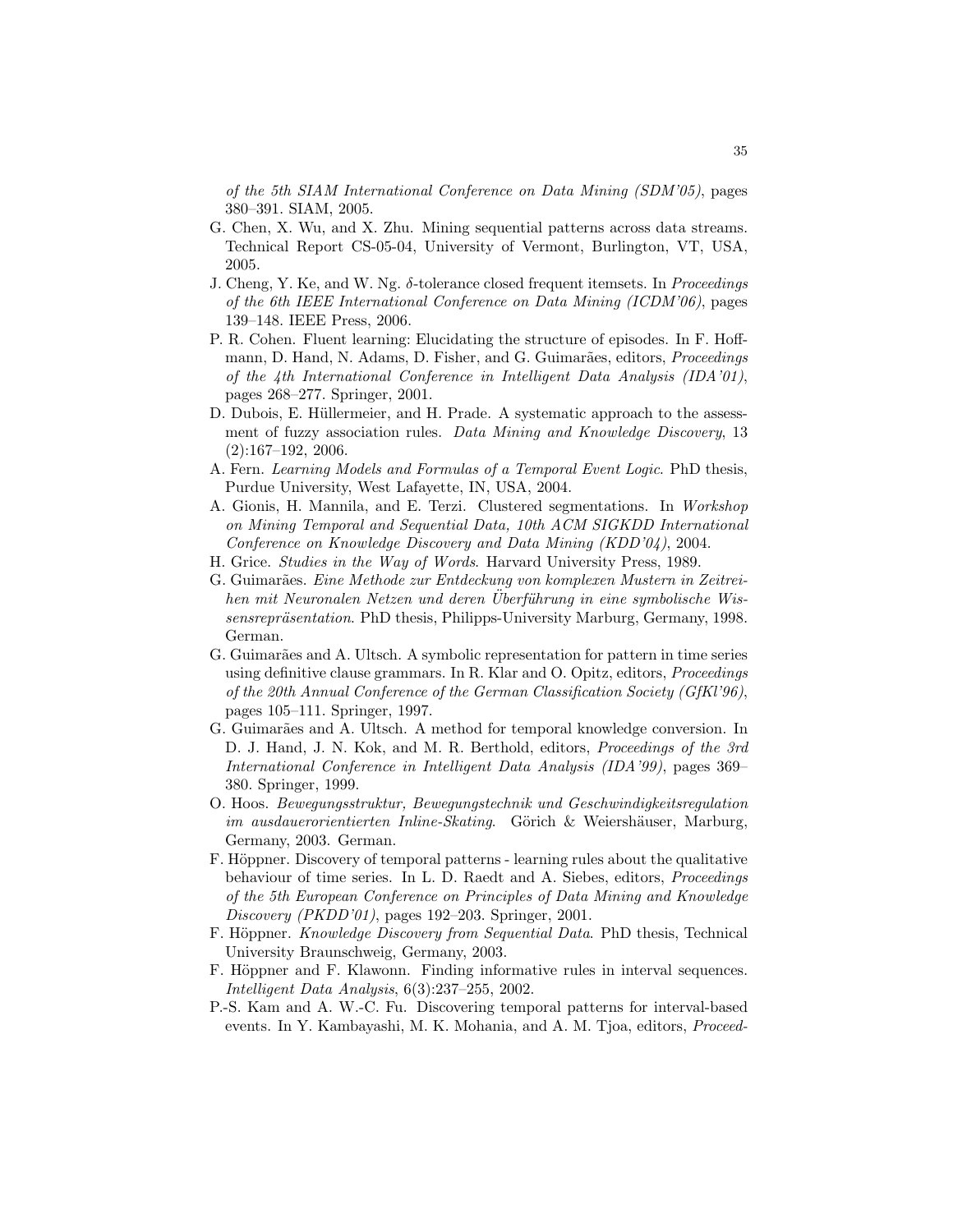ings of the 2nd International Conference on Data Warehousing and Knowledge Discovery ( $Da W a K' 00$ ), pages 317–326. Springer, 2000.

- E. Keogh, S. Chu, D. Hart, and M. Pazzani. Segmenting time series: A survey and novel approach. In M. Last, A. Kandel, and H. Bunke, editors, Data Mining In Time Series Databases, chapter 1, pages 1–22. World Scientific, Singapore, 2004.
- M. Kryszkiewicz. Concise representation of frequent patterns based on disjunction-free generators. In N. Cercone, T. Lin, and X. Wu, editors, Proceedings of the 1st IEEE International Conference on Data Mining (ICDM'01), pages 305–312. IEEE Press, 2001.
- M. Last, Y. Klein, and A. Kandel. Knowledge discovery in time series databases. IEEE Transactions on Systems, Man, and Cybernetics, 31(1):160–169, 2001.
- J. Lin, E. Keogh, S. Lonardi, and P. Patel. Finding motifs in time series. In D. Hand, D. Keim, and R. Ng, editors, Workshop on Temporal Data Mining, 8th ACM SIGKDD International Conference on Knowledge Discovery and Data Mining (KDD'02), 2002.
- J. Lin, E. Keogh, S. Lonardi, J. P. Lankford, and D. M. Nystrom. Visually mining and monitoring massive time series. In W. Kim, R. Kohavi, J. Gehrke, and W. DuMouchel, editors, *Proceedings of the 10th ACM SIGKDD International* Conference on Knowledge Discovery and Data Mining (KDD'04), pages 460– 469. ACM Press, 2004.
- M.-Y. Lin and S.-Y. Lee. Fast discovery of sequential patterns by memory indexing. In Y. Kambayashi, W. Winiwarter, and M. Arikawa, editors, Proceedings of the 4th International Conference on Data Warehousing and Knowledge Discovery  $(DaWaK'02)$ , pages 150–160. Springer, 2002.
- C. Lucchese, S. Orlando, and R. Perego. Fast and memory efficient mining of frequent closed itemsets. IEEE Transactions on Knowledge and Data Engineering, 18(1):21–36, 2006.
- H. Mannila, H. Toivonen, and I. Verkamo. Discovery of frequent episodes in event sequences. In U. M. Fayyad and R. Uthurusamy, editors, *Proceedings of* the 1st International Conference on Knowledge Discovery and Data Mining  $(KDD'96)$ , pages 210–215. AAAI Press, 1995.
- C. Mooney and J. F. Roddick. Mining relationships between interacting episodes. In M. W. Berry, U. Dayal, C. Kamath, and D. B. Skillicorn, editors, Proceedings of the 4th SIAM International Conference on Data Mining (SDM'04). SIAM, 2004.
- F. Mörchen. Algorithms for time series knowledge mining. In T. Eliassi-Rad, L. H. Ungar, M. Craven, and D. Gunopulos, editors, *Proceedings of the 12th* ACM SIGKDD International Conference on Knowledge Discovery and Data Mining (KDD'06), pages 668–673. ACM Press, 2006a.
- F. Mörchen. A better tool than Allen's relations for expressing temporal knowledge in interval data. In T. Li, C. Perng, H. Wang, and C. Domeniconi, editors, Workshop on Temporal Data Mining at the 12th ACM SIGKDD International Conference on Knowledge Discovery and Data Mining, pages 25–34, 2006b.
- F. Mörchen. Time Series Knowledge Mining. PhD thesis, Philipps-University Marburg, Germany, 2006c.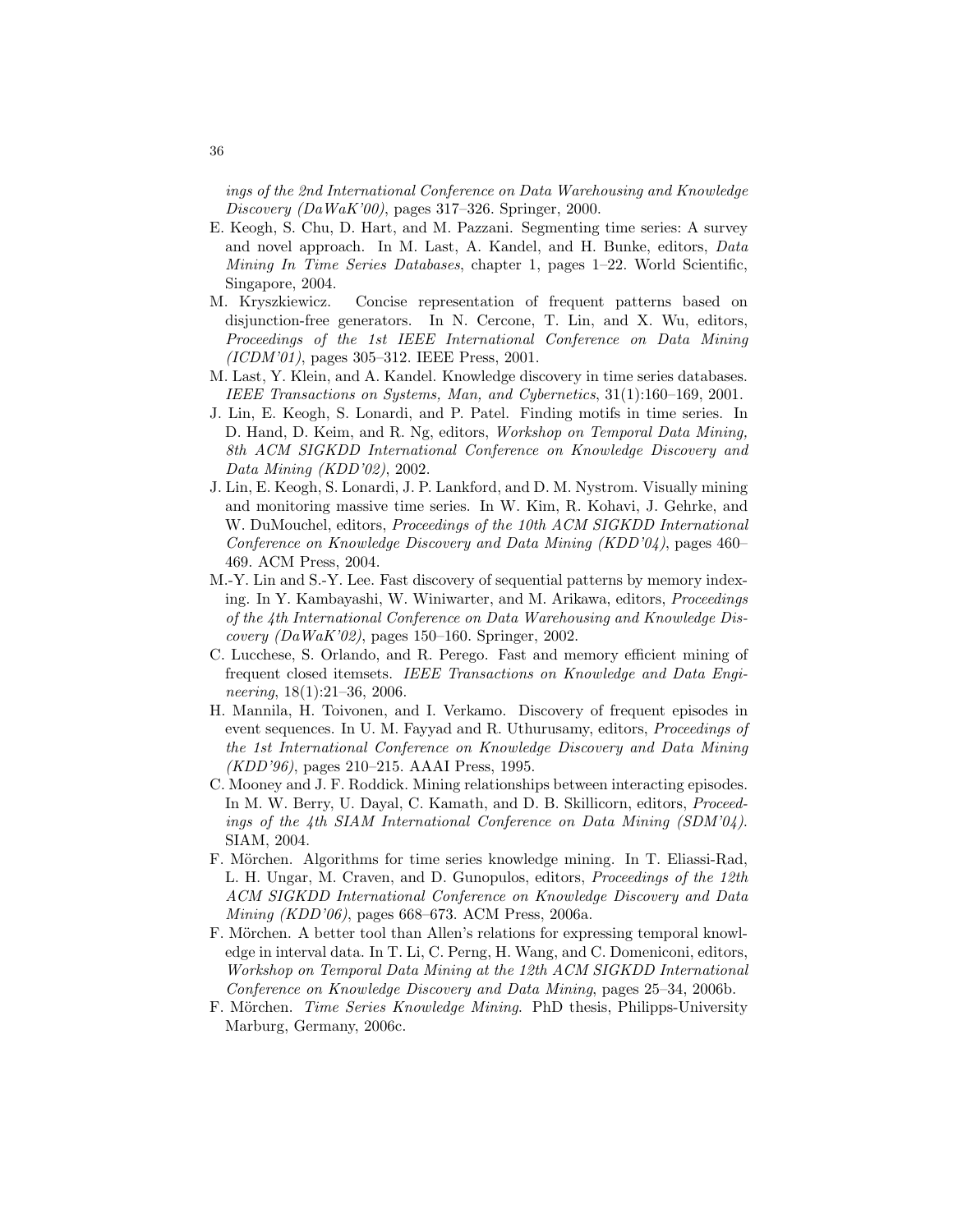- F. Mörchen and A. Ultsch. Optimizing time series discretization for knowledge discovery. In R. Grossman, R. Bayardo, and K. P. Bennett, editors, *Proceedings* of the 11th ACM SIGKDD International Conference on Knowledge Discovery and Data Mining (KDD'05), pages 660–665. ACM Press, 2005.
- F. Mörchen, A. Ultsch, and O. Hoos. Discovering interpretable muscle activation patterns with the Temporal Data Mining Method. In J.-F. Boulicaut, F. Esposito, F. Giannotti, and D. Pedreschi, editors, Proceedings of the 8th European Conference on Principles and Practice of Knowledge Discovery in Databases ( $PKDD'04$ ), Lecture Notes in Computer Science, pages 512–514. Springer, 2004.
- F. Mörchen, A. Ultsch, and O. Hoos. Extracting interpretable muscle activation patterns with Time Series Knowledge Mining. International Journal of Knowledge-Based & Intelligent Engineering Systems, 9(3):197–208, 2006.
- T. Palpanas, M. Cardle, D. Gunopulos, E. Keogh, and V. B. Zordan. Indexing large human motion databases. In M. A. Nascimento, M. T. Ozsu, D. Koss- ¨ mann, R. J. Miller, J. A. Blakeley, and K. B. Schiefer, editors, Proceedings of the 30th International Conference on Very Large Data Bases (VLDB'04), pages 780–791. Morgan Kaufmann, 2004a.
- T. Palpanas, M. Vlachos, E. Keogh, D. Gunopulos, and W. Truppel. Online amnesic approximation of streaming time series. In Proceedings of the 20th International Conference on Data Engineering (ICDE'04), pages 338–349. IEEE Press, 2004b.
- S. Papadimitriou, J. Sun, and C. Faloutsos. Streaming pattern discovery in multiple time-series. In K. Böhm, C. S. Jensen, L. M. Haas, M. L. Kersten, P.-Å. Larson, and B. C. Ooi, editors, *Proceedings of the 31st International* Conference on Very Large Data Bases (VLDB'05), pages 697–708. Morgan Kaufmann, 2005.
- P. Papaterou, G. Kollios, S. Sclaroff, and D. Gunopoulos. Discovering frequent arrangements of temporal intervals. In Proceedings of the 5th IEEE International Conference on Data Mining (ICDM'05), pages 354–361. IEEE Press, 2005.
- N. Pasquier, Y. Bastide, R. Taouil, and L. Lakhal. Discovering frequent closed itemsets for association rules. In Proceeding of the 7th International Conference on Database Theory (ICDT'99), pages 398–416. Springer, 1999.
- J. Pei, A. K. Tung, and J. Han. Fault-tolerant frequent pattern mining: Problems and challenges. In Workshop on Research Issues in Data Mining and Knowledge Discovery, 20th ACM SIGMOD-SIGACT-SIGART symposium on Principles of database systems (PODS'01), 2001.
- J. Pei, G. Dong, W. Zou, and J. Han. On computing condensed frequent pattern bases. In Proceedings of the 2nd IEEE International Conference on Data Mining (ICDM'02), pages 378–385. IEEE Press, 2002.
- J. Pei, J. Liu, H. Wang, K. Wang, P. S. Yu, and J. Wang. Efficiently mining frequent closed partial orders. In Proceedings of the 5th IEEE International Conference on Data Mining (ICDM'05), pages 753–756. IEEE Press, 2005.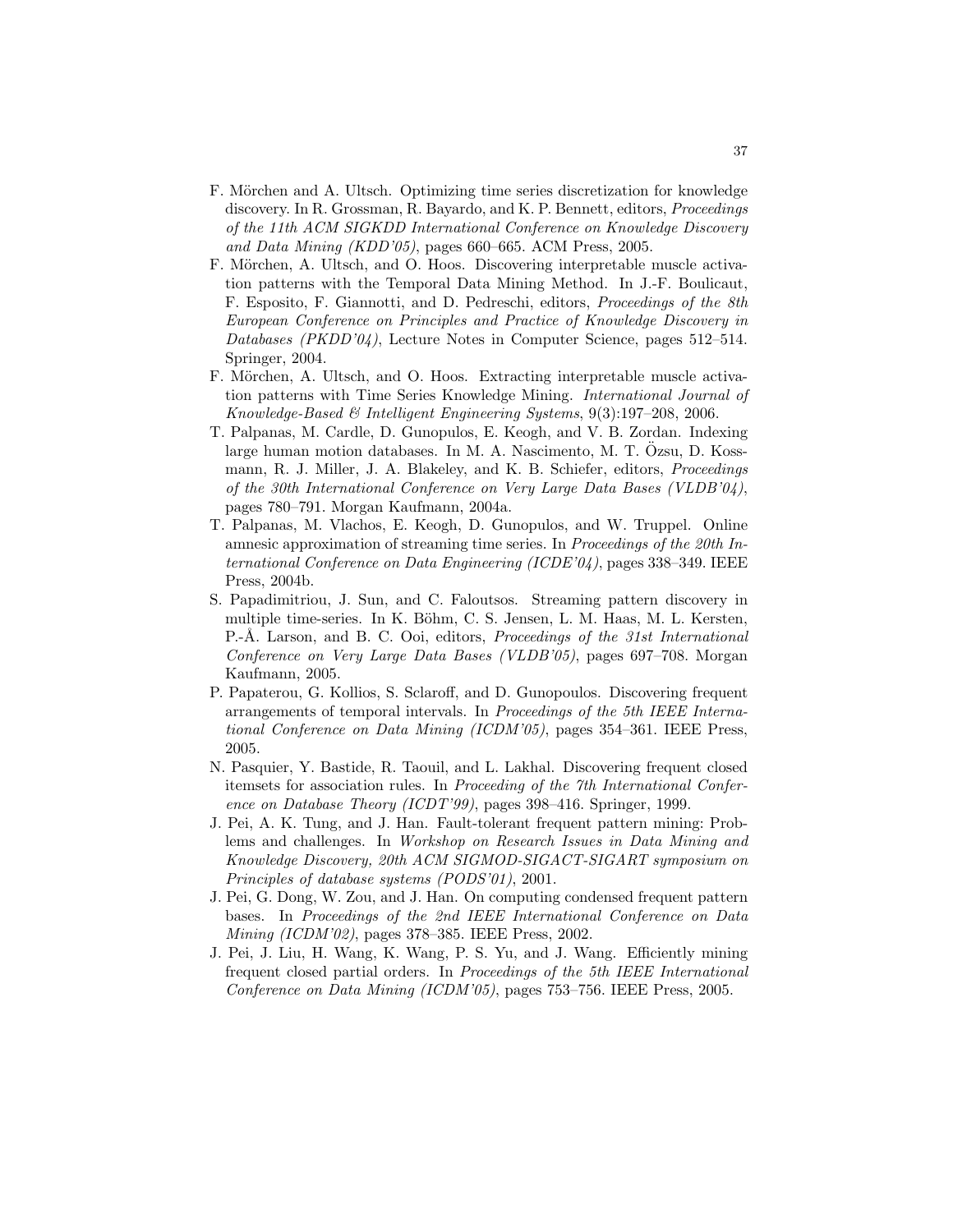- J. Pei, H. Wang, J. Liu, K. Wang, J. Wang, and P. S. Yu. Discovering frequent closed partial orders from strings. IEEE Transactions on Knowledge and Data Engineering, 18(11):1467–1481, 2006.
- V. Pudi and J. R. Haritsa. Generalized closed itemsets for association rule mining. In U. Dayal, K. Ramamritham, and T. M. Vijayaraman, editors, Proceedings of the 19th International Conference on Data Engineering (ICDE'03), pages 714–716. IEEE Press, 2003.
- C. Rainsford and J. Roddick. Adding temporal semantics to association rules. In J. M. Zytkow and J. Rauch, editors, Proceedings of the 3rd European Conference on Principles of Data Mining and Knowledge Discovery (PKDD'99), pages 504–509. Springer, 1999.
- J. F. Roddick and C. H. Mooney. Linear temporal sequences and their interpretation using midpoint relationships. IEEE Transactions on Knowledge and Data Engineering, 17(1):133–135, 2005.
- E. Schwalb and L. Vila. Temporal constraints: A survey. Technical report, ICS, University of California at Irvine, CA, USA, 1997.
- J. K. Seppänen and H. Mannila. Dense itemsets. In W. Kim, R. Kohavi, J. Gehrke, and W. DuMouchel, editors, Proceedings of the 10th ACM SIGKDD International Conference on Knowledge Discovery and Data Mining (KDD'04), pages 683–688. ACM Press, 2004.
- B. Shneiderman. The eyes have it: A task by data type taxonomy for information visualizations. In Proceedings of the 1996 IEEE Symposium on Visual Languages, page 336. IEEE Press, 1996.
- J. M. Siskind. Grounding the lexical semantics of verbs in visual perception using force dynamics and event logic. Journal of Artificial Intelligence Research, 15: 31–90, 2001.
- S. G. Sripada, E. Reiter, and J. Hunter. Generating English summaries of time series data using the Gricean maxims. In L. Getoor, T. E. Senator, P. Domingos, and C. Faloutsos, editors, Proceedings of the 9th ACM SIGKDD International Conference on Knowledge Discovery and Data Mining (KDD'03), pages 187–196. ACM Press, 2003.
- A. Ultsch. Unification-based temporal grammar. Technical Report 37, Department of Mathematics and Computer Science, Philipps-University Marburg, Germany, 2004.
- A. Ultsch. Eine unifikationsbasierte Grammatik zur Beschreibung von komplexen Mustern in multivariaten Zeitreihen. personal notes, 1996. German.
- A. Ultsch. Data mining and knowledge discovery with emergent self-organizing feature maps for multivariate time series. In E. Oja and S. Kaski, editors, Kohonen Maps, pages 33–46. Elsevier, 1999.
- M. Vilain, H. A. Kautz, and P. G. van Beek. Constraint propagation algorithms for temporal reasoning: A revised report. In Readings in Qualitative Reasoning about Physical Systems, pages 373–381. Morgan Kaufmann, San Francisco, USA, 1989.
- R. Villafane, K. A. Hua, D. Tran, and B. Maulik. Knowledge discovery from series of interval events. Journal of Intelligent Information Systems, 15(1): 71–89, 2000.

38